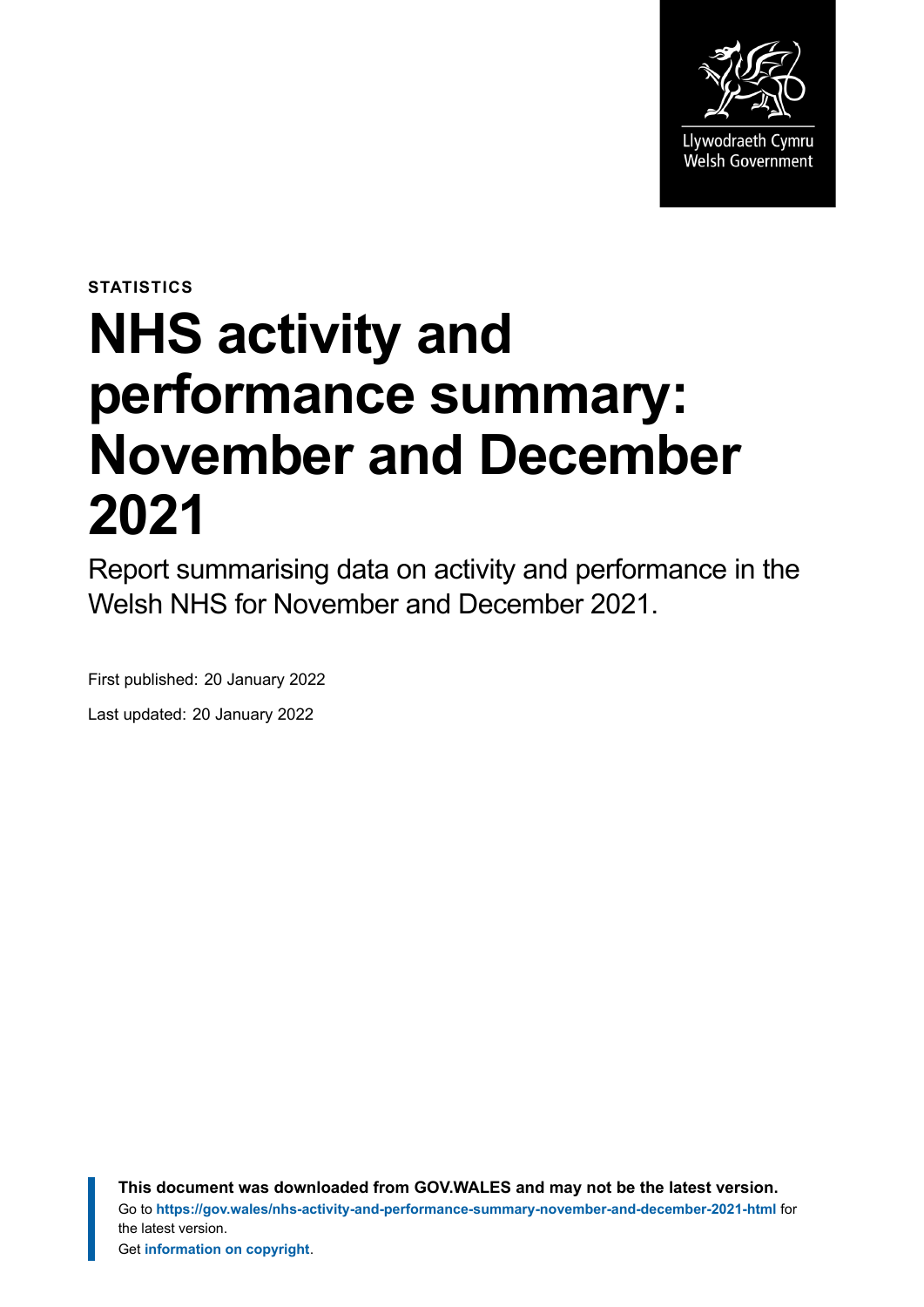# **Contents**

| <b>Introduction</b>            |  |
|--------------------------------|--|
| <b>Statistician's comment</b>  |  |
| <b>Main points</b>             |  |
| <b>Unscheduled care</b>        |  |
| <b>Scheduled care activity</b> |  |
| <b>Cancer services</b>         |  |
| <b>Quality information</b>     |  |
| <b>Contact details</b>         |  |

# <span id="page-1-0"></span>**Introduction**

This statistical release provides a summary of NHS Wales activity and performance data.

New data relating to calls to the ambulance service, emergency department attendances and admissions to hospital from major emergency departments are provided for the month of December 2021.

New data relating to referrals for first outpatient appointments, diagnostic and therapy waiting times (DATS), referral to treatment times (including both closed patient pathways and patient pathways waiting to start treatment) and patients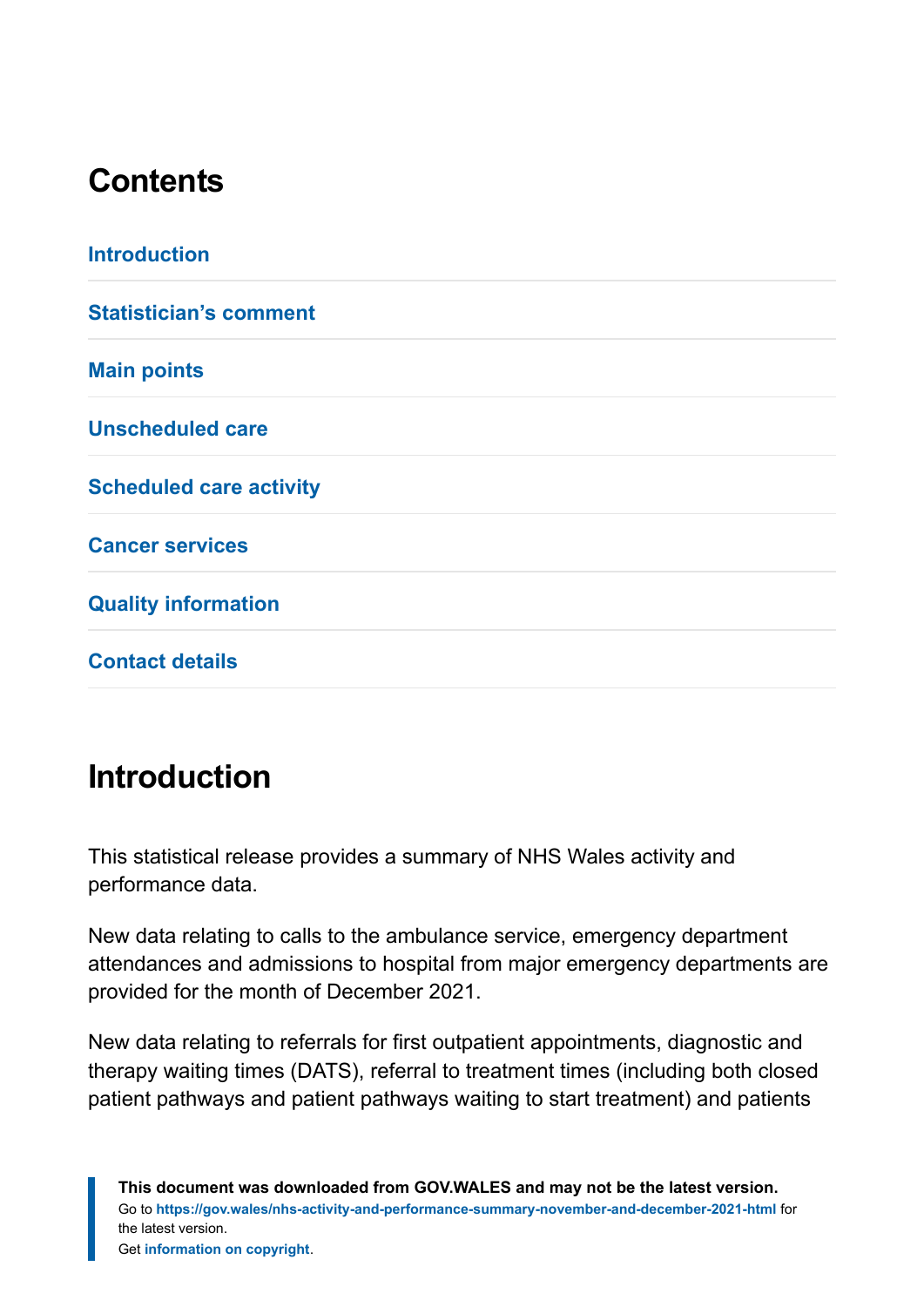who started their first definitive cancer treatment in the month are provided for the month of November 2021.

Data for each topic area is also available in more detail on our **[StatsWales](https://statswales.gov.wales/Catalogue/Health-and-Social-Care/NHS-Hospital-Waiting-Times/Accident-and-Emergency/accidentemergencyattendances-by-age-sex-site)** website and on our **[interactive dashboard](https://gov.wales/nhs-activity-and-performance-summary-dashboard)**.

Note that data included in this statistical release covers a time period during the coronavirus (COVID-19) pandemic, which has affected both how some NHS services have been offered and people's choices regarding health services. Further information is available in **[quality information section](#page-30-0)**.

# <span id="page-2-0"></span>**Statistician's comment**

In December 2021, performance against the 8 minute ambulance response target decreased slightly compared to November 2021. However the total number of calls made to the ambulance service increased on the previous month, of which almost 10% were immediately life-threatening.

Average daily attendances to emergency departments were the lowest since March 2021. However, the average (median) time spent in emergency departments increased to the second longest on record.

In November 2021, the number of patient pathways waiting for treatment increased at their slowest rate since the start of the pandemic. This was driven by the highest number of patient pathways closed per working day, since February 2020. The number of patient pathways waiting for therapies increased to its highest ever level in November 2021.

In November 2021, the number of patients newly diagnosed with cancer who started their first definitive treatment was the highest on record since comparable data was first collected in June 2019. Whilst activity increased, performance against the 62 day cancer target decreased with the second lowest percentage of patient's starting their first definitive treatment within 62 days since current data collection began.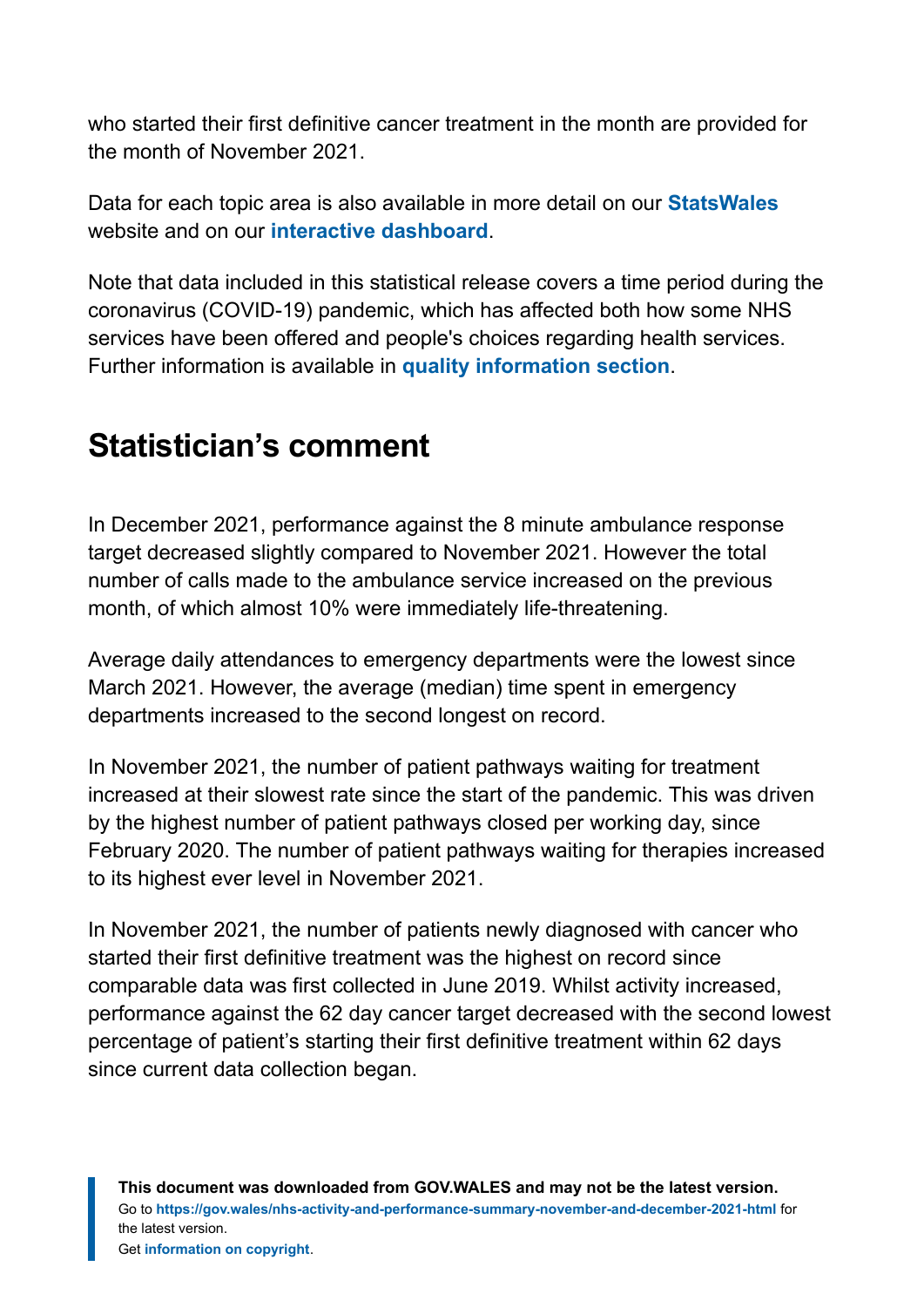# <span id="page-3-0"></span>**Main points**

- In December 2021, an average of 127 immediately life-threatening ('red') calls were made per day. This is the seventh month in a row where on average there were more than 100 calls made each day.
- 51.1% of red calls received a response within 8 minutes in December 2021, 1.9 percentage points lower than the previous month.
- The average (median) response time to immediately life-threatening (red) calls was 7 minutes and 52 seconds, 17 seconds slower than in November.
- The average number of attendances per day at emergency departments decreased by 11.3% compared to the previous month.
- In December 2021, performance decreased against the 4 hour emergency department target but increased against the 12 hour target.
- The average (median) time spent in emergency departments in December increased to 3 hours and 1 minute. This was the second longest on record since comparable data was first collected in April 2012.
- The number of patient pathways waiting for diagnostic tests remains markedly higher than before the pandemic started and increased slightly in November 2021, compared to the previous month. However, the number waiting longer than the target time decreased.
- The number of patient pathways waiting for therapies has increased every month in 2021 and is at its highest level since August 2017. The 14 week performance target continues to be missed.
- The total number of patient pathways referred but waiting to start treatment has risen each month since April 2020. In November 2021, there were just more than 682,000 patient pathways waiting to start treatment, slightly higher than the previous month and the highest since comparable data was first collected in 2011.
- The number of closed pathways in the month has been on an upward trend since April 2020, with month-to-month fluctuations. There were more than 78,000 pathway closures in November 2021, an increase on the previous month. This was the highest number of pathways closed per working day, since the start of the COVID-19 pandemic.
- COVID-19 has had a clear effect on performance against both of the referral to treatment targets. The number of pathways waiting longer than 36 weeks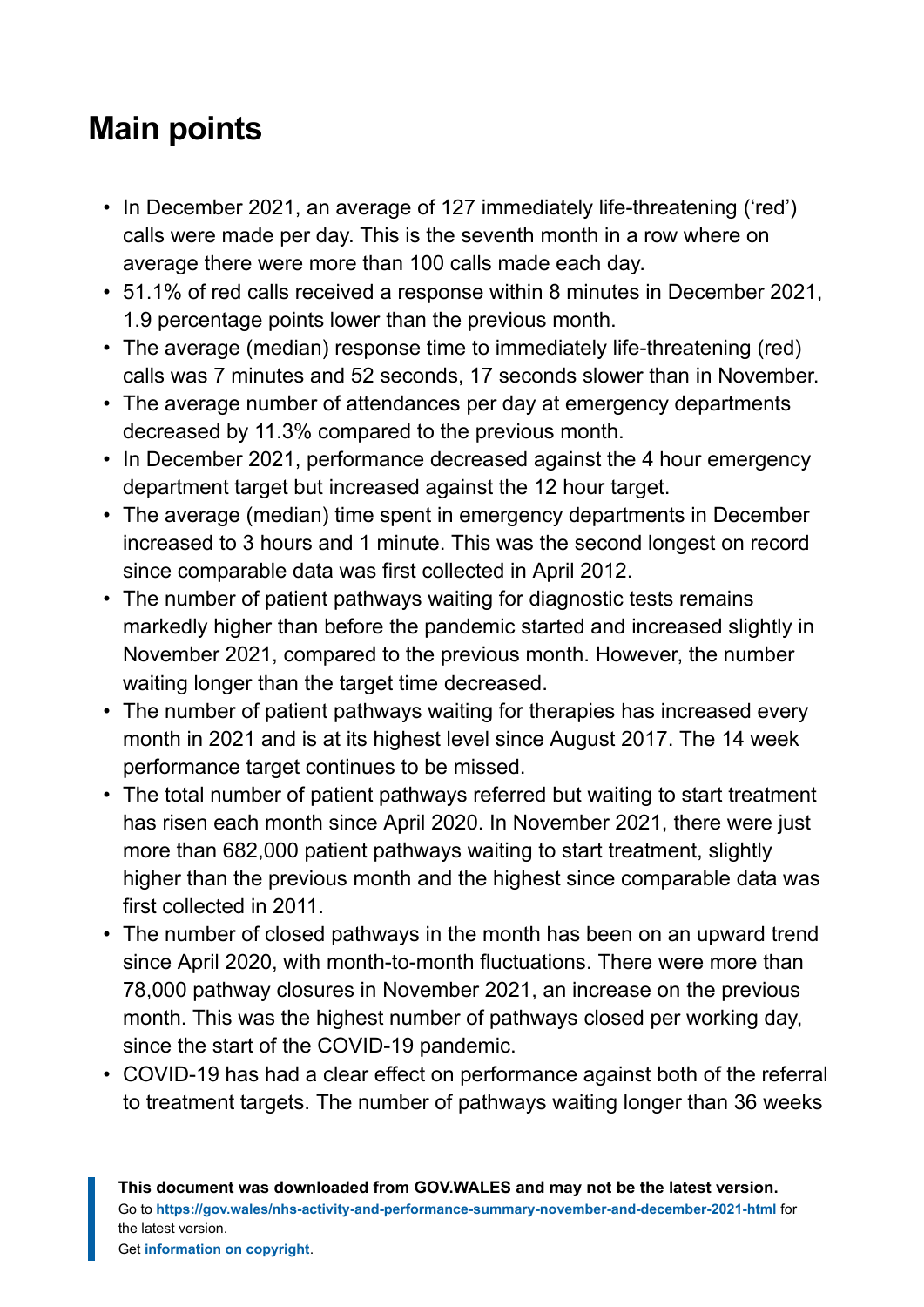and the percentage of patient pathways waiting less than 26 weeks remained at broadly the same proportion as the previous month.

- The number of patients newly diagnosed with cancer who started their first definitive treatment increased to the highest level since comparable data was first collected in June 2019.
- The number of patients informed they did not have cancer increased on the previous month.
- Performance against the 62 day cancer target decreased to 57.9% of patients starting their first definitive treatment in the month within the target time. This was the second lowest on record since comparable data was first collected in June 2019.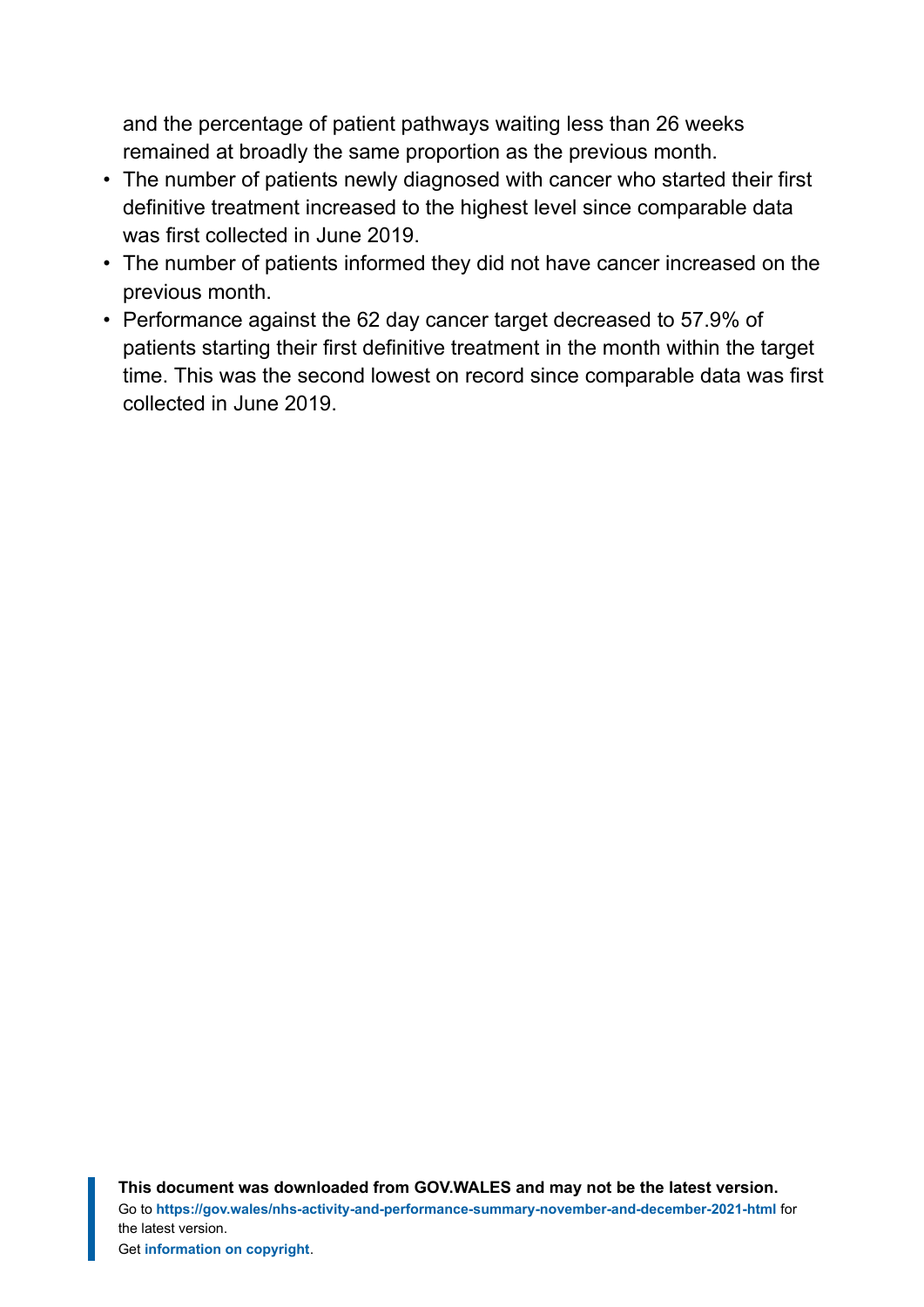# <span id="page-5-0"></span>**Unscheduled care**

# **Emergency calls to the ambulance service**

#### **Activity**

# **Chart 1: Average daily number of emergency** ambulance calls, by call type and month, December 2016 to December 2021



Source: Welsh Ambulance Services NHS Trust (WAST)

#### **[Emergency ambulance calls and responses to red calls, by local health](https://statswales.gov.wales/Catalogue/Health-and-Social-Care/NHS-Performance/Ambulance-Services/emergencyambulancecallsandresponsestoredcalls-by-lhb-month) [board and month on StatsWales](https://statswales.gov.wales/Catalogue/Health-and-Social-Care/NHS-Performance/Ambulance-Services/emergencyambulancecallsandresponsestoredcalls-by-lhb-month)**

Note: An update to call handling practices in May 2019 has resulted in a change to red incident volume. Therefore, it is not possible to fairly compare red incident volumes prior to this time. More information is available in the **[quality](#page-30-0) [information section](#page-30-0)**.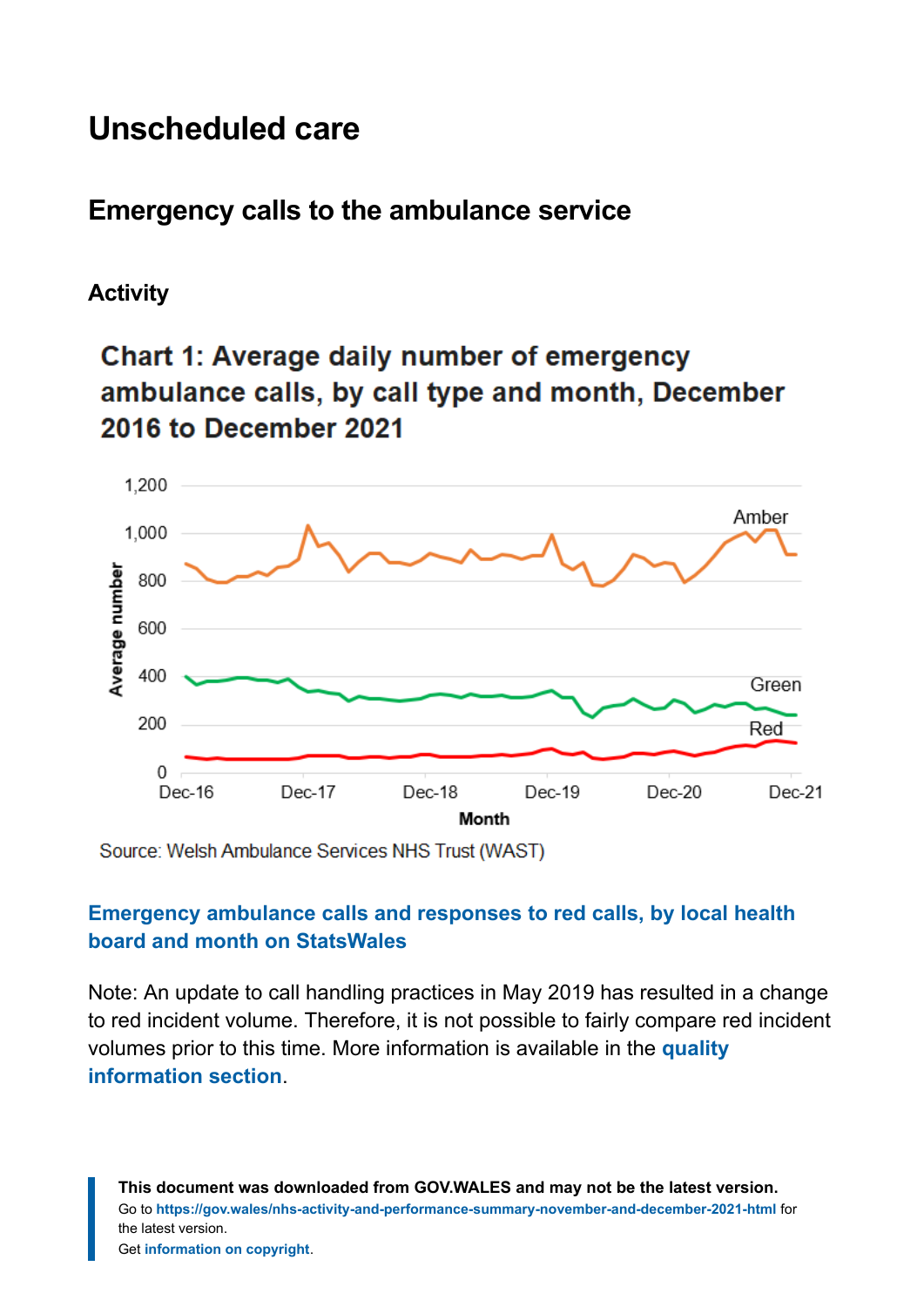Prior to the pandemic, the total number of emergency calls received by the Welsh Ambulance Services NHS Trust (WAST) had been increasing gradually over the long term, but they fell at the start of the pandemic. However, since February 2021 they have generally been increasing.

In December 2021, almost 39,800 emergency calls were made to the ambulance service. This is an average of 1,282 calls per day, which is largely unchanged from the previous month, but 158 (11.0%) more calls on an average per day than the same month last year.

December 2021 was the seventh month in a row where, on average, there were more than 100 immediately life-threatening calls made each day.

Calls to the ambulance service are categorised as red, amber or green depending on the urgency of the call. In December 2021, the proportion of all calls that were immediately life-threatening (red calls) was 9.9%, down marginally from 10.0% in November 2021.

#### **Target**

65% of red calls (immediately life-threatening, someone is in imminent danger of death, such as a cardiac arrest) to have a response within 8 minutes.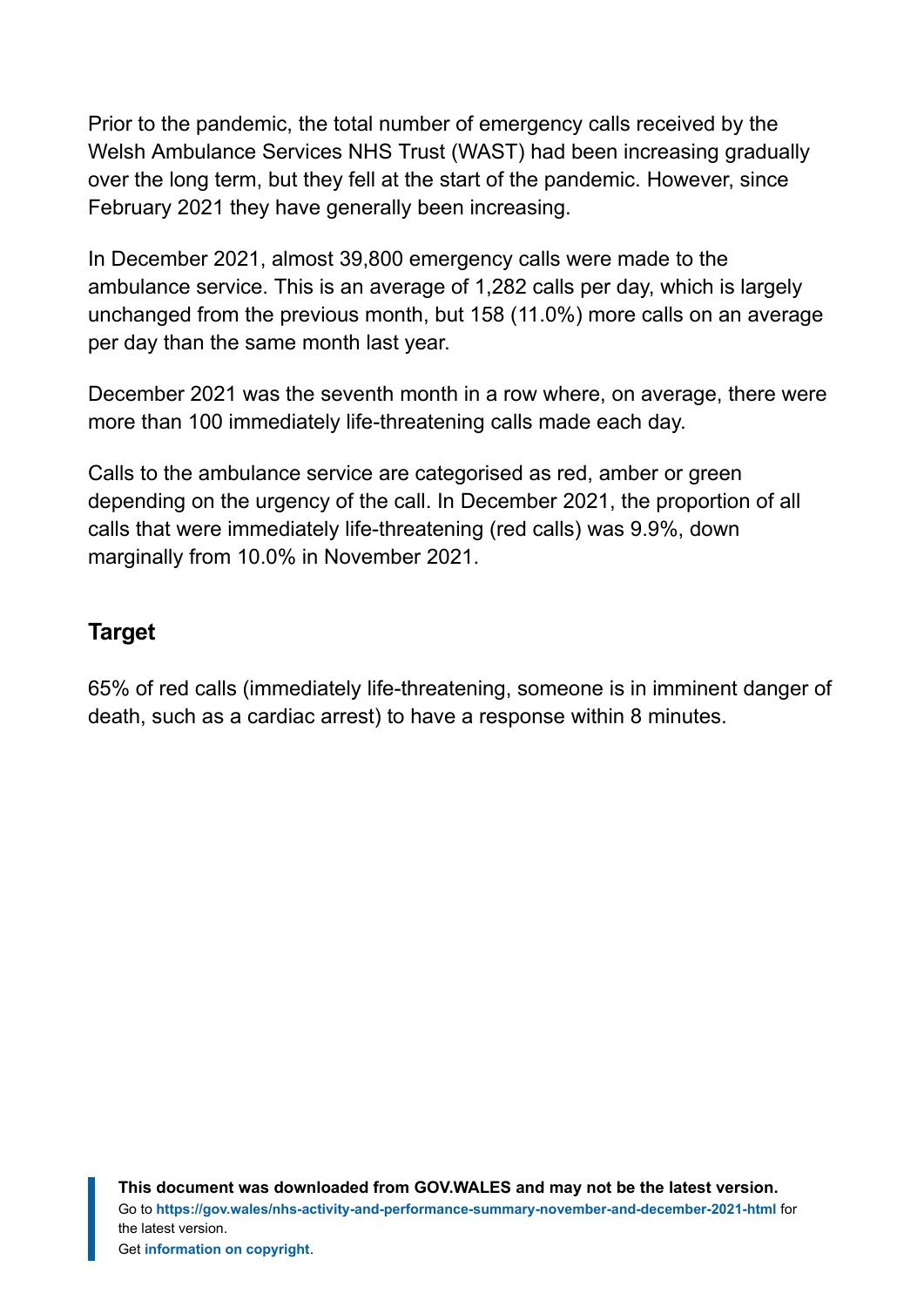# **Chart 2: Percentage of red calls which received an** emergency response at the scene within 8 minutes of patient location and chief complaint being established. December 2016 to December 2021



Source: Welsh Ambulance Services NHS Trust (WAST)

#### **[Emergency responses: minute-by-minute performance for red calls by](https://statswales.gov.wales/Catalogue/Health-and-Social-Care/NHS-Performance/Ambulance-Services/emergencyresponsesminutebyminuteperformanceredcalls-by-localhealthboard-month) [local health board and month on StatsWales](https://statswales.gov.wales/Catalogue/Health-and-Social-Care/NHS-Performance/Ambulance-Services/emergencyresponsesminutebyminuteperformanceredcalls-by-localhealthboard-month)**

Note: An update to call handling practices in May 2019 has resulted in a change to red incident volume. Therefore it is not possible to fairly compare performance against the target after this date, with performance prior to this date. More information is available in the **[quality information section](#page-30-0)**.

Whilst the COVID-19 pandemic is ongoing, emergency response teams are required to complete additional procedures including wearing extra personal protective equipment which impacts on the speed at which they can respond to a call.

Performance against the 8 minute response target to red calls has generally been lower since the pandemic started and the target has not been met for the last 17 months.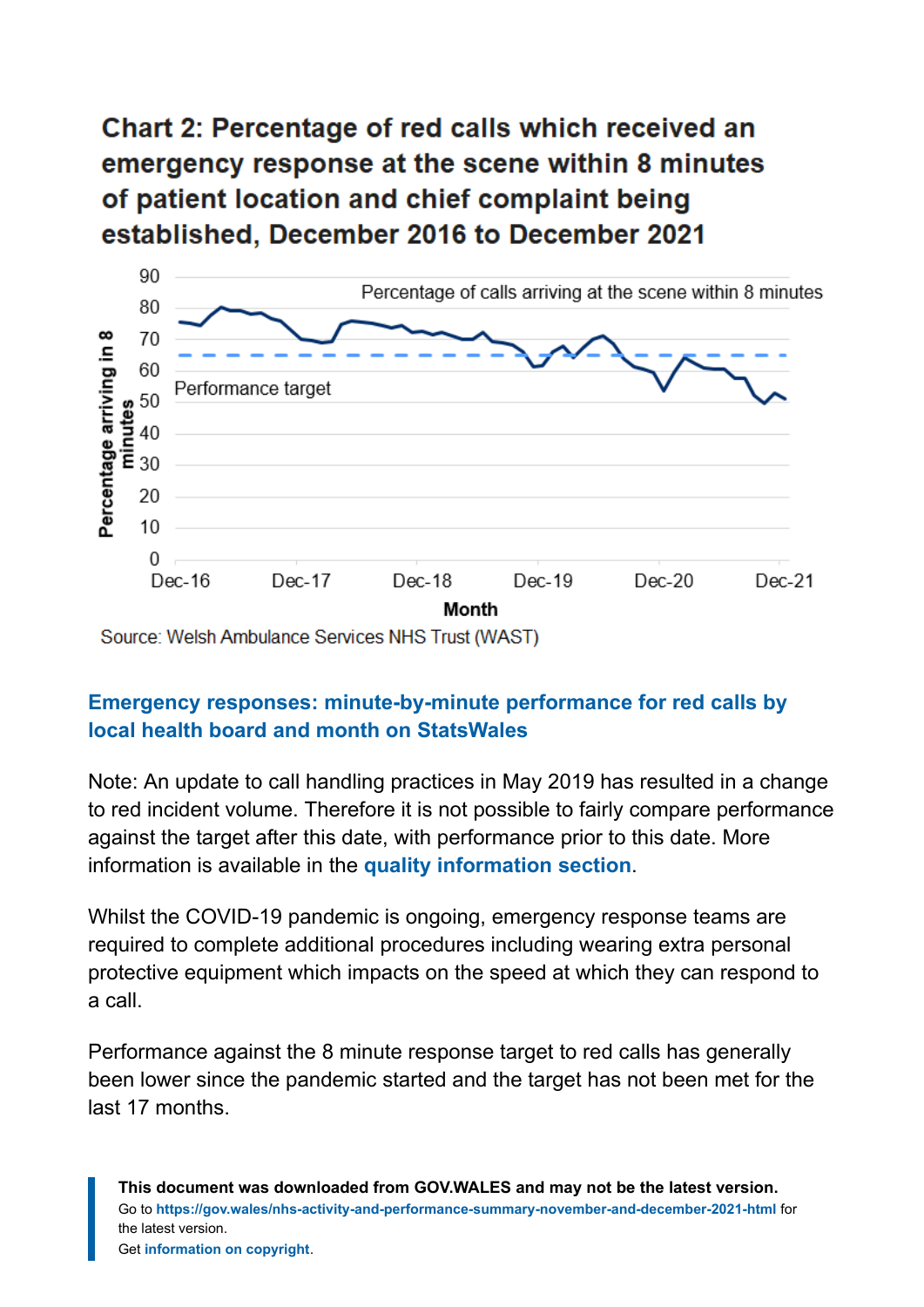In December 2021, 51.1% of emergency responses to immediately life threatening (red) calls arrived within 8 minutes. This is 1.9 percentage points lower than last month, and 2.6 percentage points lower than in December 2020.

Analysing average response times provides wider context to performance data. The median response time varies from month-to-month, but in the four years prior to the pandemic, had tended to range between 4 minutes 30 seconds and 6 minutes for red calls. However, it has been above 6 minutes for each month since August 2020, reaching a high of 8 minutes 1 second in October 2021. In December 2021, the median waiting time for calls that were immediately lifethreatening (red calls) was 7 minutes and 52 seconds. This is 17 seconds slower than in November 2021, and 24 seconds slower than in December 2020.

The majority of calls to the ambulance service are categorised as amber calls. There is no target associated with response times for amber calls but contextual information shows that in December 2021 the median response time for amber calls was almost an hour and 20 minutes. This is more than 11 minutes slower than in November 2021, and more than 16 minutes slower than in December 2020.

# **Emergency department attendances and admissions to hospital**

'Emergency department' refers to attendances and admissions at both major accident and emergency departments (A&E), other A&E departments and minor injuries units (MIUs), unless otherwise stated.

A wider range of emergency department performance statistics are published on the **[National Collaborative Commissioning Unit](https://nccu.nhs.wales/urgent-and-emergency-care/experimental-kpis/)** (NCCU) website, as management information. This includes measures on the time from patient arrival to triage, the time from patient arrival to contact with a clinical decision maker and analysis of the patient's discharge destination when they leave the emergency department. These are updated every month on the same day as this National Statistics publication.

A new attendance is defined as the first visit made by a patient to an emergency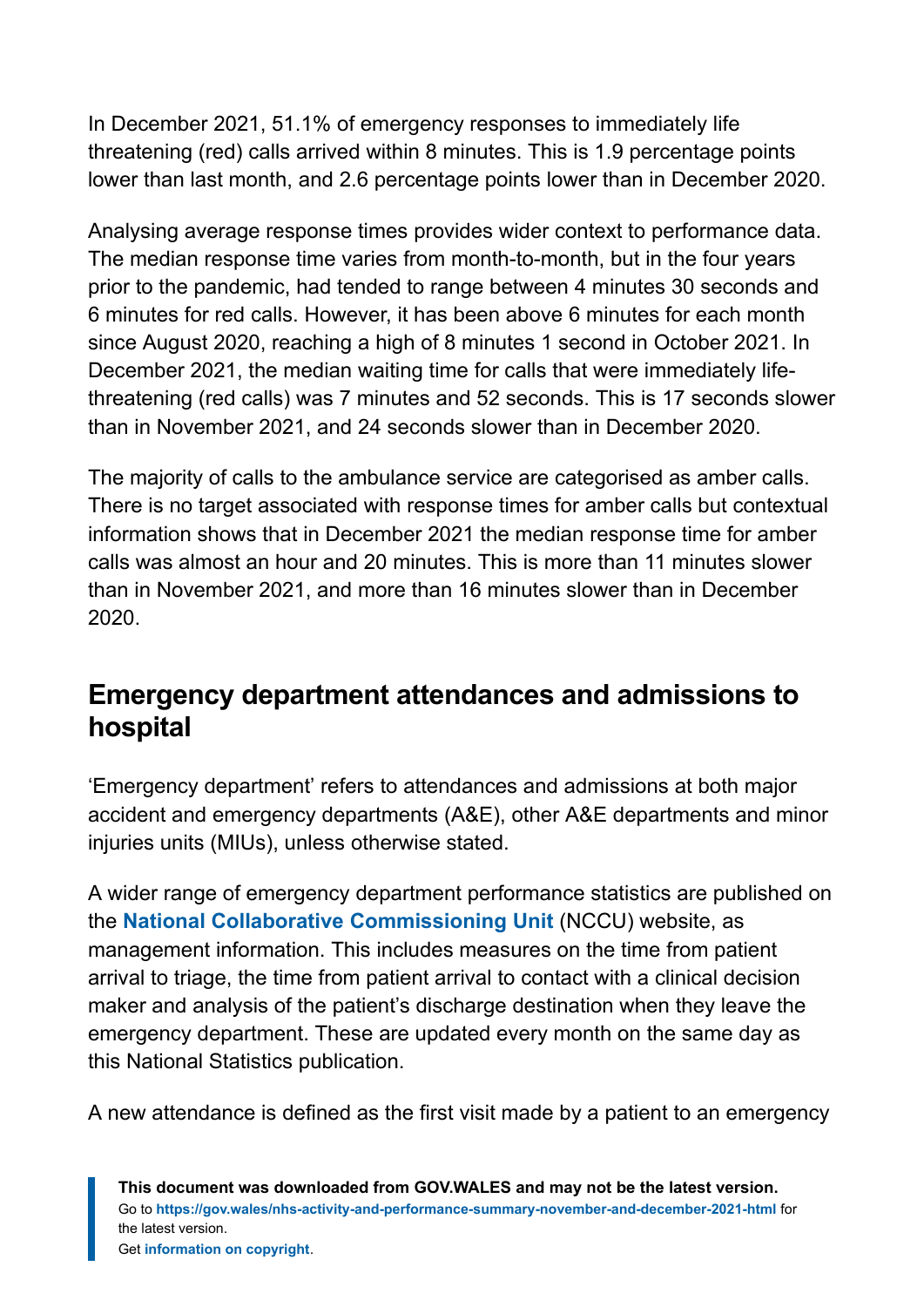department for a particular injury or ailment. If a patient returns to an emergency department with a condition previously treated where they have not been asked to return by the clinician, this is also counted as a new attendance. This means that the data presented is for attendances and not a unique count of patients attending emergency departments.

The time spent in an emergency care facility starts when the emergency care facility is informed of the patient's arrival at the hospital and stops when the patient is admitted, transferred or discharged.

#### **Activity**

# **Chart 3: Number of attendances in NHS Wales** accident and emergency departments, and admissions to hospital resulting from attendances at major emergency departments, December 2016 to December 2021



Source: Emergency department data set (EDDS), Digital Health and Care Wales (DHCW)

#### **[Number of attendances in NHS Wales emergency departments by age](https://statswales.gov.wales/Catalogue/Health-and-Social-Care/NHS-Hospital-Waiting-Times/Emergency-department/emergencydepartmentattendances-by-age-sex-site) [band, sex and site on StatsWales](https://statswales.gov.wales/Catalogue/Health-and-Social-Care/NHS-Hospital-Waiting-Times/Emergency-department/emergencydepartmentattendances-by-age-sex-site)**

Note: Chart 3 shows the number of attendances at both major emergency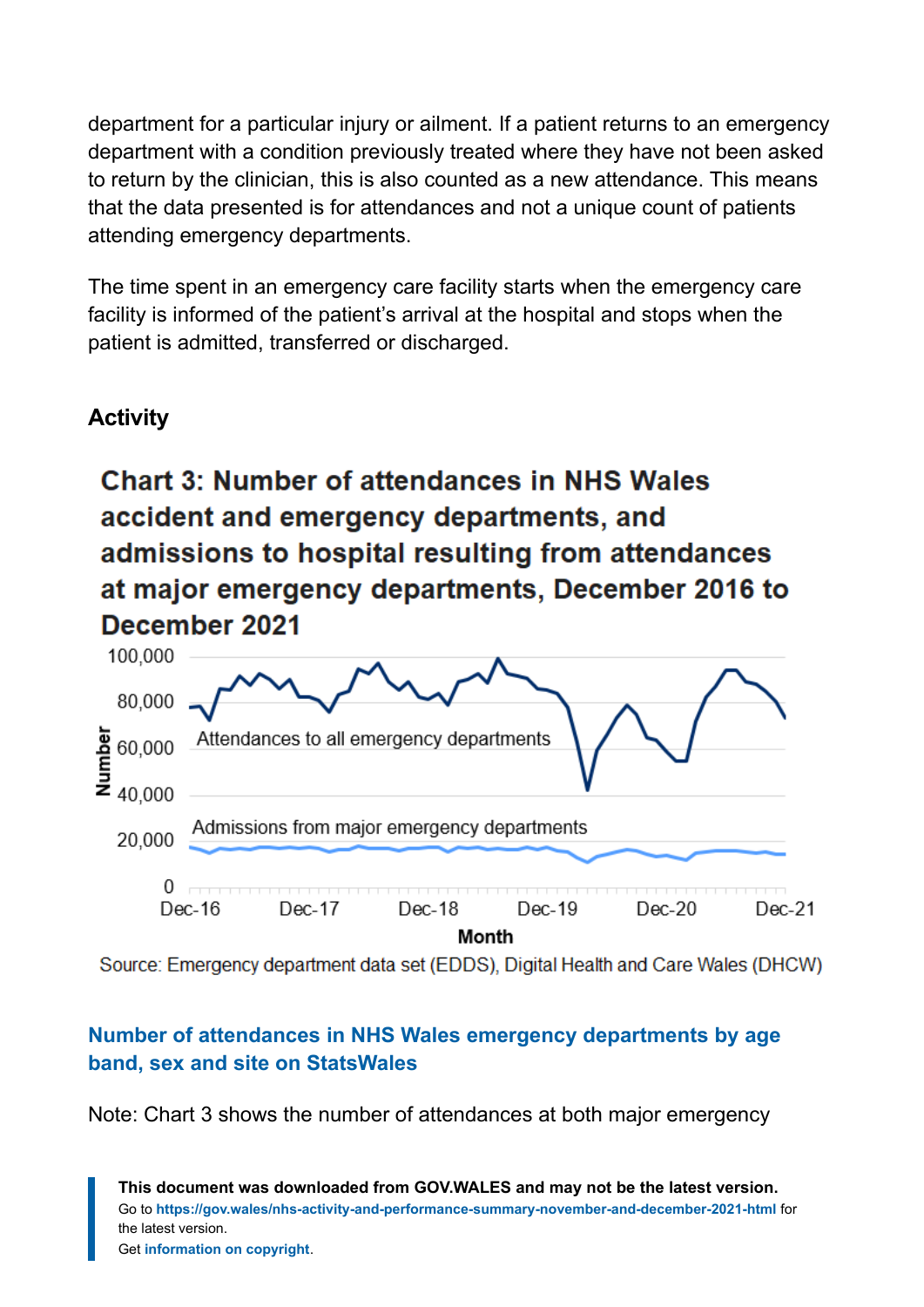departments and minor injuries units, and the number of admissions resulting from attending major emergency departments only. Admissions from minor injuries units are not recorded on a consistent basis throughout Wales and are therefore not counted in this chart.

While attendances to emergency departments fluctuate each month, attendances are generally higher in the summer months than the winter.

Attendances to all NHS Wales emergency departments have been affected by the COVID-19 pandemic which started in early 2020, with sharp falls in attendances in the following spring and winter months, coinciding with waves of the pandemic. While attendances in summer 2021 were broadly in line with summer months prior to the pandemic, attendances have fallen in each month since to levels that are below pre-pandemic levels.

The latest data shows that there were almost 74,000 attendances to all NHS Wales emergency departments in December 2021. This was 8.3% lower than the previous month (6,700 fewer attendances), but 25.0% higher than in the same month last year (14,760 more attendances).

The average number of emergency department attendances per day in December 2021 was 2,381. This was 303 fewer attendances per day on average than in the previous month, but 476 more than in the same month in 2020.

The total number of emergency department attendances in the year to December 2021 was almost 957,000. This is 18.2% higher than the previous year (year ending December 2020) but 10.6% lower than the last 12 month period before the pandemic (March 2019 to February 2020).

The trend for admissions to hospital resulting from attendances at major emergency departments, is similar to the trend for attendances to all emergency departments since the pandemic.

In December 2021, almost 14,500 patients were admitted to the same or a different hospital following attendance at a major emergency department. This was 2.3% lower than the previous month, but 1.8% higher than the same month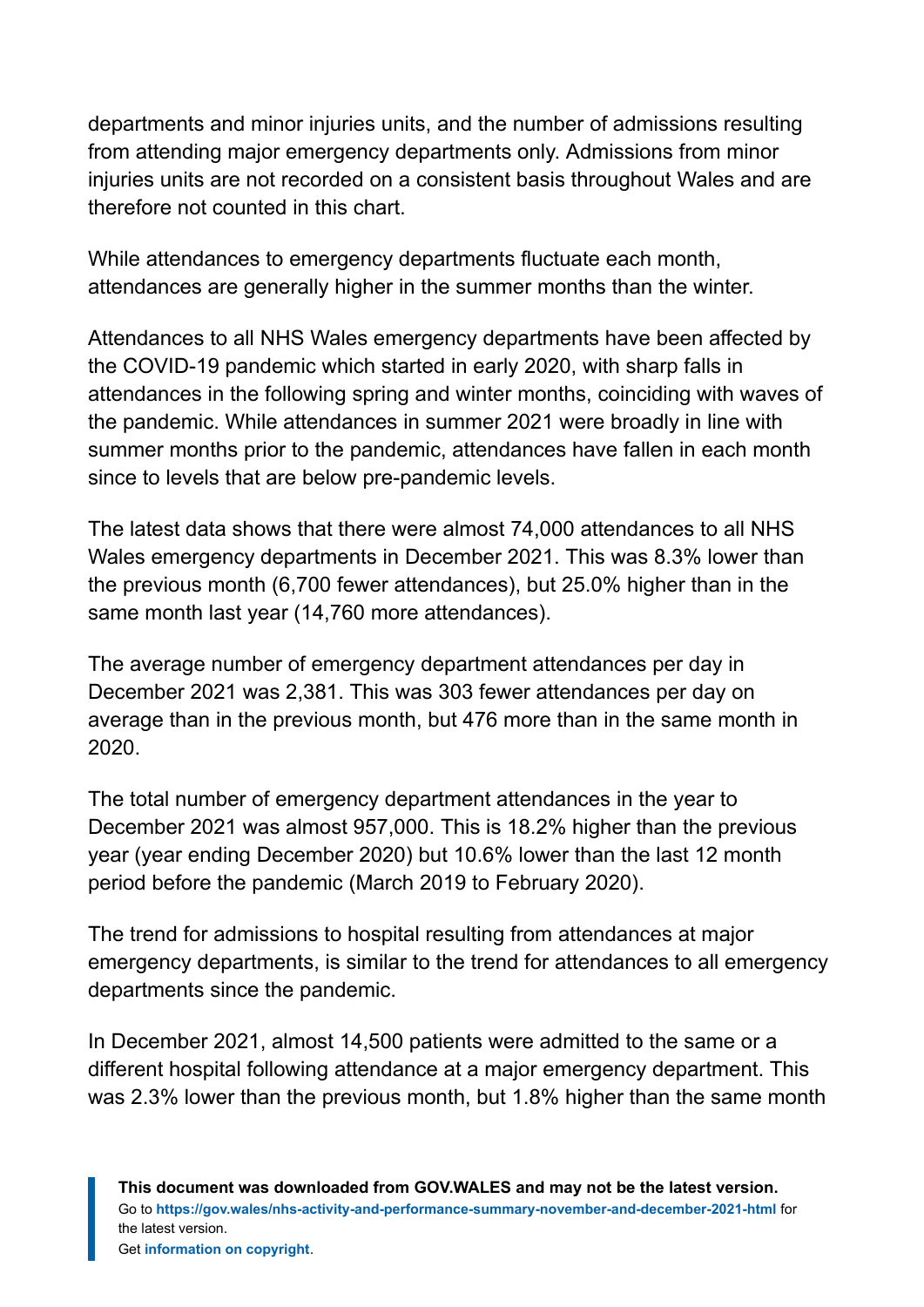in 2020.

#### **Performance**

#### **Targets**

- 95% of new patients should spend less than 4 hours in emergency departments from arrival until admission, transfer or discharge.
- No patient waiting more than 12 hours in emergency departments from arrival until admission, transfer or discharge.

# **Chart 4: Percentage of patients admitted, transferred** or discharged within 4 hours at NHS emergency departments, December 2016 to December 2021



Source: Emergency department data set (EDDS), Digital Health and Care Wales (DHCW)

#### **[Performance against 4 hour target by hospital on StatsWales](https://statswales.gov.wales/Catalogue/Health-and-Social-Care/NHS-Hospital-Waiting-Times/Emergency-department/performanceagainst4hourwaitingtimestarget-by-hospital)**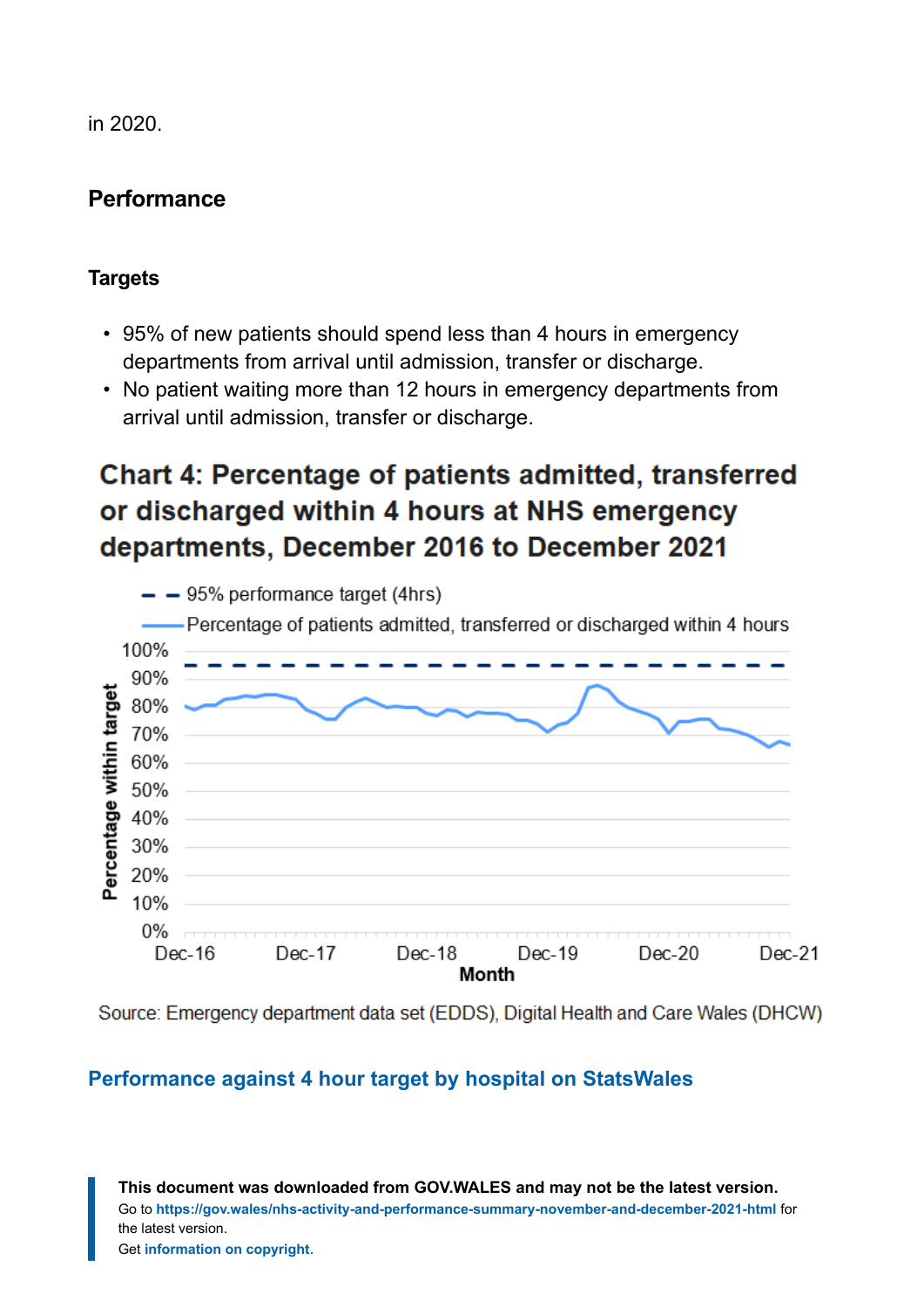Note: Data for all months between March 2021 and October 2021 revised following a data resubmission. More information in the **[quality information](#page-30-0) [section](#page-30-0)**.

In the five years prior to the pandemic, the percentage of patients admitted, transferred or discharged within 4 hours of attending an emergency department fluctuated from month-to-month but tended to be close to 80%. However, during the year prior to the COVID-19 pandemic, the percentage decreased most months, reaching a low point in December 2019, before increasing in early 2020.

During the early months of the pandemic performance against the 4 hour target time improved, reaching a high of 87.7% in May 2020. Since then the trend has been broadly downward and in October 2021, monthly performance was the lowest since comparable data was first recorded in April 2012.

The latest month's data shows that 66.5% of patients in all NHS emergency departments spent less than 4 hours in the department from arrival until admission, transfer or discharge. This was 1.3 percentage points lower than the previous month, and 4.3 percentage points lower than the same month in 2020. The 95% target continues to be missed.

Contextual information shows that the median time which patients spend in emergency departments has increased gradually from under 2 hours in most months in 2012 and 2013 to around 2 hours and 30 minutes throughout 2019, prior to the COVID-19 pandemic.

During the early part of the pandemic, as attendances decreased the median time spent in the department decreased, to a low point of 1 hours 47 minutes in April 2020. Since then, median times have increased alongside increasing attendances and reached a record high in October 2021.

In December 2021, the median time spent in a department was 3 hours and 1 minute, this was the second longest on record since comparable data was first collected in April 2012. This was up from 2 hours 56 minutes in the previous month, and up from 2 hours 42 minutes in November 2020.

The median time spent in emergency department varies by age. Prior to the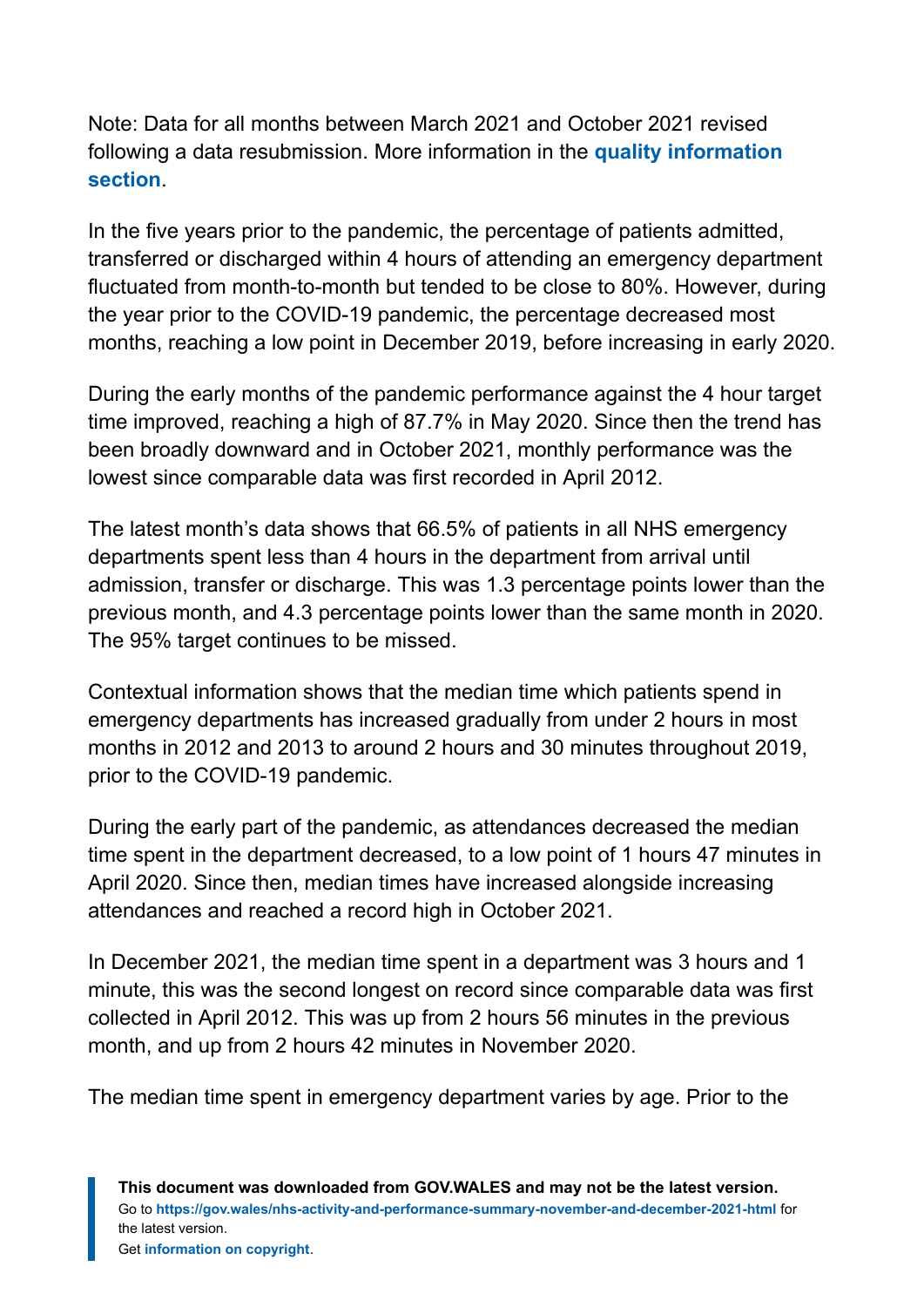pandemic, children generally spent between 1 hour and 30 minutes and 2 hours in emergency departments, while older patients (aged 85 or greater) generally spent between 3 hours and 30 minutes and 5 hours in emergency departments. However, in December 2021, children aged 0-4 spent an average of 2 hours and 15 minutes and adults aged 85 and over spent an average of 7 hours and 31 minutes in emergency departments.

# **Chart 5: Number of patients waiting more than 12** hours to be admitted, transferred or discharged at NHS emergency departments December 2016 to December 2021



Source: Emergency department data set (EDDS), Digital Health and Care Wales (DHCW)

#### **[Performance against the 12 hour target by hospital on StatsWales](https://statswales.gov.wales/Catalogue/Health-and-Social-Care/NHS-Hospital-Waiting-Times/Emergency-department/performanceagainst12hourwaitingtimestarget-by-hospital)**

Note: Data for all months between March 2021 and October 2021 revised following a data resubmission. More information in the **[quality information](#page-30-0) [section](#page-30-0)**.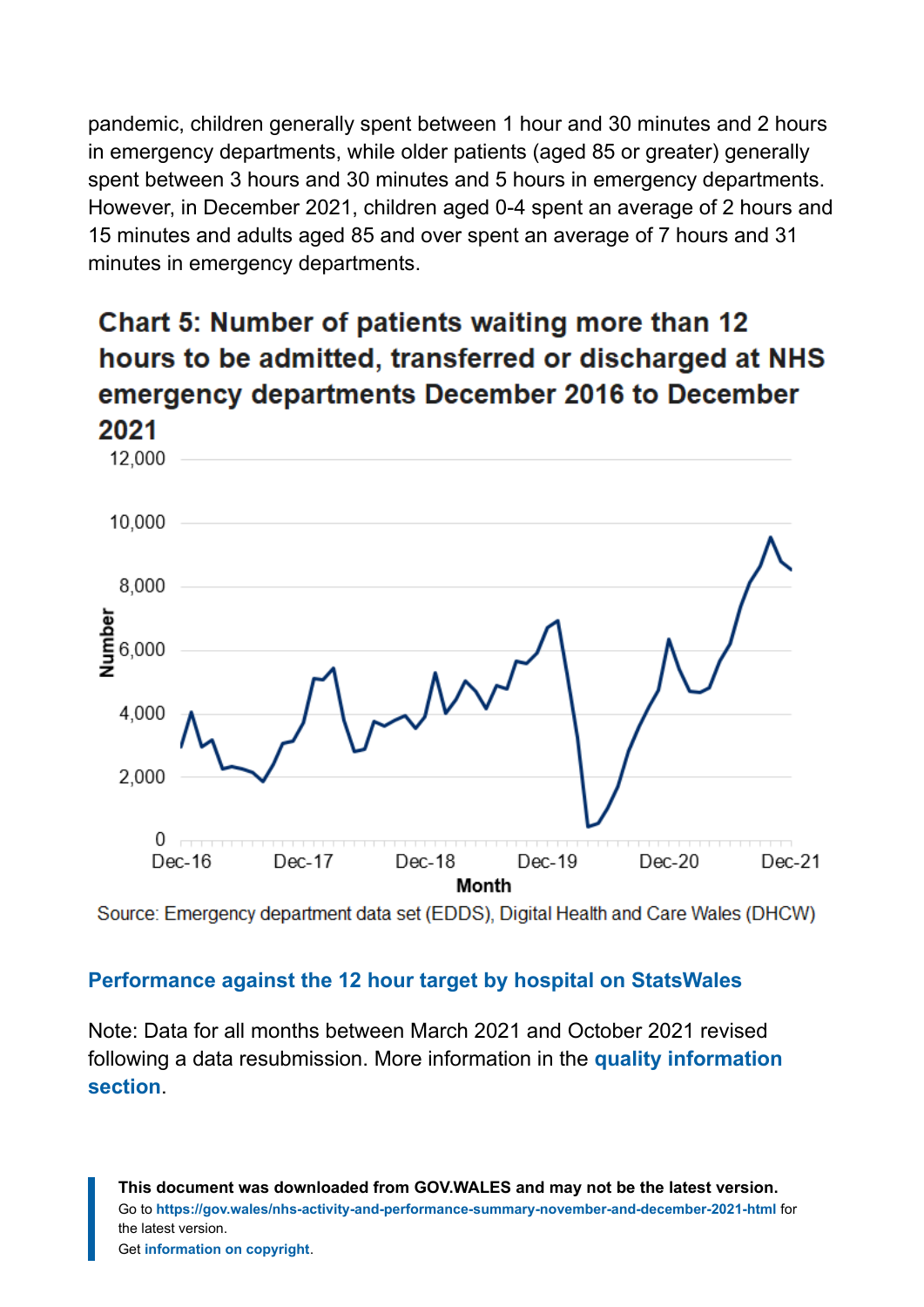The number of patients who spent 12 hours or more at an NHS emergency department from arrival until admission, transfer or discharge varies each month but had been on an overall upward trend prior to the COVID-19 pandemic.

Just before the pandemic in January 2020, a little under 7,000 patients spent 12 hours or more in emergency departments. This fell to fewer than 500 in April 2020, during the early stages of the COVID-19 pandemic. Since that record low point, the number spending 12 hours or more has generally increased and reached a record high in October 2021.

In December 2021 there were a little more than 8,500 patients waiting 12 hours or more. This was 252 fewer than in the previous month but the fourth highest on record since current reporting began in April 2012.

# <span id="page-14-0"></span>**Scheduled care activity**

In the majority of scheduled care datasets, activity and performance is measured by counting patient pathways. This is the specific route a patient follows from their first referral through to the commencement of treatment. Referrals can come from a variety of health professionals, but most commonly come through GPs. Patient pathways are measured rather than patients, as a single patient can have multiple referrals for multiple pathways. Therefore counting pathways better reflects the activity within NHS services.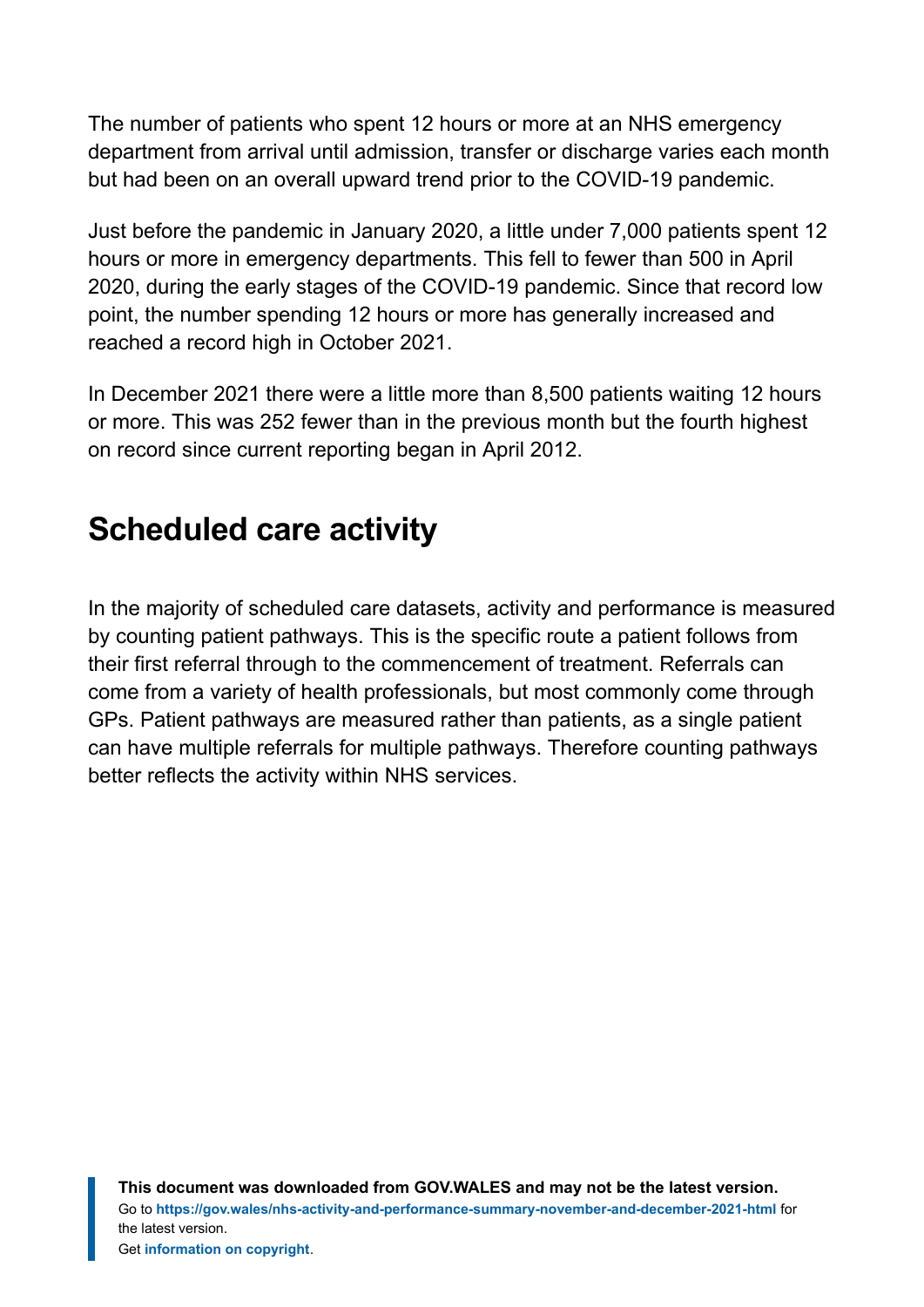# **Outpatient referrals**

### **Activity**

# Chart 6: Average daily number of referrals for first outpatient appointment, November 2016 to November 2021



Source: Outpatient Referral Dataset, Digital Health and Care Wales (DHCW)

#### **[Outpatient referrals on StatsWales](https://statswales.gov.wales/Catalogue/Health-and-Social-Care/NHS-Hospital-Activity/Referrals?_ga=2.232566559.1026223368.1639380526-1086771297.1619441781)**

There was a large reduction in the number of referrals for first outpatient appointments in March 2020, following the start of the COVID-19 pandemic. Activity has increased in the months since and the number of referrals made in the latest month (November 2021) is similar to the number made in the same month prior to the pandemic (November 2019).

An average of 3,655 referrals for first outpatient appointments were made per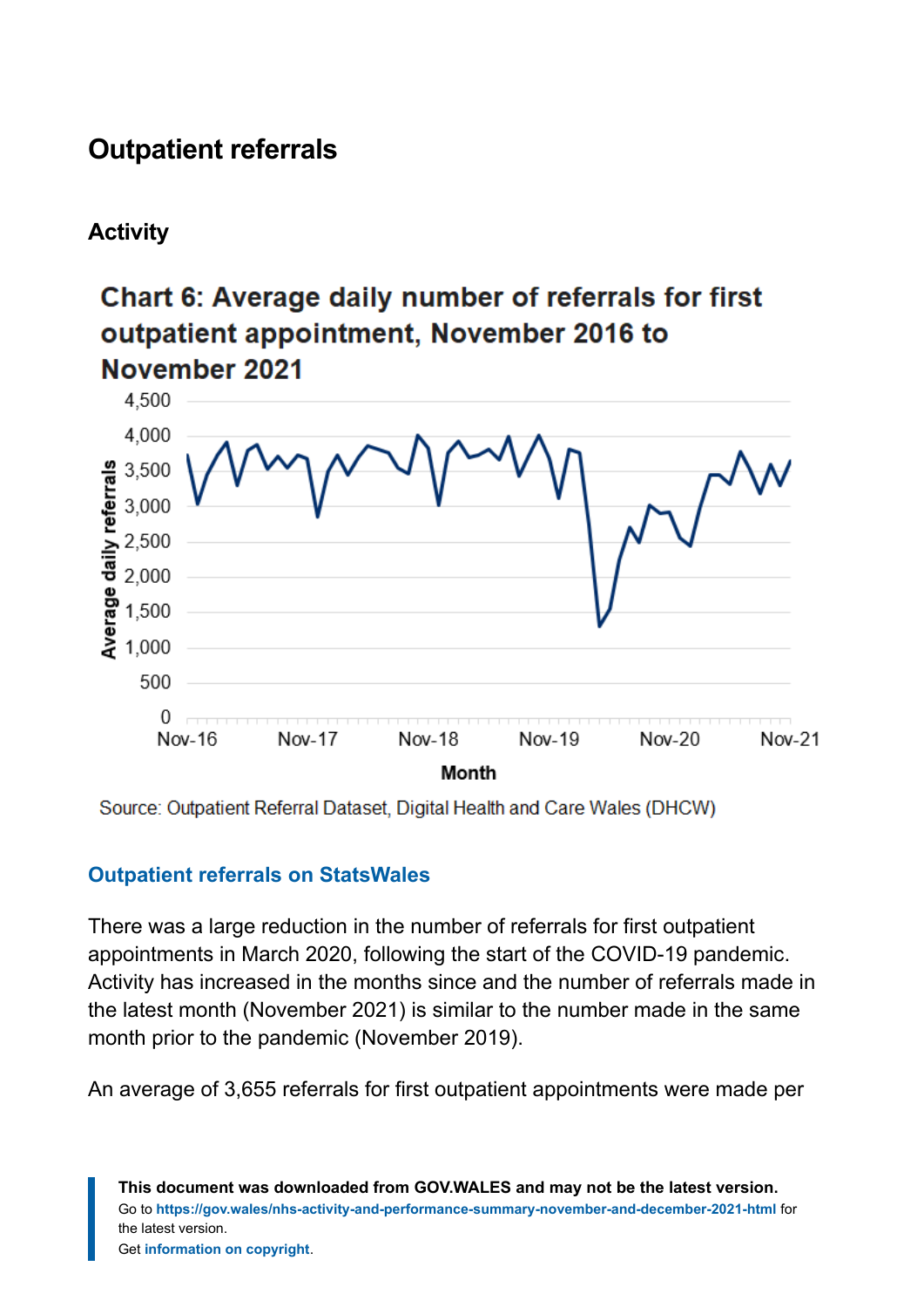day in November 2021. This is an increase of 10.7% (354 more referrals per day on average) compared to October 2021 and a slight decrease of 0.6% (24 fewer referrals per day on average) compared to November 2019.

### **Diagnostic and therapy waiting times**

#### **Activity**

# Chart 7: Total number of patient pathways waiting for diagnostic and therapy services, November 2016 to November 2021



Source: Diagnostic and Therapy Services (DATS), Digital Health and Care Wales (DHCW)

#### **[Diagnostic and Therapy Services Waiting Times by week on StatsWales](https://statswales.gov.wales/Catalogue/Health-and-Social-Care/NHS-Hospital-Waiting-Times/Diagnostic-and-Therapy-Services/waitingtimes-by-weekswait-hospital)**

Note: The low point in April 2020 for therapies is in part due to Betsi Cadwaladr not submitting data for this month. To provide likely scale of the impact, data for Betsi Cadwaldr in the two months either side showed that 7,519 were waiting for therapies in March 2020 and 9,840 were waiting in May 2020.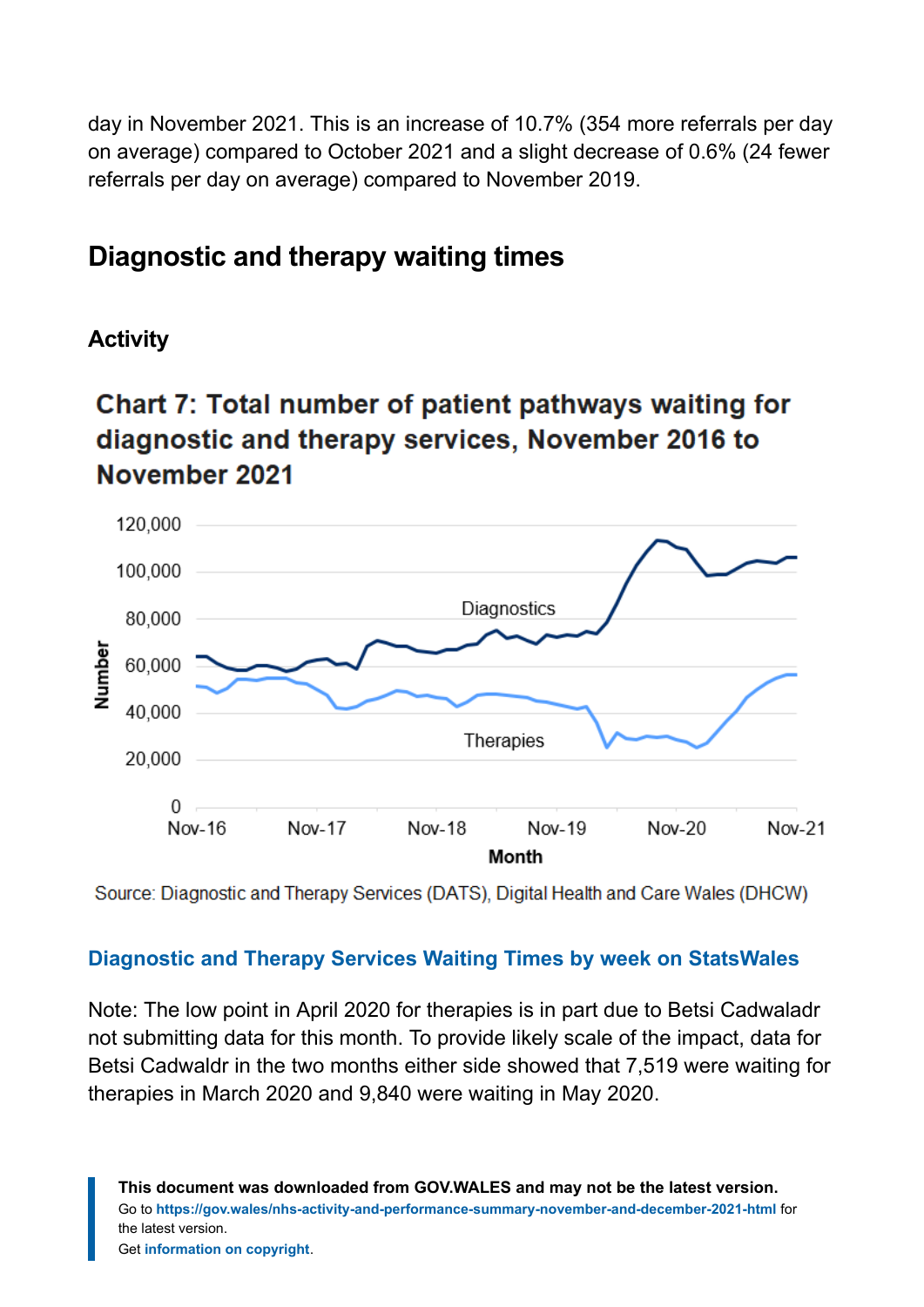Prior to the COVID-19 pandemic, the number of patient pathways waiting for diagnostics had been on an upward trend, while the number waiting for therapies had been on a downward trend.

The latest data for November 2021 shows that there were 107,000 patient pathways waiting for diagnostics, an increase of 0.2% compared with the previous month. The number of pathways waiting for diagnostics is lower than the peak in September 2020 and but has been on a slight upward trend for the past seven months.

The number of pathways waiting for diagnostics in latest month is 47.4% higher than the same month before the pandemic (November 2019).

The latest data for November 2021 shows that there were almost 57,000 patient pathways waiting for therapies, a slight increase of 0.2% compared to the previous month. Following the record low in April 2020, the number of patient pathways waiting for therapies was relatively stable for the remaining months of 2020, but has increased to its highest ever level in November 2021.

The number of pathways waiting for therapies in latest month is 28.8% higher than the same month before the pandemic (November 2019).

#### **Performance**

#### **Targets**

- The maximum wait for access to specified diagnostic tests is 8 weeks.
- The maximum wait for access to specified therapy services is 14 weeks.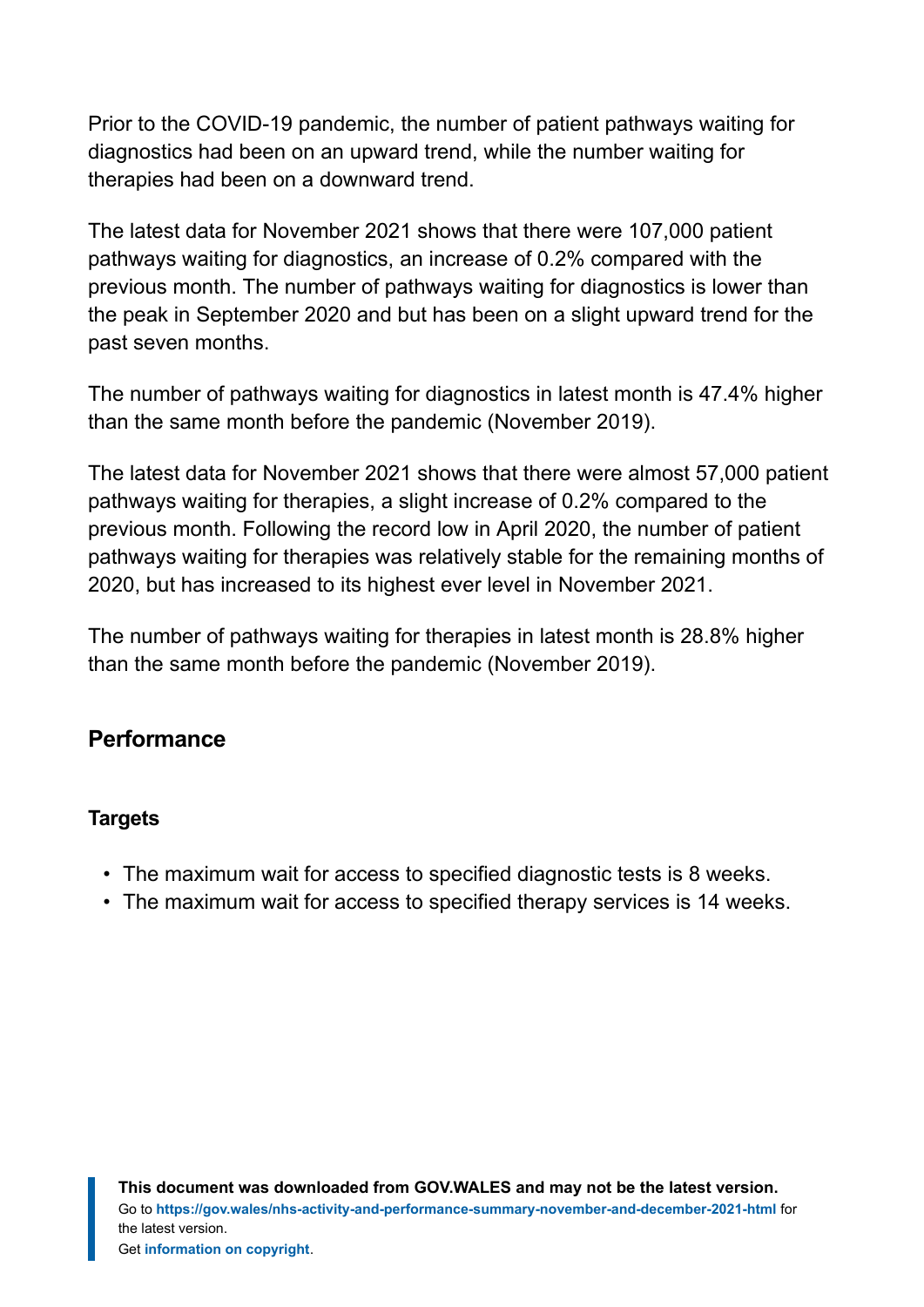# Chart 8: Number of patient pathways waiting over the target time for diagnostic and therapy services, November 2016 to November 2021



Source: Diagnostic and Therapy Services (DATS), Digital Health and Care Wales (DHCW)

#### **[Diagnostic and Therapy Services Waiting Times by week on StatsWales](https://statswales.gov.wales/Catalogue/Health-and-Social-Care/NHS-Hospital-Waiting-Times/Diagnostic-and-Therapy-Services/waitingtimes-by-weekswait-hospital)**

Note: Betsi Cadwaladr did not submit data for April 2020, so are not included in the Wales figures for this month.

The COVID-19 pandemic has had a clear impact on the number of patient pathways waiting longer than the target times for diagnostic and therapy services. More details are available in the **[quality information section](#page-30-0)**.

The largest number of pathways waiting longer than the target time for diagnostics was recorded in May 2020. The number waiting has decreased in recent months.

At the end of November 2021, almost 46,000 patient pathways were waiting longer than the target time. This was a decrease of 3.5% compared to the previous month and almost twelve times greater than the same month before the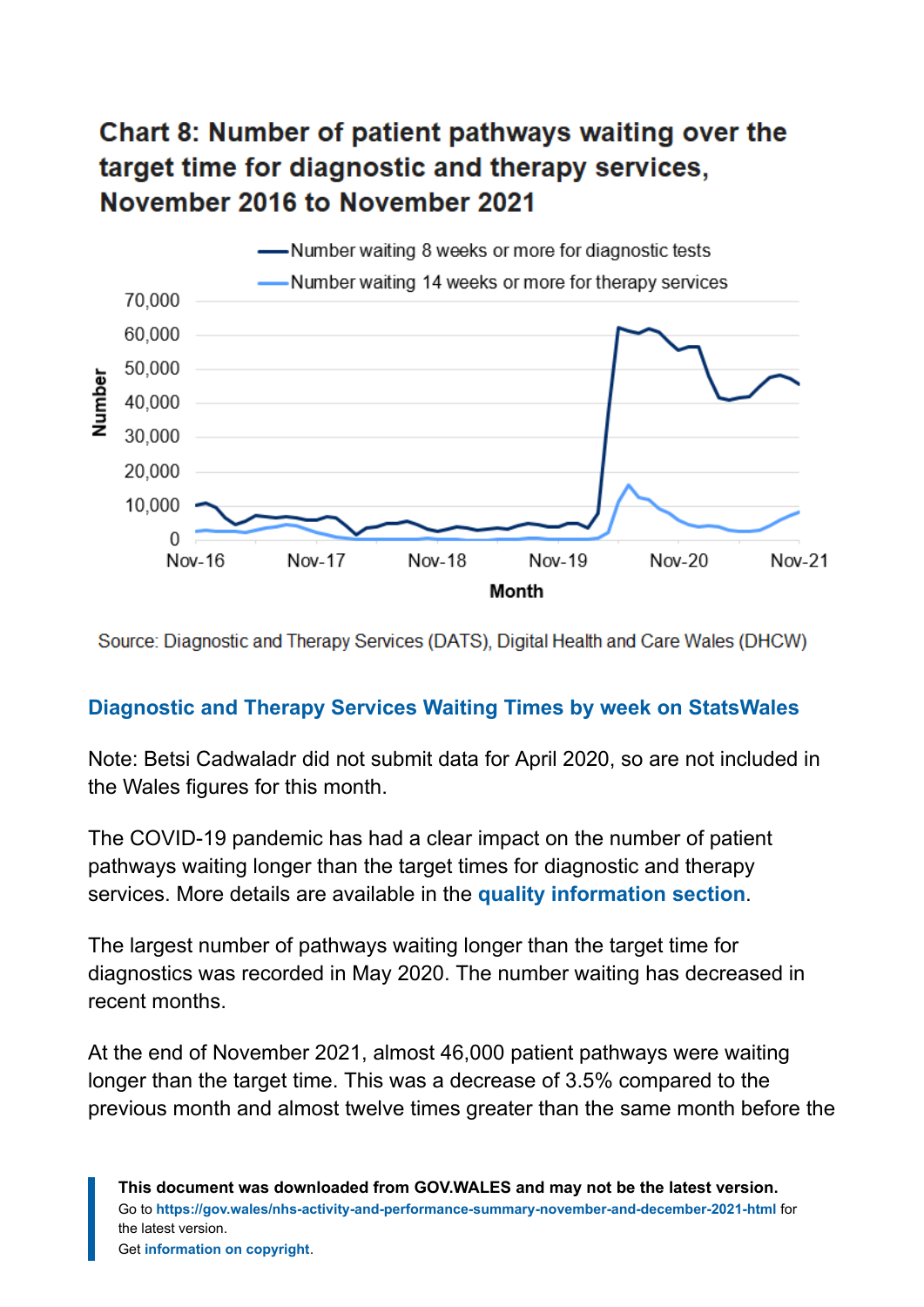pandemic (November 2019).

The largest number of pathways waiting longer than the target time for therapies was recorded in June 2020. The trend from this high point was downwards until May 2021; the number has increased in each month since. At the end of November 2021 there were more than 8,000 patient pathways waiting longer than the target time for therapies. This is an increase of 13.9% compared to October 2021 and twenty-nine times greater than the same month before the pandemic (November 2019).

Contextual information shows that until the COVID-19 pandemic, median waiting times had been relatively stable for diagnostic tests since 2017 and for therapy services since 2018. Median waiting times for both services peaked in June 2020 (14.3 weeks for diagnostics and 14.9 weeks for therapies).

In November 2021 the median waiting time for diagnostic tests was 6.2 weeks. This was a decrease from 6.5 weeks in October 2021 but an increase from 2.7 weeks in November 2019.

In November 2021 the median waiting time for therapy services was 5.4 weeks. This is a slight increase from 5.3 in November 2021 and 3.6 weeks in November 2019.

# **Referral to treatment time**

The referral to treatment time statistics show monthly data on the waiting times for both open and closed pathways following a referral by a GP or other medical practitioner to hospital for treatment in the NHS in Wales.

Data for Welsh residents treated or waiting for treatment outside of Wales are not included.

A patient is defined to have been treated, or their pathway closed if either, following consultation with a hospital specialist, no hospital treatment is necessary or if treatment begins. This could include: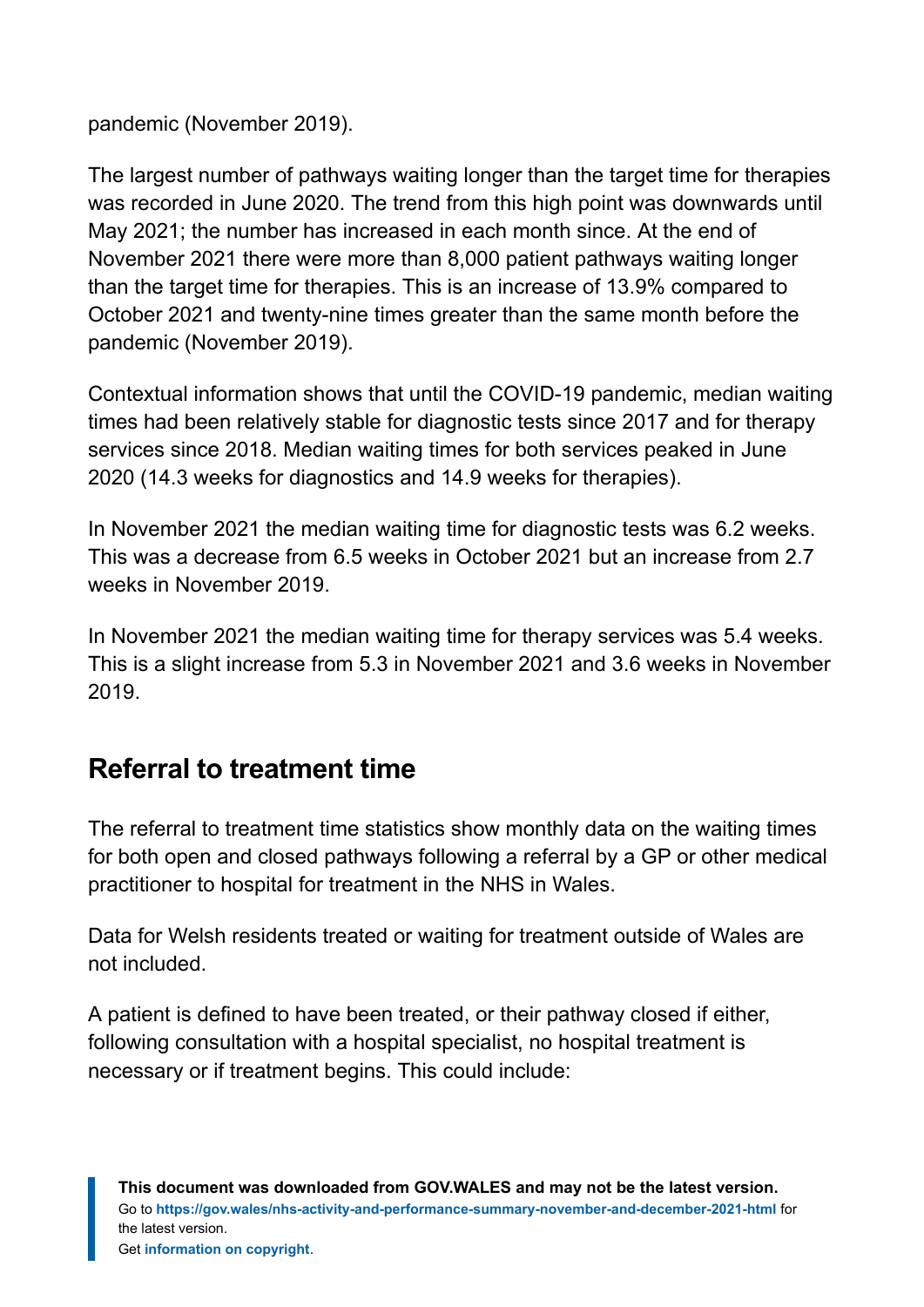- being admitted to hospital for an operation or treatment;
- starting treatment that does not require a stay in hospital (for example, medication or physiotherapy);
- beginning the fitting of a medical device such as leg braces; or
- starting an agreed period of time to monitor the patient's condition to see if further treatment is needed.

COVID-19 has impacted the way treatments are offered. More details are available in the **[quality information section](#page-30-0)**.

Note that the day of referral is defined as the day that the referral letter is received by the hospital.

#### **Activity**



# Chart 9: Number of patient pathways waiting to start treatment, November 2016 to November 2021

Source: Referral to treatment times (RTT), Digital Health and Care Wales (DHCW)

#### **[Patient pathways waiting to start treatment by month, grouped weeks and](https://statswales.gov.wales/Catalogue/Health-and-Social-Care/NHS-Hospital-Waiting-Times/Referral-to-Treatment/patientpathwayswaitingtostarttreatment-by-month-groupedweeks) [stage of pathway on StatsWales](https://statswales.gov.wales/Catalogue/Health-and-Social-Care/NHS-Hospital-Waiting-Times/Referral-to-Treatment/patientpathwayswaitingtostarttreatment-by-month-groupedweeks)**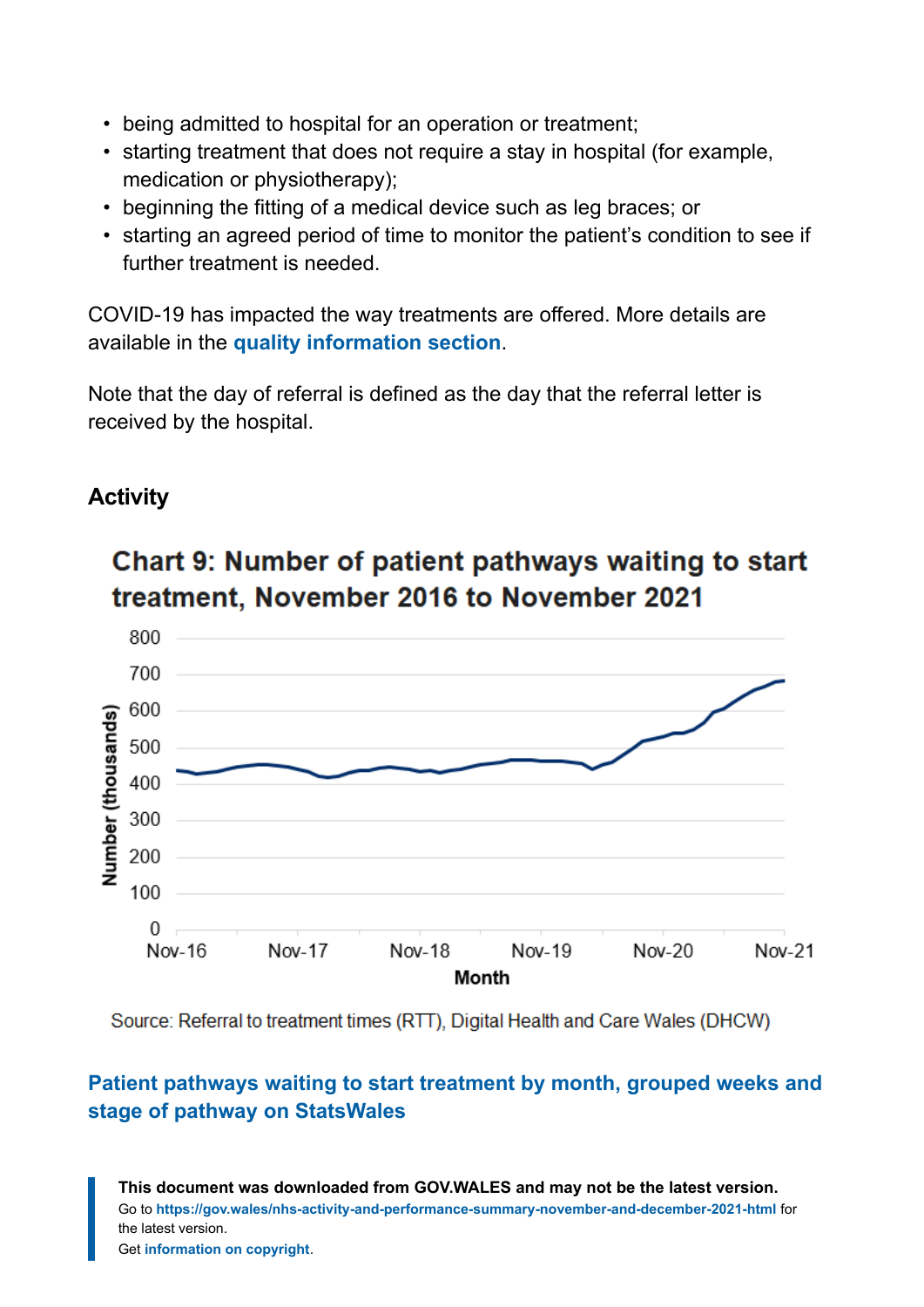Prior to the COVID-19 pandemic, the number of patient pathways waiting to start treatment typically varied each month and tended to be highest in late summer and lowest in January.

The COVID-19 pandemic has impacted on the total number of patient pathways waiting to start treatment, with the number increasing steadily every month since April 2020, reaching a little over 682,000 by the end of November 2021. This is the highest since comparable data was first collected in 2011.

The number waiting in November 2021 was 0.4% higher than in the previous month and 47.3% higher than in the same month before the pandemic (November 2019).

# **Chart 10: Number of closed patient pathways,** November 2016 to November 2021



Source: Referral to treatment times (RTT), Digital Health and Care Wales (DHCW)

#### **[Closed patient pathways by month, local health board and weeks waiting](https://statswales.gov.wales/Catalogue/Health-and-Social-Care/NHS-Hospital-Waiting-Times/Referral-to-Treatment/treatedpatients-by-month-localhealthboard-weekswaiting) [on StatsWales](https://statswales.gov.wales/Catalogue/Health-and-Social-Care/NHS-Hospital-Waiting-Times/Referral-to-Treatment/treatedpatients-by-month-localhealthboard-weekswaiting)**

Note: Cwm Taf Morgannwg health board have been unable to provide closed pathway data since September 2018**.** Data for this health board is excluded from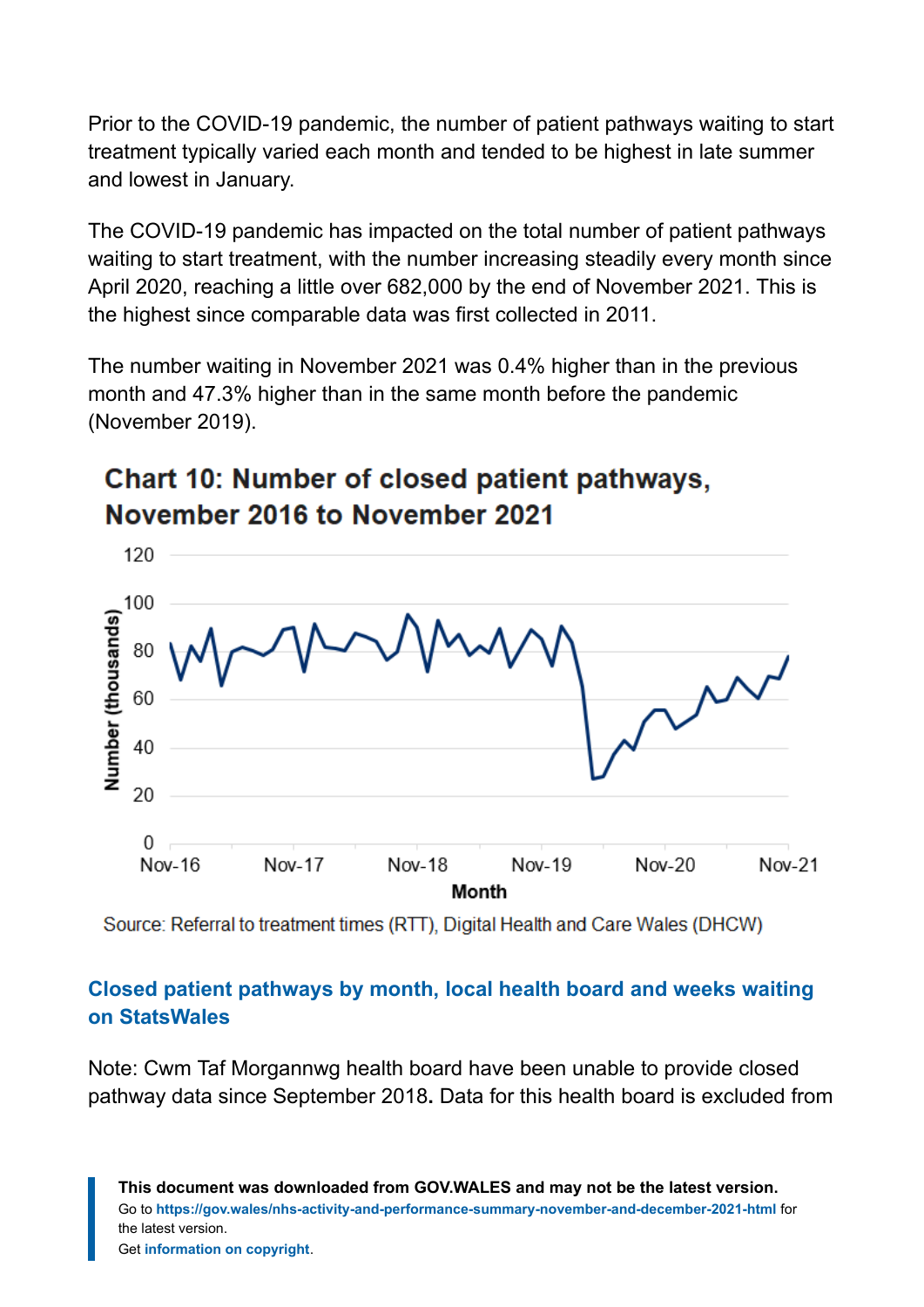the Wales total in the chart to allow for trend analysis. More details are available in the **[quality information section](#page-30-0)**.

The number of closed patient pathways varies considerably each month and tends to be lower in April and December, but remained at a broad level close to 80,000 per month for the 3 years prior to the COVID-19 pandemic.

At the start of the pandemic, the number of closed pathways fell sharply with the fewest closed on record in April 2020. In most months since then the number of patient pathways closed has increased and has almost returned to pre-COVID-19 levels.

The number of patient pathways closed in November 2021 was over 78,000. This is an average of 3,557 patient pathways closed per working day (in November there were 22 working days), this is an increase of 8.6% from October 2021 but a decrease of 8.4% from November 2019.

#### **Performance**

#### **Targets**

- 95% of patients waiting less than 26 weeks from referral.
- No patients waiting more than 36 weeks for treatment from referral.

During the COVID-19 pandemic, health boards have not performed the same level of validation on referral to treatment performance data as they had previously. Therefore, caution is advised when comparing statistics from March 2020 onwards with previous months. Additional information is provided in the **[quality information section](#page-30-0)**.

Prior to the COVID-19 pandemic, performance against both referral to treatment targets was fairly stable between 2016 and early 2019, but had been deteriorating since mid-2019.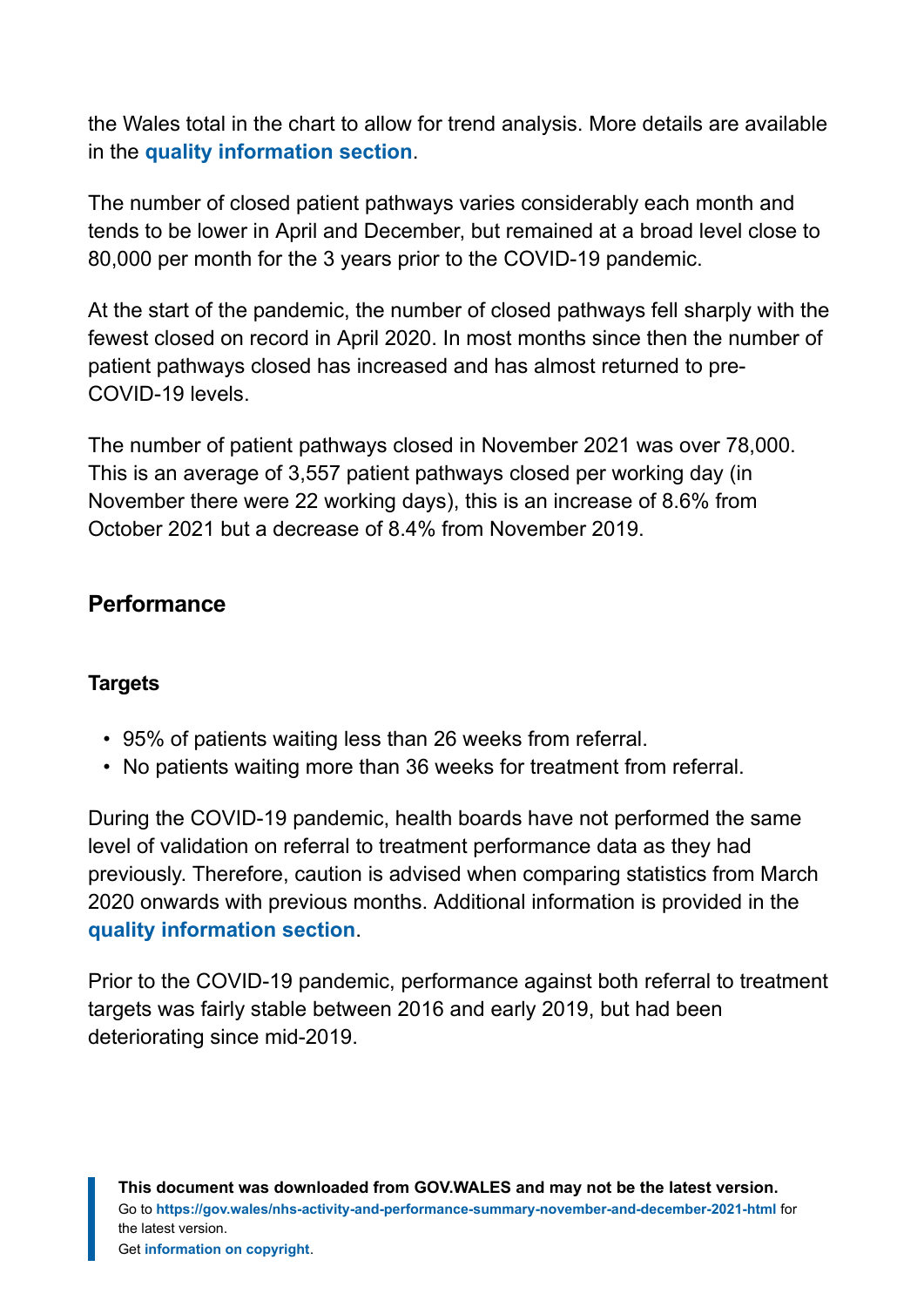# **Chart 11: Percentage of patient pathways waiting less** than 26 weeks, by month and weeks waited. November 2016 to November 2021



Source: Referral to treatment times (RTT), Digital Health and Care Wales (DHCW)

#### **[Percentage of patient pathways waiting to start treatment within target](https://statswales.gov.wales/Catalogue/Health-and-Social-Care/NHS-Hospital-Waiting-Times/Referral-to-Treatment/percentage-patientpathwayswaiting-month-grouped-weeks) [time by month and grouped weeks on StatsWales](https://statswales.gov.wales/Catalogue/Health-and-Social-Care/NHS-Hospital-Waiting-Times/Referral-to-Treatment/percentage-patientpathwayswaiting-month-grouped-weeks)**

The percentage of patient pathways waiting less than 26 weeks decreased at the start of the COVID-19 pandemic, reaching the lowest level on record in September 2020. There has been a slight upward trend in the percentage of patients waiting less than 26 weeks since then, but it is still markedly lower than in the pre-pandemic period.

Of the 682,000 patient pathways waiting to start treatment by the end of November 2021, 54.7% had been waiting less than 26 weeks.

This is the same percentage as October 2021 but 30.0 percentage points lower than in November 2019.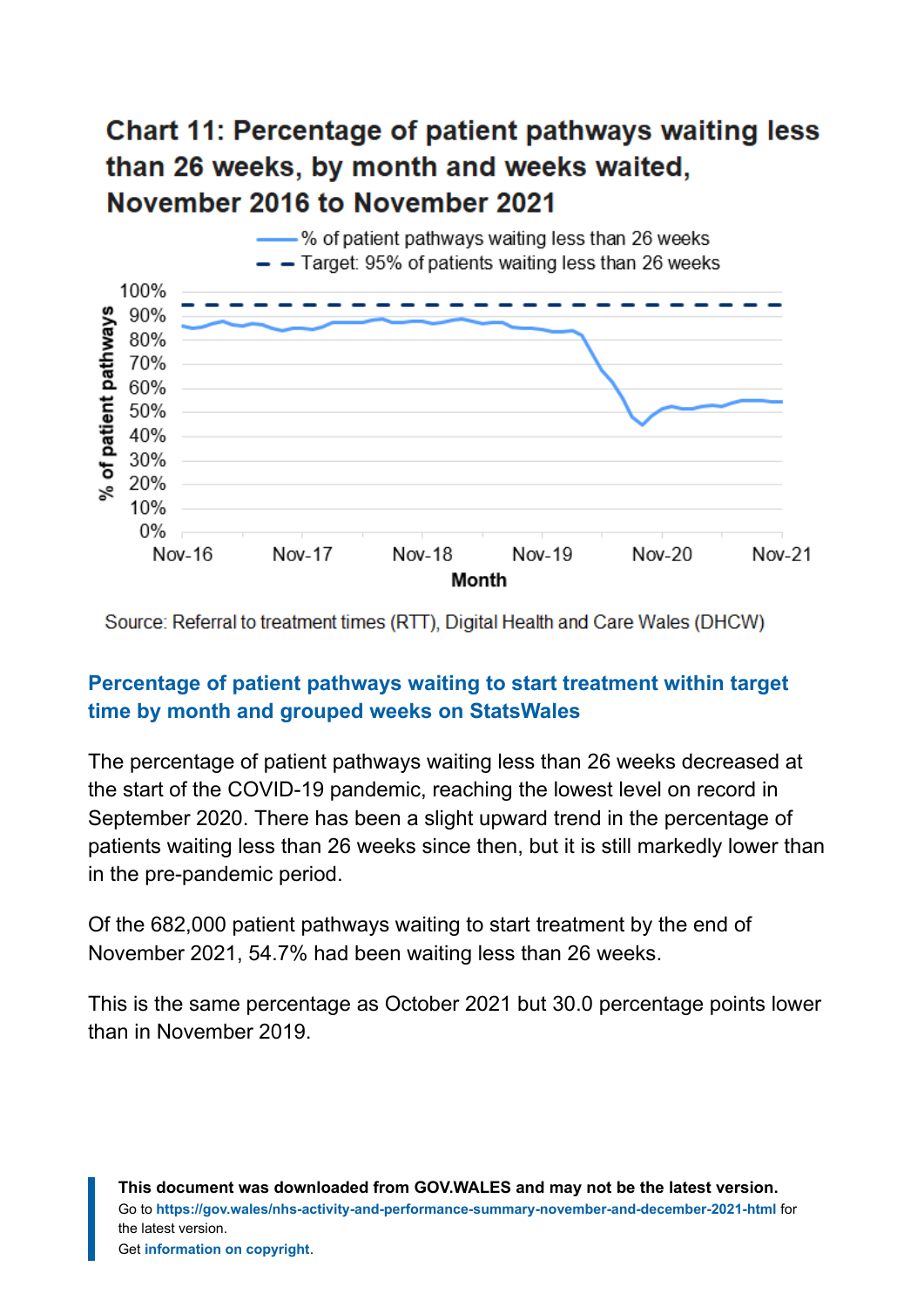# **Chart 12: Number of patient pathways waiting more** than 36 weeks, by month and weeks waited, November 2016 to November 2021



Source: Referral to treatment times (RTT), Digital Health and Care Wales (DHCW)

#### **[Percentage of patient pathways waiting to start treatment within target](https://statswales.gov.wales/Catalogue/Health-and-Social-Care/NHS-Hospital-Waiting-Times/Referral-to-Treatment/percentage-patientpathwayswaiting-month-grouped-weeks) [time by month and grouped weeks on StatsWales](https://statswales.gov.wales/Catalogue/Health-and-Social-Care/NHS-Hospital-Waiting-Times/Referral-to-Treatment/percentage-patientpathwayswaiting-month-grouped-weeks)**

Further information on the clinical prioritisation of waiting times are can be found in our **[quality information section](#page-30-0)**.

The number of patient pathways waiting more than 36 weeks has markedly increased since the start of the COVID-19 pandemic. There was a slight fall between November 2020 and March 2021, however the number has since increased and has remained close to 240,000 since July 2021.

In November 2021, almost 242,000 patient pathways had been waiting more than 36 weeks from the date the referral letter was received by the hospital. This represents 35.4% of all patient pathways waiting to start treatment.

This is 434 (or 0.2%) less than in October 2021 but almost eleven times more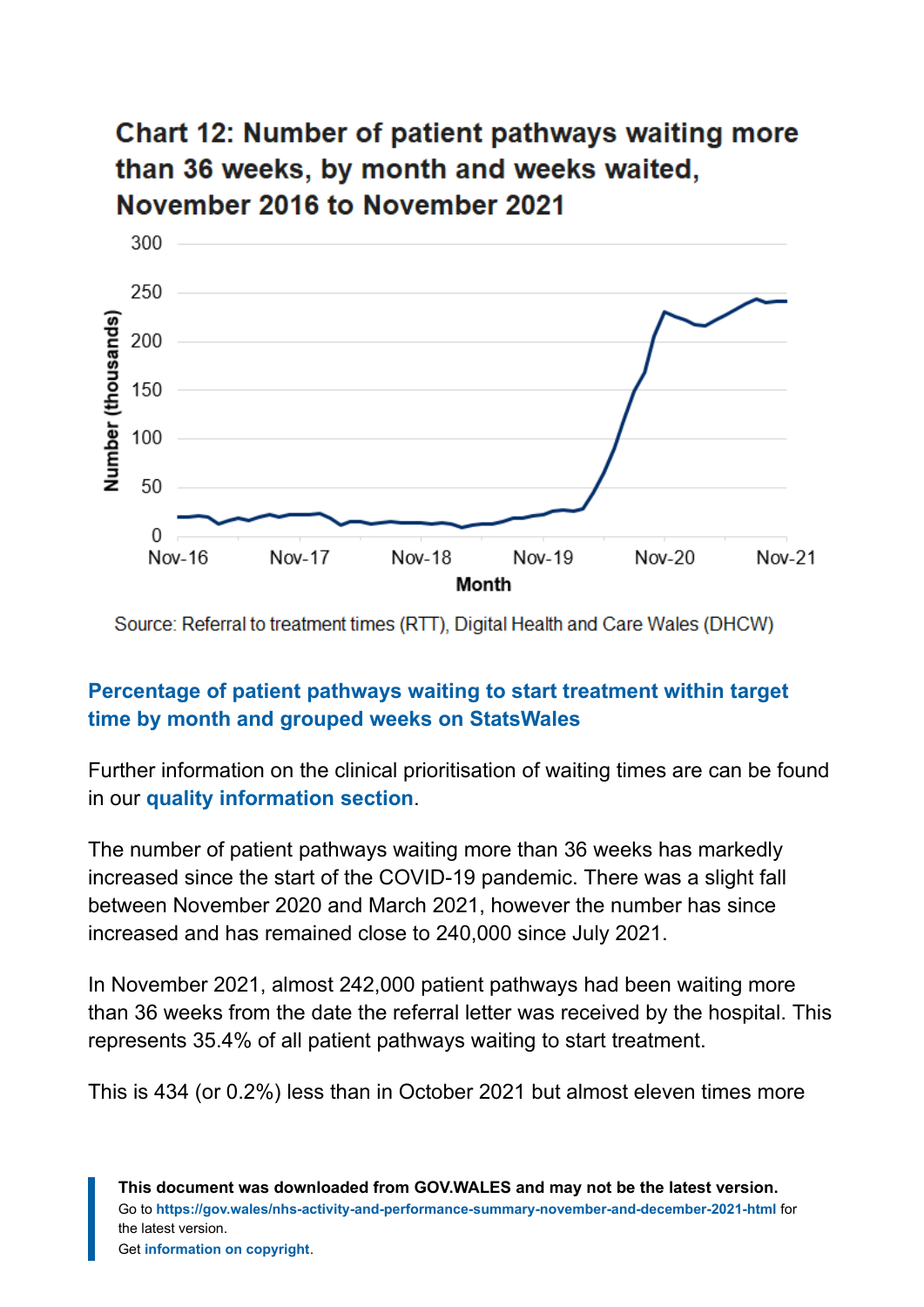than in November 2019.

Contextual information shows that the median waiting time to start treatment had generally been around 10 weeks between late 2013 and February 2020 but has increased since the COVID-19 pandemic and peaked at a record high of 29 weeks in October 2020. Since then, average waiting times have decreased in most months but remain above pre-pandemic levels.

In November 2021, the median waiting time was 22.3 weeks, a slight decrease from 22.4 weeks in October 2021.

# <span id="page-25-0"></span>**Cancer services**

Cancer services have remained open throughout the pandemic but have needed to operate at reduced capacity.

The target for the suspected cancer pathway was introduced on 18 November 2020, and effective for all patients treated on the suspected cancer pathway from 1 December 2020.

The 'number of patients entering the single cancer pathway' are published on **[StatsWales](https://statswales.gov.wales/Catalogue/Health-and-Social-Care/NHS-Hospital-Waiting-Times/Cancer-Waiting-Times/Monthly)**. These data have been collected directly from health boards, using aggregate data collection forms. Development work to include this data as part of the new centralised data collection using the National Data Resource through Digital Health and Care Wales is nearing completion. It is hoped that data from this source will replace the aggregate data collection forms and will be published in the coming months following an assessment of data quality.

More detail is available in the **[quality information section](#page-30-0)**.

#### **Suspected cancer pathway (experimental statistics)**

The suspected cancer pathway starts at the point of suspicion (for example when a GP makes a referral) and this is when the recorded waiting time starts.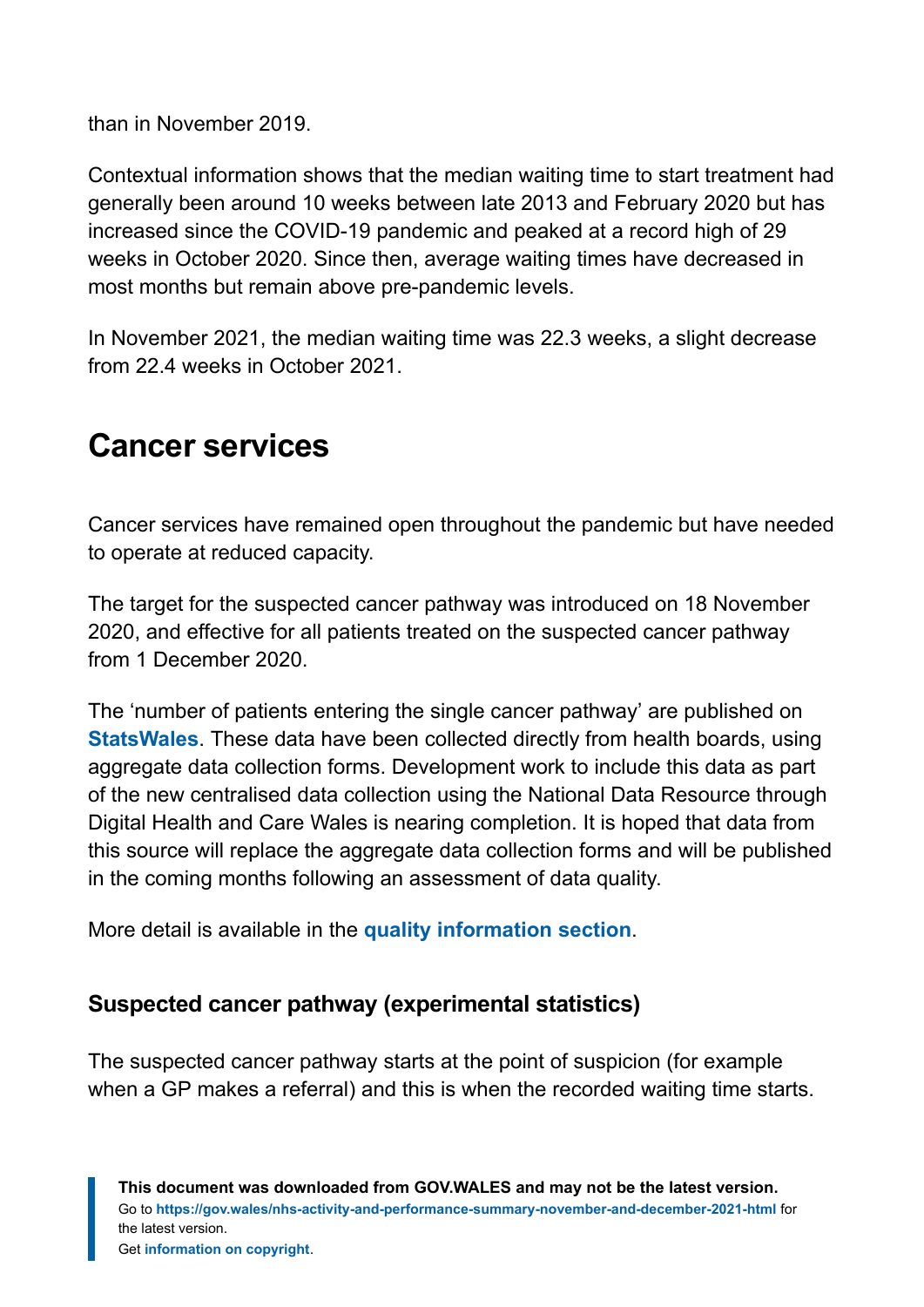The pathway is closed, and the waiting time ends, if the patient: starts their first definitive treatment; is told they do not have cancer (downgraded); chooses not to have treatment; or if the patient dies.

The data does not include suspensions and for this reason, the data is only comparable with the historical single cancer pathway data collection for the number and percentage of patients starting treatment within 62 days without suspensions.

This publication focusses on data relating to three headline statistics on the suspected cancer pathway, these are:

- number of patients informed they do not have cancer
- number of patients treated who started their first definitive treatment
- number and percentage of patients who started their first definitive treatment within the 62 day target time (without suspensions)

A number of **[wider measures from the suspected cancer pathway](https://gov.wales/suspected-cancer-pathway-waiting-times-interactive-dashboard)** produced by Digital Health and Care Wales are published alongside this statistical release, to provide more context to the activity and performance of cancer services in Wales.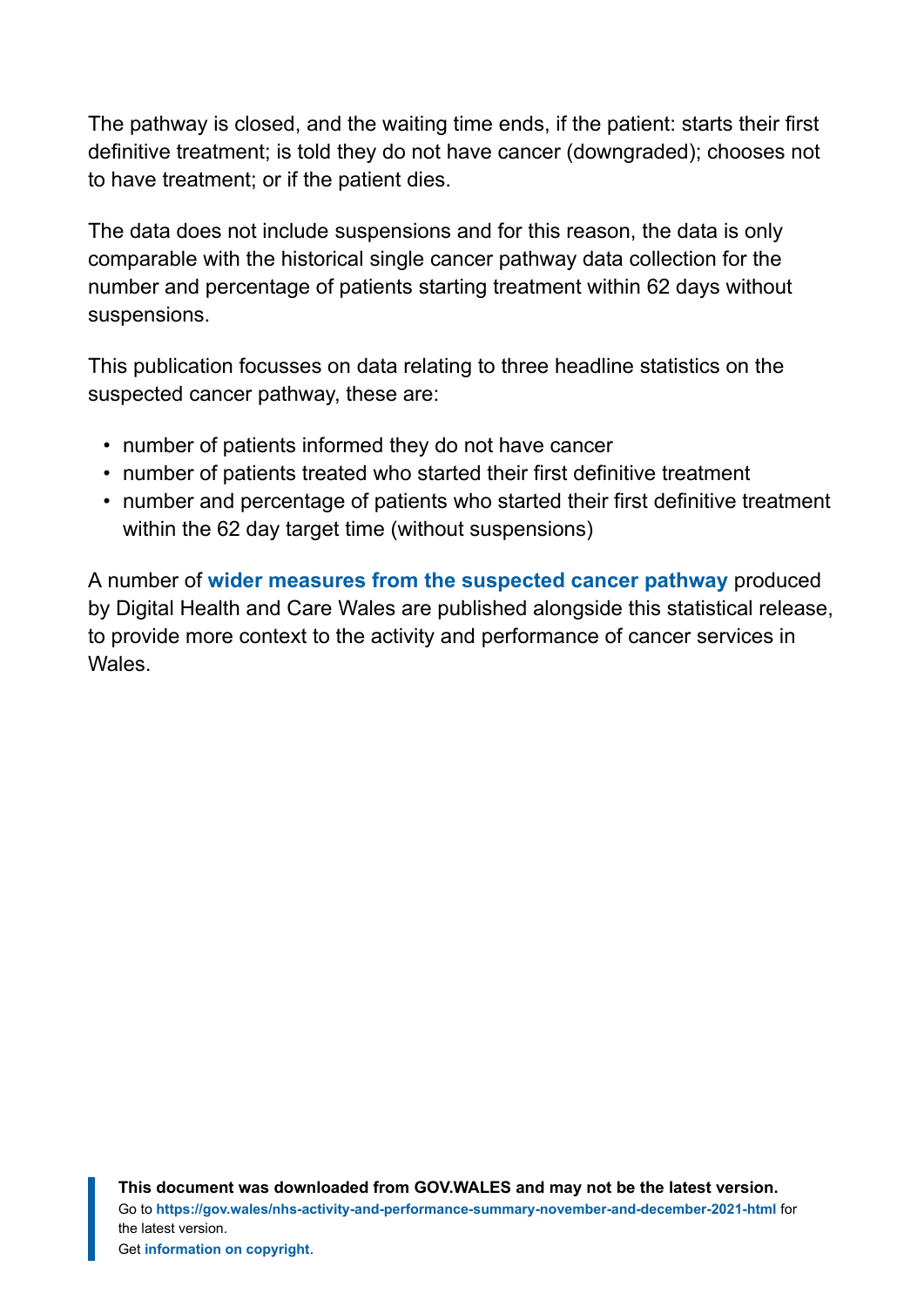#### **Activity**

# Chart 13: Closed suspected cancer pathways in the month by month and outcome, November 2019 to November 2021



Source: Suspected Cancer Pathway, Digital Health and Care Wales (DHCW) and National

#### **[Suspected cancer pathway \(closed pathways\) on StatsWales](https://statswales.gov.wales/Catalogue/Health-and-Social-Care/NHS-Hospital-Waiting-Times/Cancer-Waiting-Times/Monthly/)**

Prior to the COVID-19 pandemic, on average there were just under 1,500 patients starting their first definitive treatment per month from when suspected cancer pathway data was first collected in June 2019. This number fell at the start of the pandemic to a low point of 925 in May 2020 but has generally been on an upward trend since and in recent months has been in-line with or exceeded activity levels for the corresponding months in 2019.

In November 2021, 1,762 patients newly diagnosed with cancer started their first definitive treatment in the month. This was the highest number since comparable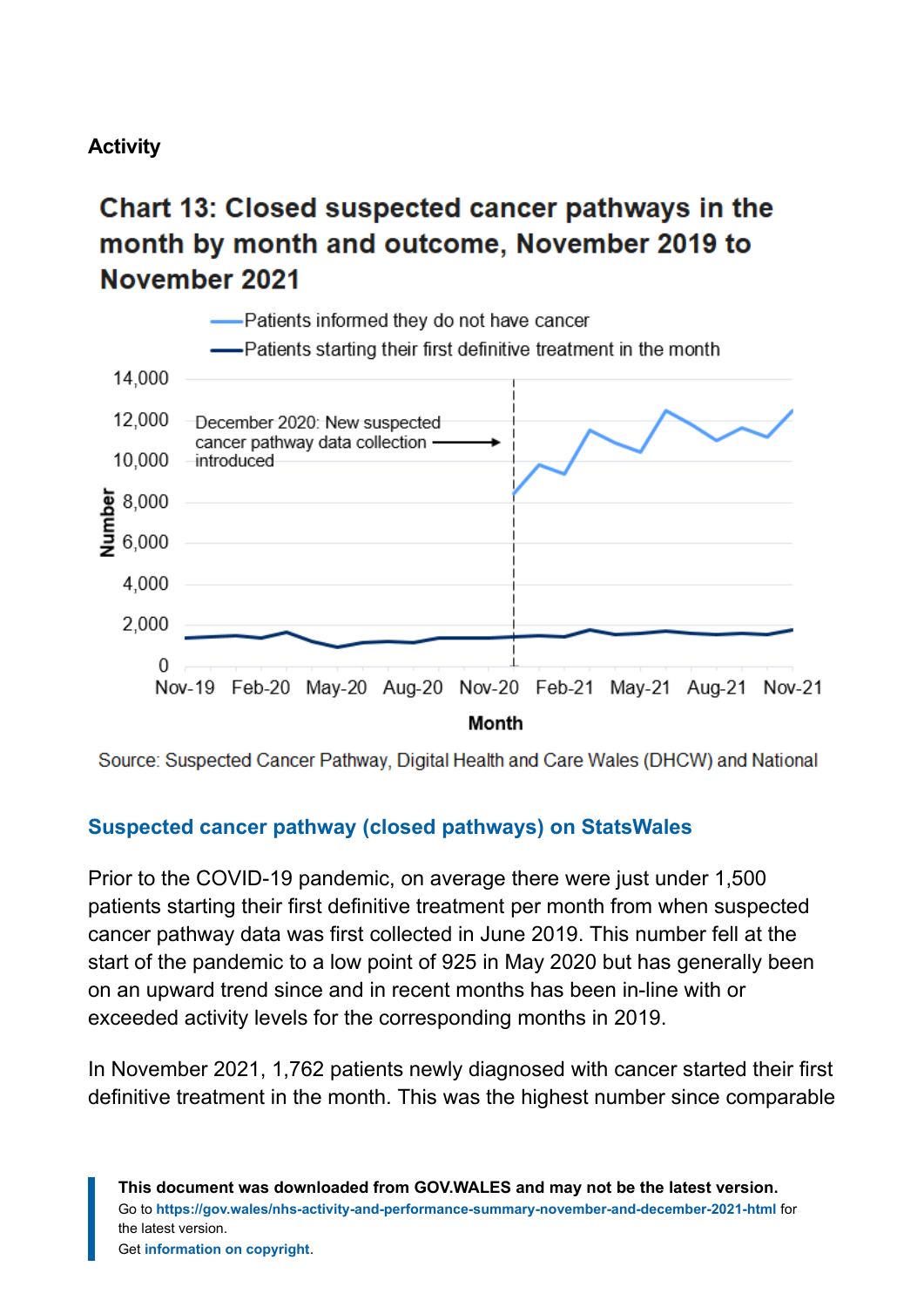data was first collected in June 2019.

This is an increase of 12.2% from October 2021 and an increase of 26.4% from November 2019.

In November 2021, 12,479 patients were informed they did not have cancer. This is an increase of 11.7% compared to October 2021.

#### **Performance**

#### **Target**

• At least 75% of patients should start treatment within 62 days (without suspensions) of first being suspected of cancer. Data published for time periods before December 2020 are not subject to the target.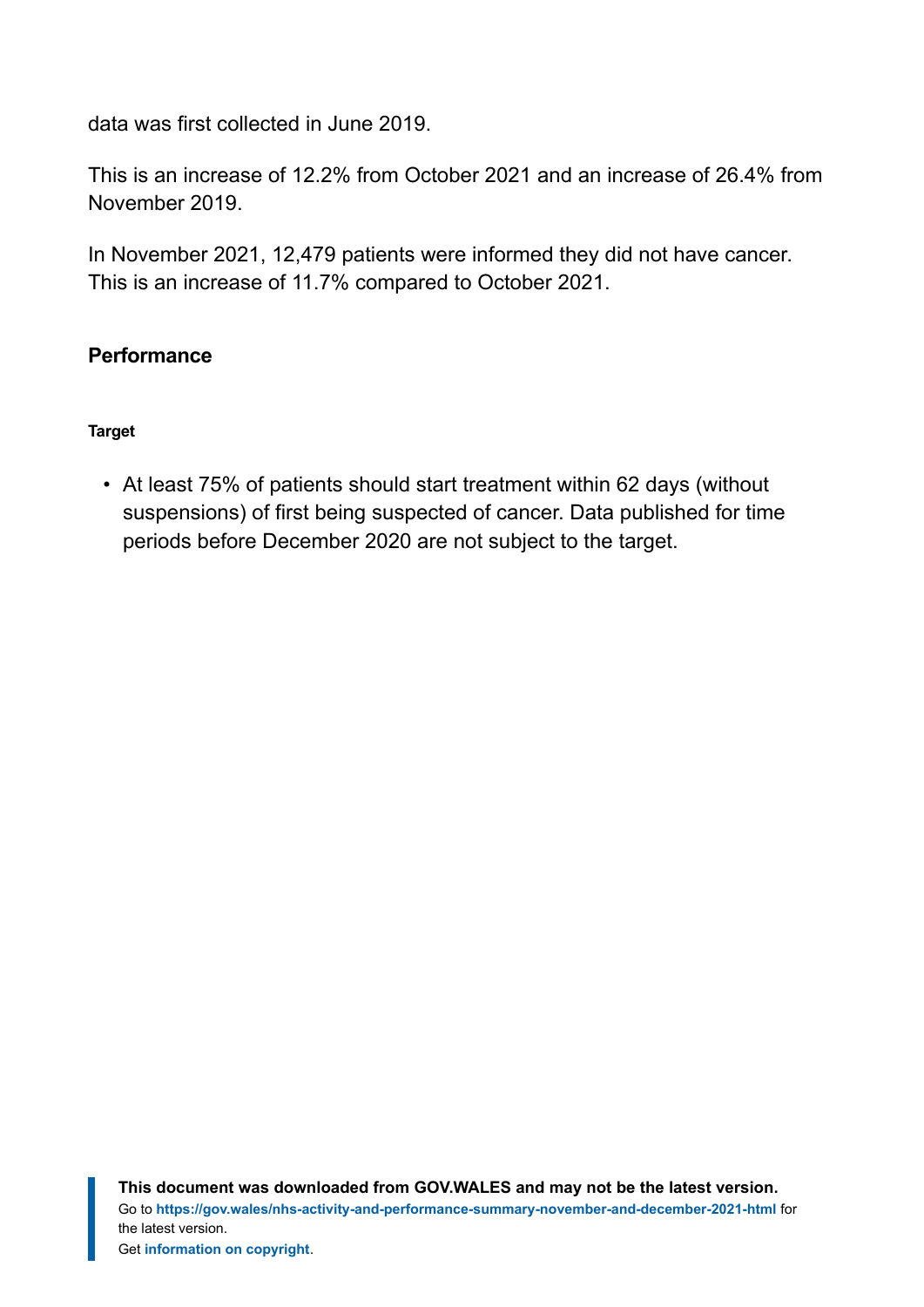# **Chart 14: Percentage of patients that started treatment** within 62 days of first being suspected of cancer in the month, November 2019 to November 2021

% starting treatment within 62 days

--Target: at least 75% of patients should start treatment within 62 days (without suspensions) of first being suspected of cancer.



Source: Suspected Cancer Pathway, Digital Health and Care Wales (DHCW) and National Data

#### **[Suspected cancer pathway \(closed pathways\) on StatsWales](https://statswales.gov.wales/Catalogue/Health-and-Social-Care/NHS-Hospital-Waiting-Times/Cancer-Waiting-Times/Monthly/)**

The percentage of patients that started treatment within 62 days of first being suspected of cancer improved slightly during the initial few months of the pandemic, peaking in July 2020, which coincided with fewer patients entering the suspected cancer pathway.

In November 2021, 57.9% of patients (1,021 out of 1,762) newly diagnosed with cancer started their first definitive treatment in the month within 62 days of first being suspected of cancer. This was the second lowest on record since comparable data was first collected in June 2019, 1.7 percentage points lower than October 2021 and 1.8 percentage points lower than October 2019.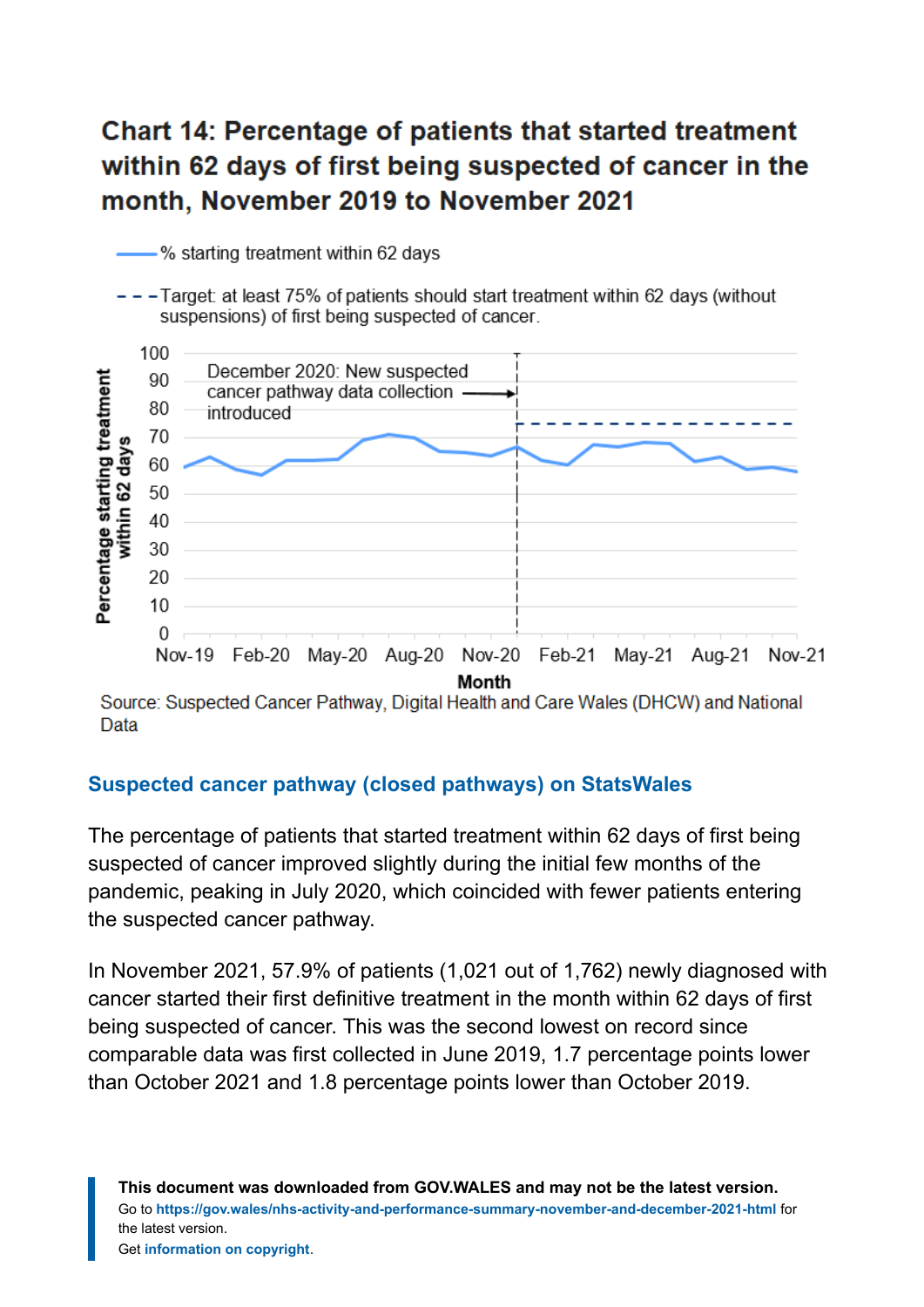# <span id="page-30-0"></span>**Quality information**

# **Formation of Digital Health and Care Wales**

On 1 April 2021 the function of NHS Wales Informatics Service was replaced with a new organisation called **[Digital Health and Care Wales](https://nwis.nhs.wales/news/latest-news/new-nhs-wales-organisation-for-digital-data-and-technology/)**. It was created to take forward digital transformation and provides the national technology and data services needed by patients and clinicians. They operate as a Special Health Authority with an independent Chair and Board. There has been no impact on the data supplied to the Welsh Government for this statistical release.

# **Data quality during the COVID-19 pandemic**

During the COVID-19 pandemic resources across all NHS organisations have been stretched, including those responsible for recording, processing and validating data. This means that some of the data included in this statistical release may not have been subject to the same rigorous validation checks that would normally have occurred prior to the pandemic. While data submitted during the pandemic is of broadly good quality, there are some data specific data quality issues. These include:

- Betsi Cadwaladr health board did not submit data for the number of pathways waiting for therapy services in April 2020. This affects diagnostic and therapy services activity and performance data in that month only.
- Neath Port Talbot hospital was unable to submit blood pressure monitoring, echo cardiogram and heart rhythm sub-specialty data for August and September 2020.
- Princess of Wales hospital was unable to submit consultant, gastroscopy and MRI sub-specialty data for August and September 2020. This affects diagnostic and therapy services activity and performance data in Cwm Taf Morgannwg, Swansea Bay and at a Wales level in those months.
- While referral to treatment waiting lists remain active, clinicians have had to review all patients on the waiting lists at various stages to identify clinical priorities. The amount of validation performed by local health boards on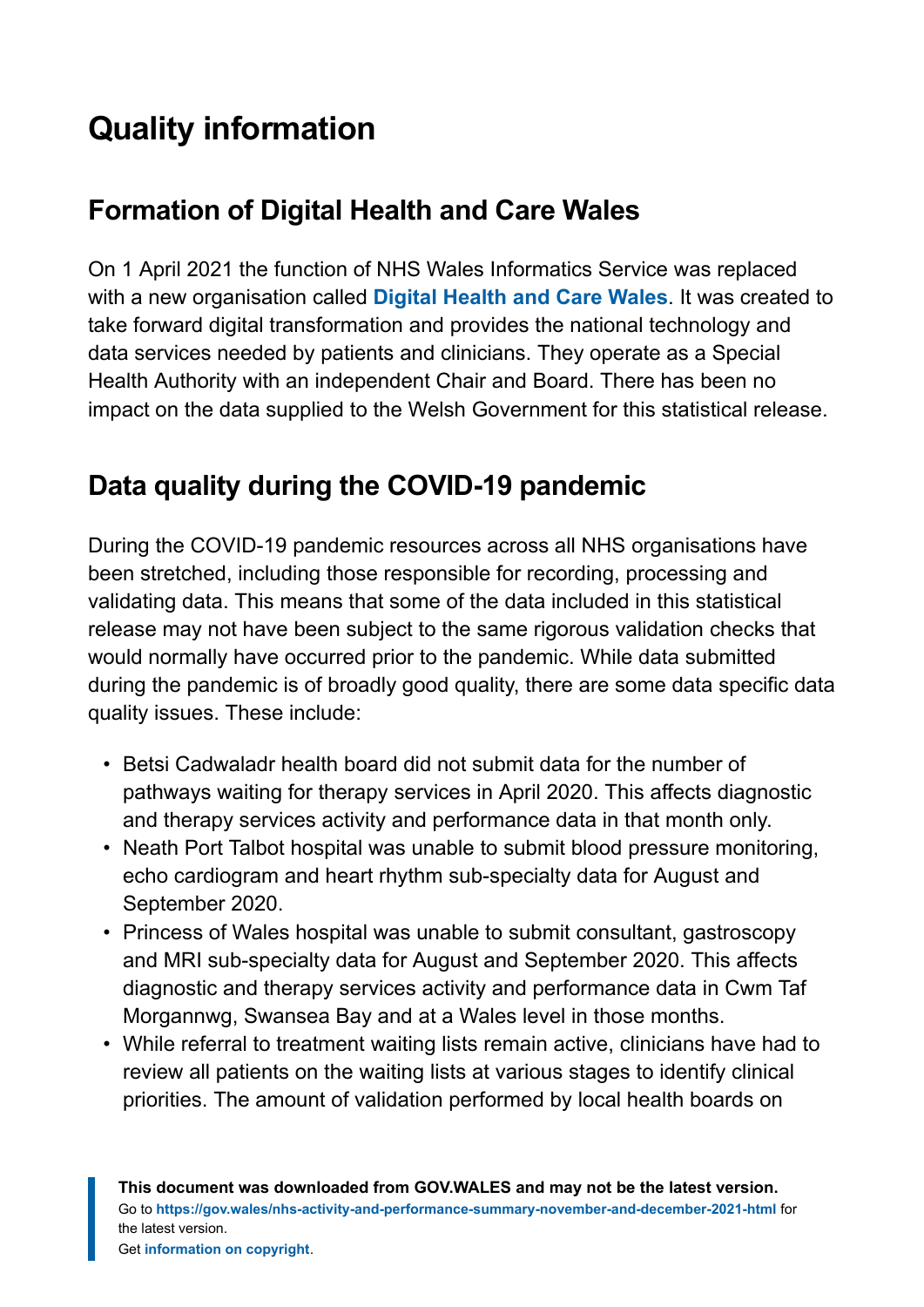waiting list data has been reduced as the same resources are also focused on supporting the new ways of working. This affects the referral to treatment activity and performance data.

• While not COVID-19 specific, Cwm Taf Morgannwg has not submitted closed pathways data since September 2018 (Cwm Taf health board between September 2018 and March 2019). Therefore closed pathways data only refers to the six other health boards to allow for trend analysis at a national level.

# **Ambulance response times**

During the COVID-19 pandemic emergency response staff have been required to wear additional personal protective equipment which will impact how quickly they can respond to a call. In addition, after an ambulance has been dispatched to the scene, it must then go through additional cleaning processes to prevent the spread of the virus. This results in the vehicle being taken off the road for a time which may also affect response times during this period.

**[The clinical response model](https://gov.wales/written-statement-clinical-review-ambulance-response-time-targets) for ambulance services** was introduced in Wales from 1 October 2015. The trial, initially scheduled for 12 months, was extended for a further 6 months, but, following receipt of the independent evaluation report commissioned by the Emergency Ambulance Services Committee (EASC), the clinical response model was implemented (February 2017). See the **[quality report](https://gov.wales/ambulance-services-quality-report)** for more details.

There are three overarching call categories.

- 1. Red: Immediately life-threatening (someone is in imminent danger of death, such as a cardiac arrest).
- 2. Amber: Serious, but not immediately life-threatening (patients who will often need treatment to be delivered on the scene, and may then need to be taken to hospital).
- 3. Green: Non urgent (can often be managed by other health services and clinical telephone assessment).

The categorisation of a call is determined by the information given by the caller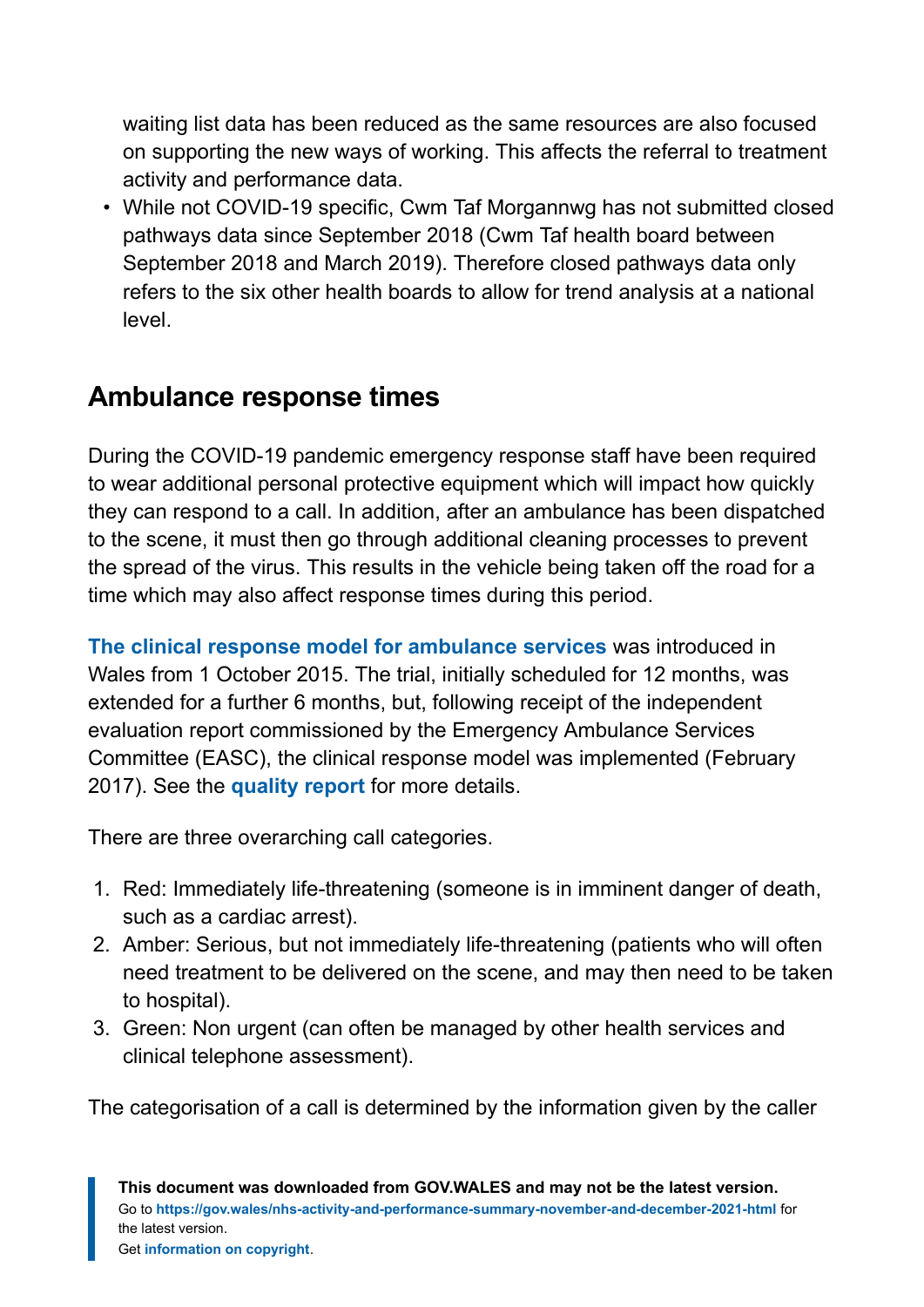in response to a set of scripted questions, which is then triaged by the automated Medical Priority Dispatch system (MPDS). Call handlers are allowed up to two minutes to accurately identify both the severity and nature of a patient's condition (for those calls that are not immediately life threatening). An ambulance or other appropriate resource is dispatched as soon as the severity and condition are identified. In high acuity calls, this may be whilst the caller is still on the line. There are two occasions where the priority of a call could be changed; when new information from the caller is assessed via the MPDS system, or where a nurse or paramedic has gathered further information about the patient's condition over the phone.

For the purposes of the 8 minute target, the clock starts when the patient's location and chief complaint has been established.

As part of the continual review of the clinical response model, the Welsh Ambulance Service Trust (WAST) regularly reviews call handling practices and the categorisation of incidents, this means that caution is advised when analysing call volumes by category over time.

An update to call handling practices in May 2019 has resulted in an increase in red incident volume. This is mainly attributed to moving of calls from amber to red where the nature of call was Convulsions/Fitting (Code 12). This change was actioned through WAST's Clinical Prioritisation group as a result of two developments. The first was a levelling exercise with the National Academy of Emergency of Medical Dispatch which determined that infective breathing was not being picked up at the stage of case entry. This resulted in a change to the questions asked by the call taker and a change to the dispatch code applied. Secondly, a recommendation from the coroner that a caller with continuous or multiple fits for 20 minutes should be automatically be escalated to red.

Therefore, it is not possible to fairly compare red incident volumes prior to this time. Increases in red incident volumes may also impact on performance due to the additional resources required to attend a red incident.

Revisions: Any revisions to the data are noted in the 'Notes for this month's publication' and in the information accompanying the StatsWales cubes each month.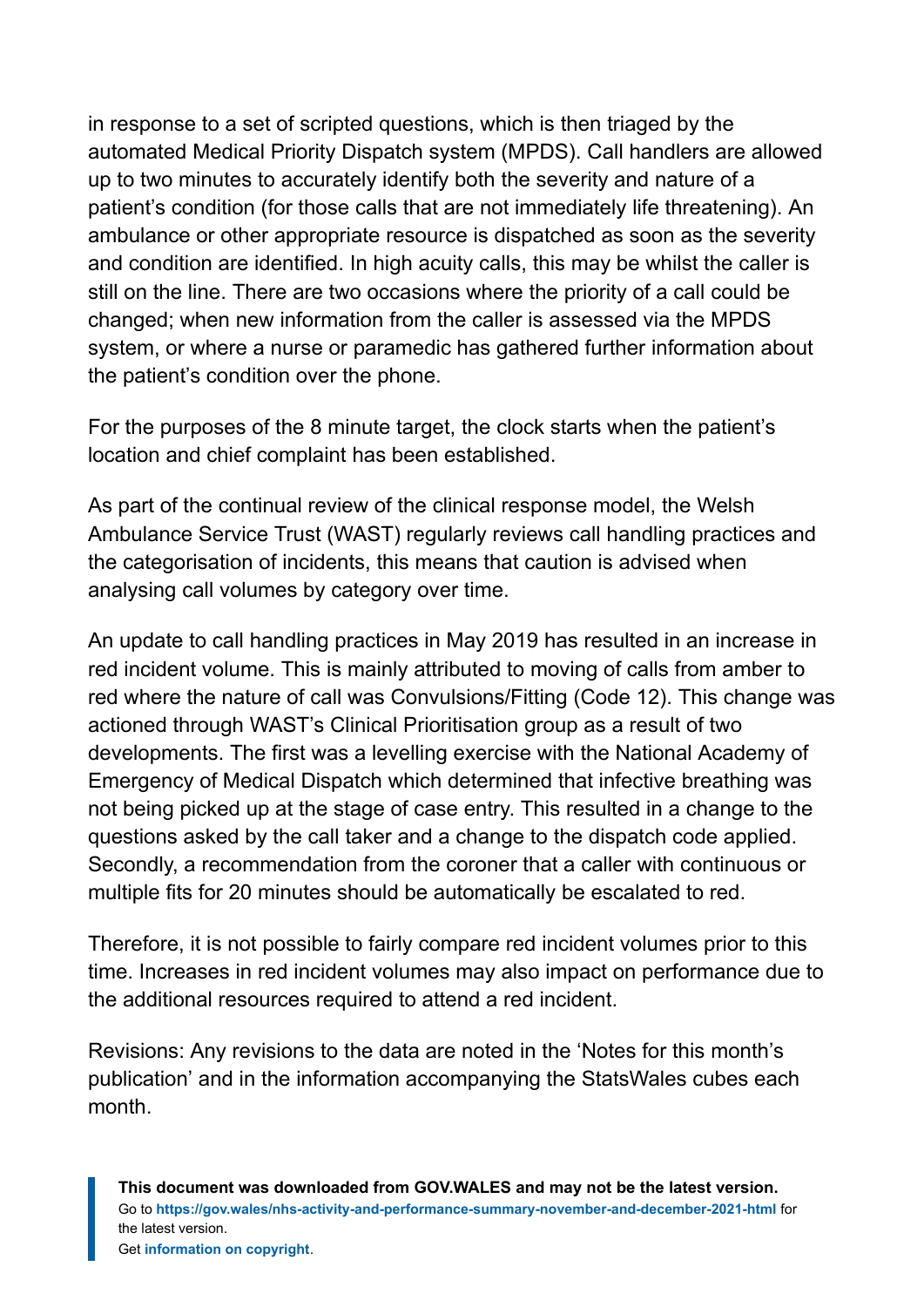#### **[Ambulance services: StatsWales](https://statswales.gov.wales/Catalogue/Health-and-Social-Care/NHS-Performance/Ambulance-Services)**

#### **[Ambulance services: Release and quality report](https://gov.wales/ambulance-services)**

### **Emergency departments**

The term 'emergency department' captures activity at major accident and emergency (A&E) departments, other A&E departments and minor injury units (MIUs).

Note that the number of admissions to hospital are based on attendances at only major emergency departments in Wales. This is because admissions to hospital from attendances at minor injuries units are not recorded consistently across Wales.

On 17 November 2020, the Grange University hospital, with a major emergency department, opened in the Aneurin Bevan health board. The Grange University Hospital contains a host of specialist services in one place, including a 24 hour emergency department and assessment unit for major emergencies and resuscitations which could require onward intensive care.

In data referring to December 2020 onwards, both Royal Gwent and Nevill Hall hospitals have been re-classified to "Other emergency department/Minor Injury Units - Other emergency department/Minor Injury Units" following the opening of the Grange University hospital. This category of hospital is defined as all other emergency department/casualty/minor injury units which have designated accommodation for the reception of accident and emergency patients and can be routinely accessed without appointment, but which do not meet the criteria for a major emergency department. This also means that statistics for admissions from major emergency departments will not include admissions from attendances at Royal Gwent or Nevill Hall hospitals from December 2020s data onwards.

Major emergency departments are defined as a 4consultant led service with resuscitation facilities and accommodation for the reception of emergency department patients. Major emergency departments must provide the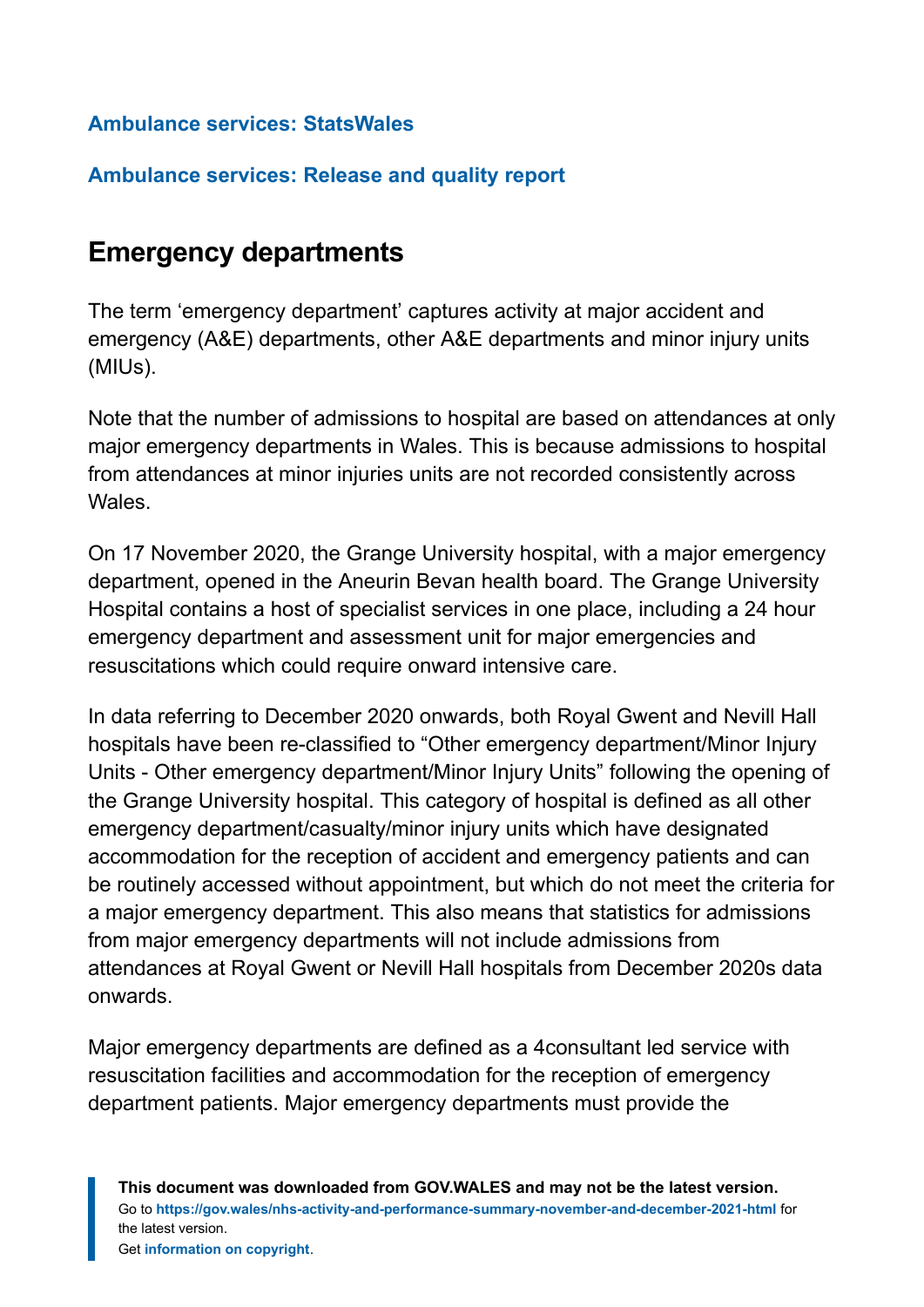resuscitation, assessment and treatment of acute illness and injury in patients of all ages, and services must be available continuously 24 hours a day.

During the COVID-19 pandemic, several minor injury units (MIUs) temporarily closed, but some have since reopened. These are Barry hospital (closed in March 2020; reopened in September 2020); Bryn Beryl Hospital (closed in May 2020; reopened in September 2020); Dolgellau and Barmouth District Hospital (closed in April 2020; remains closed); Tywyn & District War Memorial Hospital (closed in June 2020; remains closed); Llandovery Community Hospital (closed in April 2020; remains closed) and [Ysbyty Cwm Cynon](https://111.wales.nhs.uk/LocalServices/ViewLocalService.aspx?id=7715) (closed 8<sup>th</sup> September 2021; remains closed).

Since 5 August 2020 the CAV24/7 service has been in operation in Cardiff and Vale University Health Board, which affects how services are delivered in its emergency departments. The 'Phone First' model encourages patients who think they have an urgent need to attend an emergency department but do not have an immediately life threatening condition to call ahead to be pre-triaged. Depending on the severity of the condition, they may be encouraged to selfcare; signposted to a more appropriate service in their local community; or directly booked in to a timeslot in an emergency department if they need further assessment and treatment.

Other health boards are working towards introducing similar services but none are yet in operation.

In terms of measuring the time a patient spends waiting, the clock start time remains unchanged: the time starts when the patient physically arrives at the emergency department. While the service is in its infancy extra validations will be performed on Cardiff and Vale's data to assess the impact of the changes. To date, neither the level of activity or performance against the two emergency department targets has changed markedly since the service was introduced.

Alongside these National Statistics three new measures have been developed as part of the Emergency Department Quality Delivery Framework (EDQDF). This framework developed a broader range of measures, to provide more context about delivery of care in emergency departments. These include measures on the time from patient arrival to triage, the time from patient arrival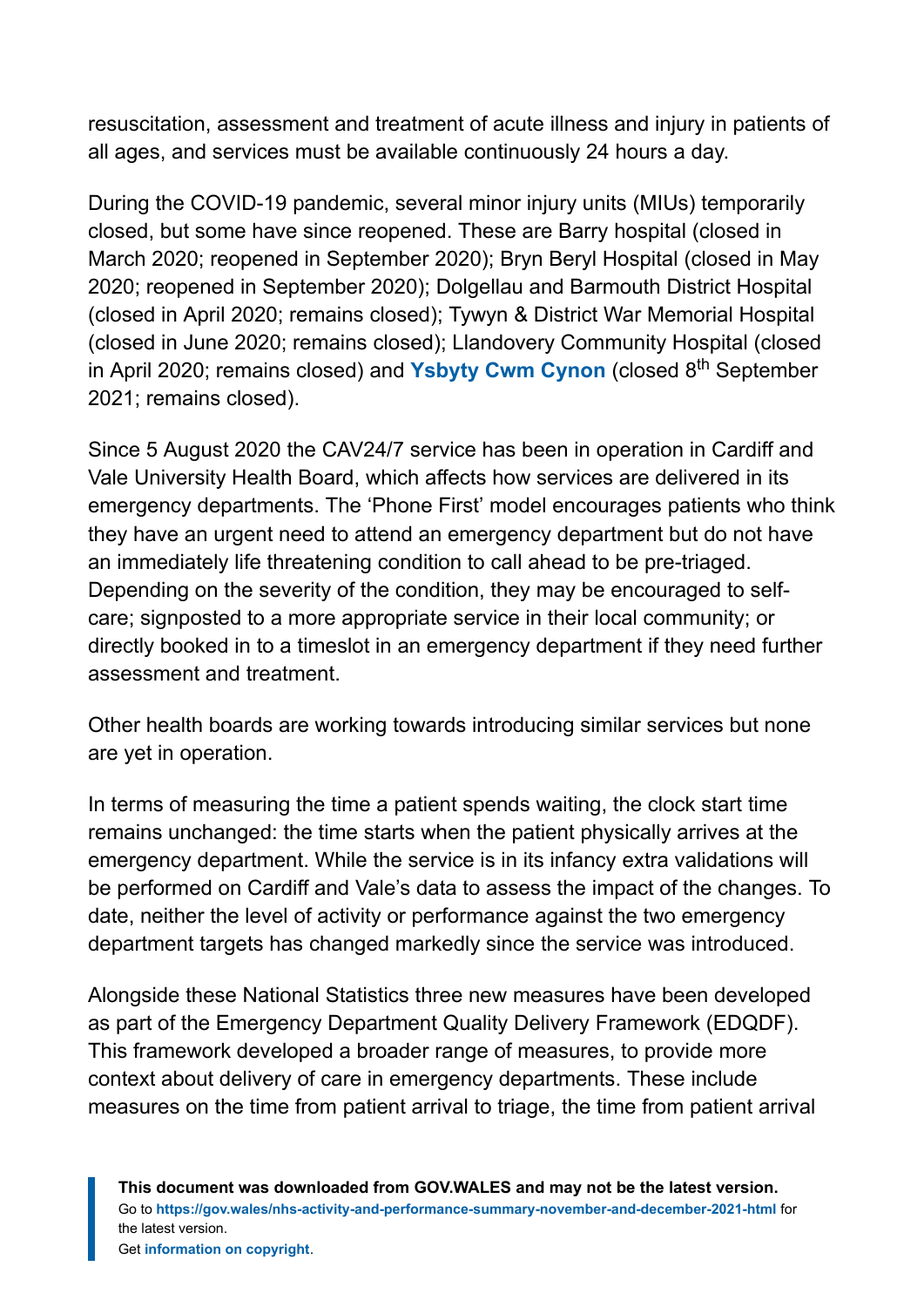to contact with a clinical decision maker, and analysis of the patient's discharge destination when they leave the emergency department.

As the datasets and data collection processes for these measures are developed, they are published as management information on the **[National](https://nccu.nhs.wales/urgent-and-emergency-care/experimental-kpis/) [Collaborative Commissioning Unit](https://nccu.nhs.wales/urgent-and-emergency-care/experimental-kpis/)** (NCCU) website on the same day as this publication. Dependent on data being robust and meeting the requirements of the Code of Practice for Statistics, Welsh Government intend to publish these alongside our official statistics, with an experimental statistics status in the first instance.

From March 2021, amendments have been made to the NCCU's data extraction methodology, meaning their figures for the number of attendances to major emergency departments will match those published in this National Statistics publication. Figures published by NCCU for previous months have also been revised based on their new methodology.

Digital Health and Care Wales provide the data from the Emergency Department Data Set (EDDS). This is a rich source of patient level data on attendances at emergency care facilities in Wales that tends mainly to be used for the performance targets.

Targets: Time spent in emergency departments:

- 95% of new patients should spend less than 4 hours in emergency departments from arrival until admission, transfer or discharge.
- No patient waiting more than 12 hours in emergency departments from arrival until admission, transfer or discharge.

Revisions: Some figures are likely to be revised in future months. Each submission from health boards contains data for up to the last 12 months. This may contain minor revisions to previously published periods. The revised data will be published on StatsWales with the latest month. Any substantial revisions will be footnoted and mentioned in the stats release.

A change to reporting guidance led to the inconsistent implementation of a data standard change notice across health boards in Wales between March 2021 and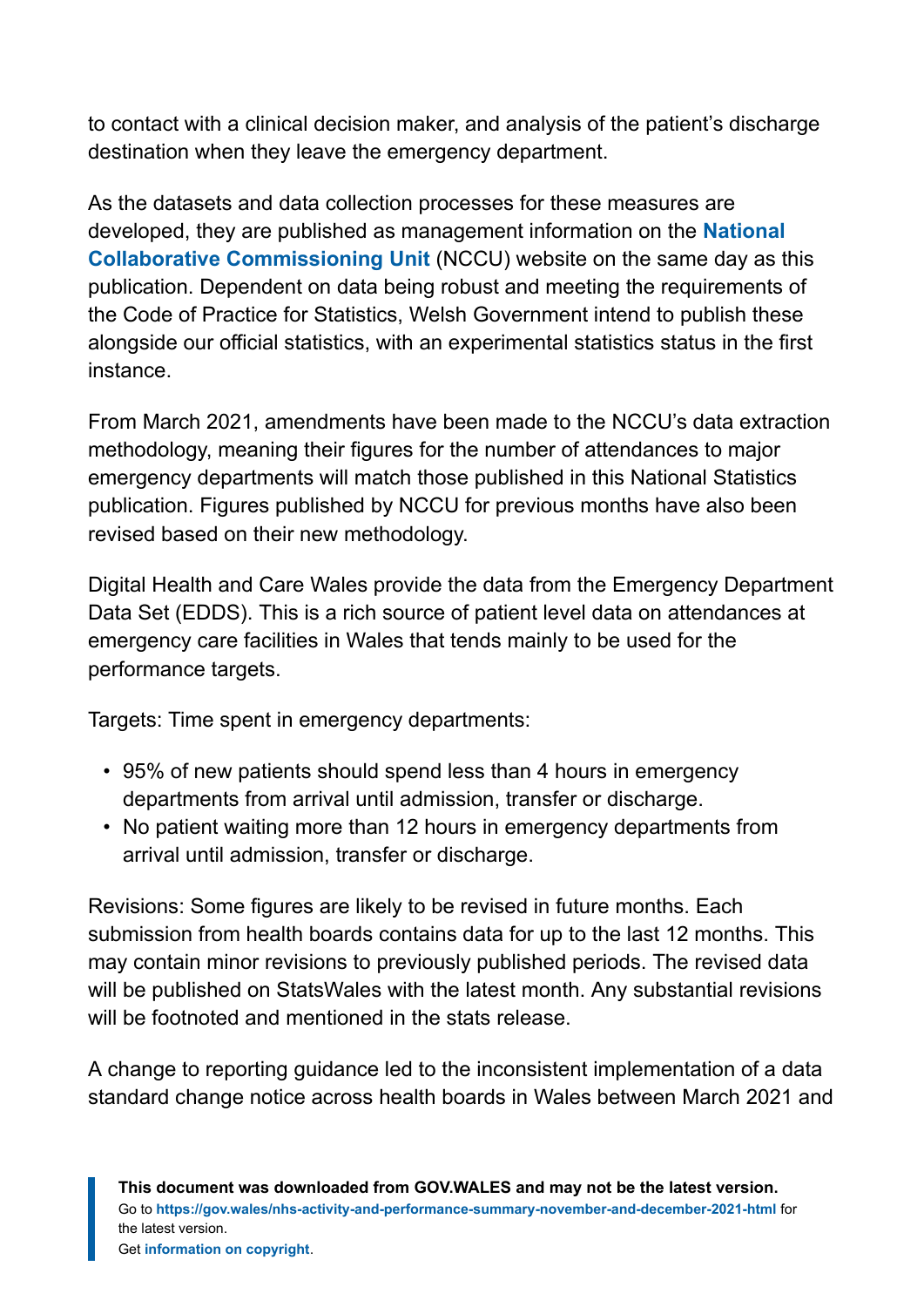October 2021. As a result the data published, before the December 2021 statistical release, for both the 4 and 12 hour targets, for these months was not based on a consistent 'clock stop' definition across Wales. As of December 2021, these data have been revised and data for all health boards is now published using the same 'clock stop' definition.

The revisions were primarily based on resubmitted data from Aneurin Bevan health board. The changes to the previously published data were at the national level and Aneurin Bevan health board level.

The number of attendances at emergency departments was unaffected.

Comparability and coherence: Figures produced for Wales, Scotland and Northern Ireland are National Statistics. All four UK countries publish information on the time spent in emergency departments/Accident and Emergency (A&E), though this can be labelled under Emergency Department (as in Scotland) or Emergency Care (as in Northern Ireland). The published statistics are not exactly comparable because: they were designed to monitor targets which have developed separately within each country; the provision and classification of unscheduled care services varies across the UK; the systems which collect the data are different.

#### **[Time spent in emergency departments: StatsWales](https://statswales.gov.wales/Catalogue/Health-and-Social-Care/NHS-Hospital-Waiting-Times/Emergency-Department)**

#### **[Time spent in emergency departments: Release and quality report](https://gov.wales/time-spent-nhs-emergency-departments)**

### **Outpatient referrals**

Revisions: From December 2015, the revisions policy is to revise back every 12 months on a monthly basis.

Comparability and coherence: Similar information is available from other parts of the UK but the data is not exactly comparable due to local definitions and standards in each area. Data standards and definitions have been agreed across health boards ensuring that data is collected on a consistent basis across Wales.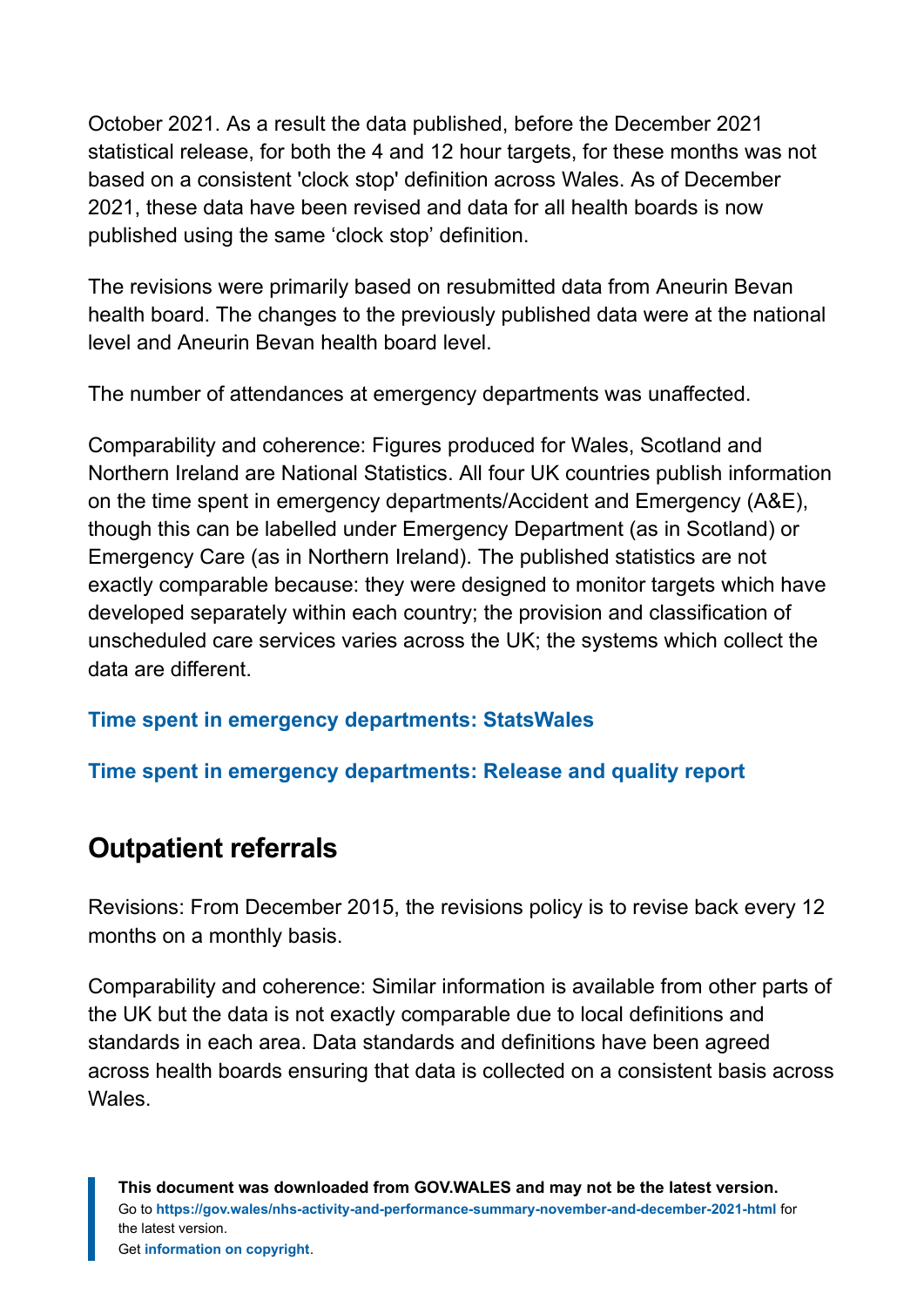#### **[Outpatient referrals: StatsWales](https://statswales.gov.wales/Catalogue/Health-and-Social-Care/NHS-Hospital-Activity/Referrals)**

#### **[Outpatient referrals: Quality report](https://gov.wales/nhs-referrals-first-outpatient-appointments-quality-report)**

# **Diagnostic and Therapy waiting times (DATS)**

The increased number of pathways waiting for diagnostics is directly linked to the impact of COVID-19 with **[all non-urgent outpatient appointments](https://gov.wales/written-statement-coronavirus-covid-19-2) [suspended in March](https://gov.wales/written-statement-coronavirus-covid-19-2) 2020** in order to prioritise urgent treatments. In addition, while more services have since restarted, additional infection, prevention and control measures have been implemented that has affected the amount of diagnostic testing activity that can be carried out.

Conversely, the lower level of patient pathways waiting for therapies during the height of the pandemic is in part due to carrying out many of these services virtually. As a result, a higher volume of patients received an appointment than if they were all conducted in-person at a hospital setting.

Note that Betsi Cadwaladr health board did not submit therapies data for April 2020. This affects the number of total patient pathways waiting in the month and data for this month should not be compared with other months, at the Wales level. To give an estimate of the scale of the impact, there were 25,501 pathways waiting in the other six health boards in April 2020, while in the two months either side, there were 7,519 patient pathways waiting in March 2020 and 9,840 in May 2020, in Betsi Cadwaladr.

This will also affect the number and percentage of pathways waiting longer than the target time. Performance data for April 2020 is only representative of the six health boards which provided data for that month. No data has been estimated for the missing data in this release or on StatsWales.

Targets: Waiting times for access to diagnostic and therapy services (operational standards for maximum waiting times):

- The maximum wait for access to specified diagnostic tests is 8 weeks.
- The maximum wait for access to specified therapy services is 14 weeks.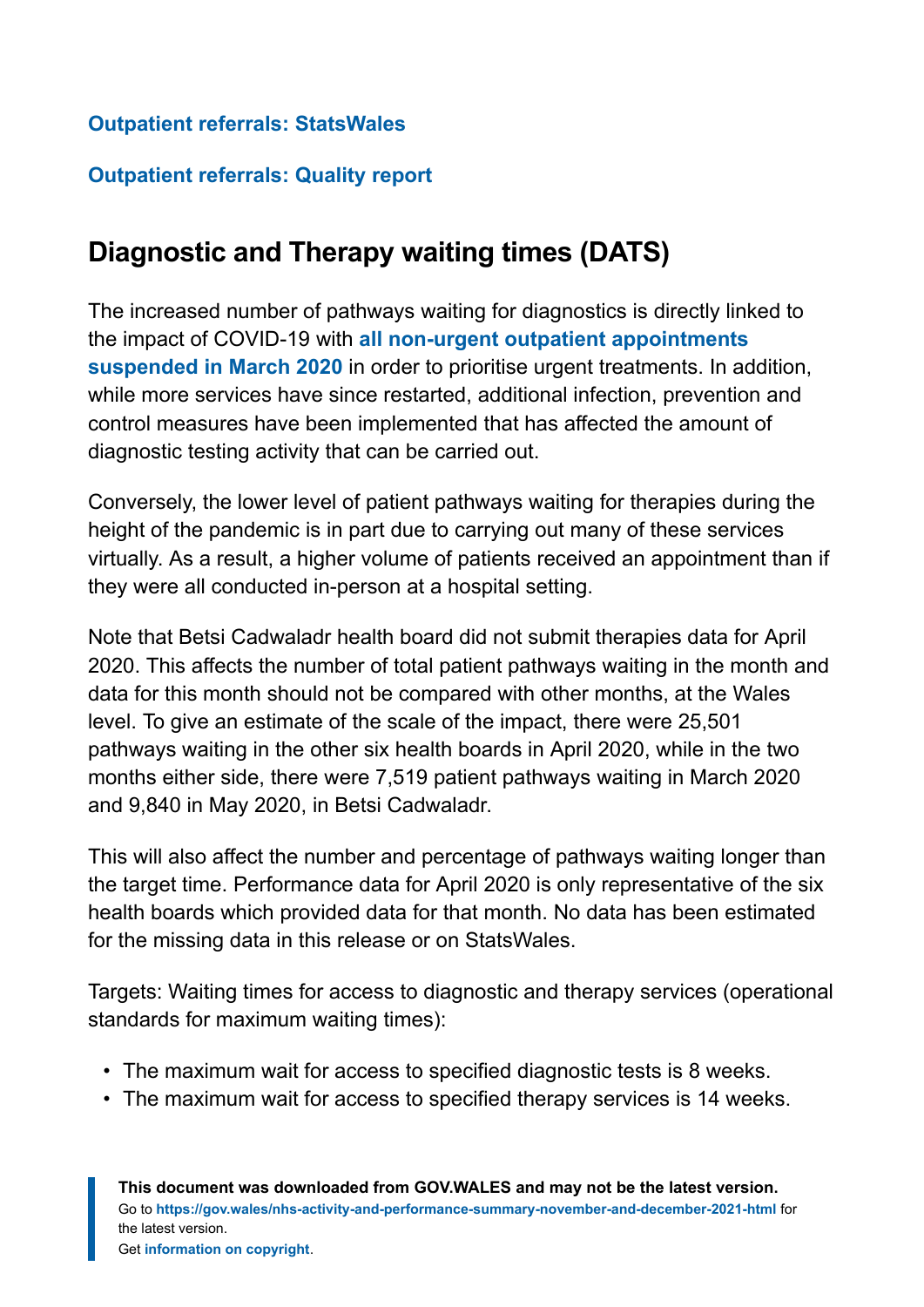Revisions: Any revisions to the data are noted in the 'Notes for this month's publication' and in the information accompanying the StatsWales cubes each month.

Comparability and coherence: See notes for Referral to Treatment.

#### **[Diagnostic and Therapy waiting times: StatsWales](https://statswales.gov.wales/Catalogue/Health-and-Social-Care/NHS-Hospital-Waiting-Times/Diagnostic-and-Therapy-Services)**

**[Diagnostic and Therapy waiting times: Release and quality report](https://gov.wales/nhs-diagnostic-and-therapy-service-waiting-times)**

### **Referral to treatment times**

A referral to treatment pathway (RTT) covers the time waiting from referral to hospital for treatment and includes time spent waiting for any hospital appointments, tests, scans or other procedures that may be needed before being treated. Definitions of terms used and quality information are in the **[quality](https://gov.wales/referral-treatment-times-quality-report) [report](https://gov.wales/referral-treatment-times-quality-report)**.

Targets: Referral to treatment times:

- 95% of patients waiting less than 26 weeks from referral to treatment.
- No patients waiting more than 36 weeks for treatment.

Cwm Taf Morgannwg (and Cwm Taf prior to April 2019) have been unable to provide closed pathway data since September 2018 because of IT problems following a software update. Therefore, all numbers and comparisons for closed pathways from the October 2018 release onwards exclude Cwm Taf Morgannwg. The data for Cwm Taf for previous months are available on **StatsWales** 

At the end of June 2019, Cwm Taf Morgannwg advised the Welsh Government that they thought there was an issue with the reporting of certain RTT waiting lists. They asked the NHS Wales Delivery Unit to carry out a review and this resulted in a total of 1,783 additional patients being added to the RTT waiting list for the publication of July 2019 data in October 2019. In addition, the Delivery Unit also carried out a review of the diagnostic waiting list and found an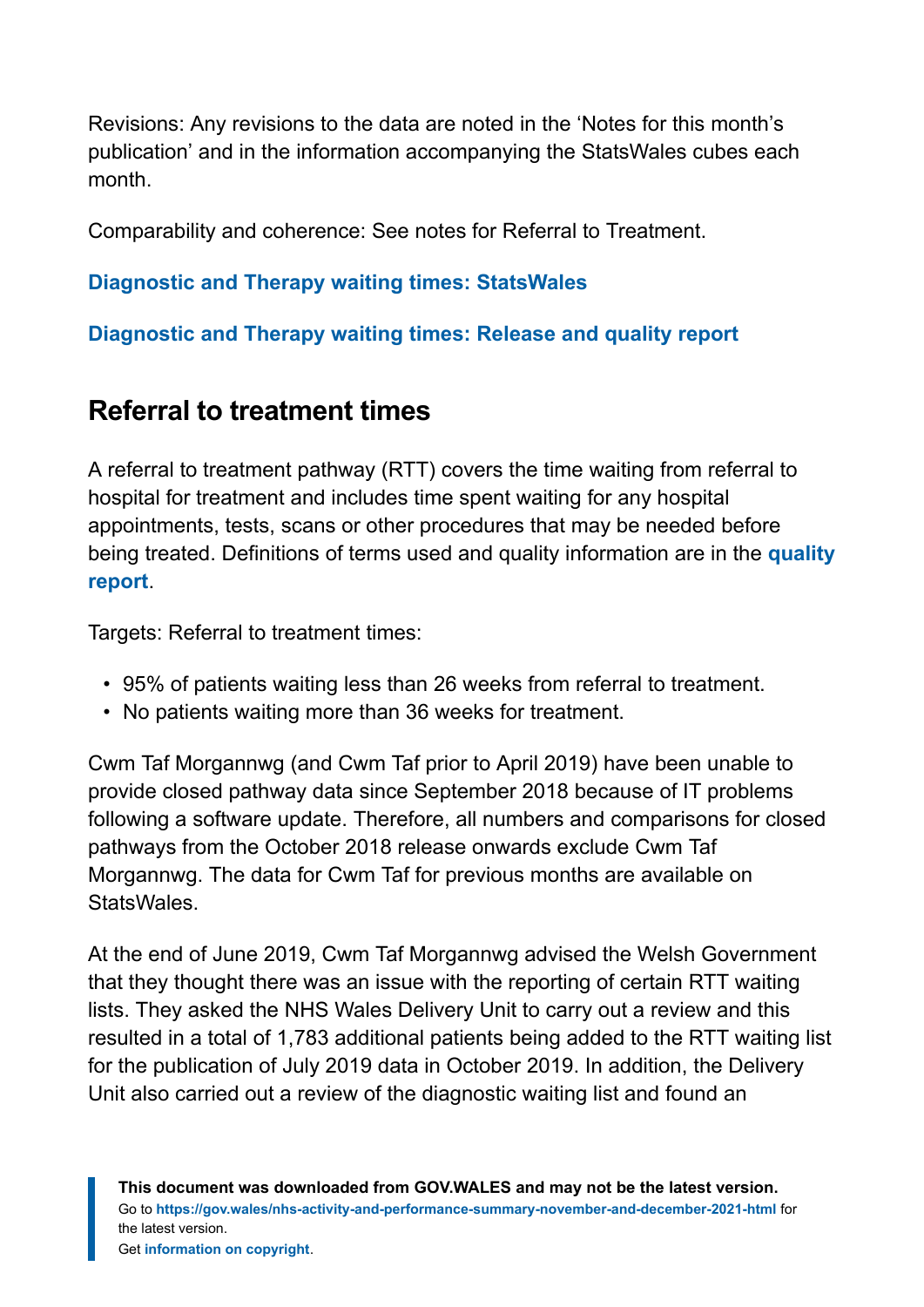additional 1,288 patients should have been reported. These patients were also added to the official figures for the end of July 2019 that were reported in October 2019. Whilst the patients were not reported as part of the official statistics they were being reported internally to the health board. Welsh Government has contacted other health boards and has been advised that all waiting lists are being reported as per the Referral to Treatment Guidelines.

Treatments conducted virtually are counted the same as in-person activity, and since the COVID-19 pandemic, a higher volume of treatments have been conducted virtually.

As **[all non-urgent outpatient appointments were suspended in March 2020](https://gov.wales/written-statement-coronavirus-covid-19-2)** in order to prioritise urgent appointments, the length of waiting times for patients referred for treatment has increased markedly. In addition, while more services have since restarted, additional infection, prevention and control measures have been implemented that has affected the amount of treatment activity that can be carried out.

At present, clinicians are reviewing patients on waiting lists at various stages to identify clinical priorities using the latest **[Federation of Surgical Specialty](https://fssa.org.uk/_userfiles/pages/files/covid19/prioritisation_master_30_april_21.pdf) [Associations – COVID-19 documents clinical prioritisation](https://fssa.org.uk/_userfiles/pages/files/covid19/prioritisation_master_30_april_21.pdf)** national clinical guidance. This means that there is greater emphasis on treating patients in order of clinical priority, and can result in patients with lower clinical priority waiting longer. Whilst there has always been an element of clinical priority, the available capacity before the COVID-19 pandemic allowed for patient who had experienced longer waits to be treated sooner. However, since the COVID-19 pandemic, available capacity has reduced substantially.

While referral to treatment waiting lists remain active, the amount of validation performed by local health boards on waiting list data has been reduced as resources are also focused on supporting the new ways of working. Caution should be taken when comparing performance statistics from March 2020 onwards with previous months due to these changes.

Data previously collected via the long-standing PP01W data collection for treatment specialties not included in RTT ceased following an impact assessment.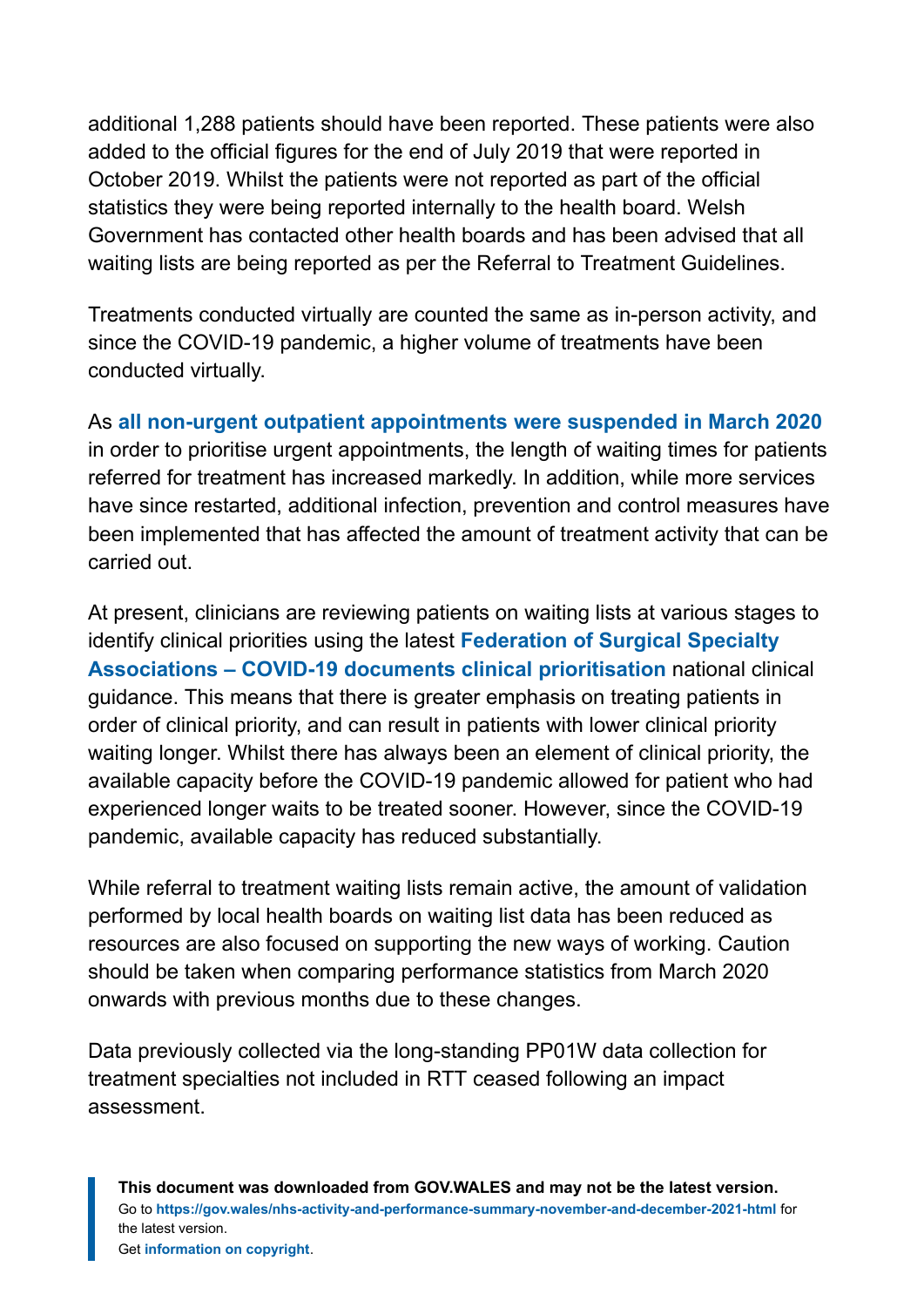Revisions: Any revisions to the data are noted in the 'Notes for this month's publication' and in the information accompanying the StatsWales cubes each month.

Comparability and coherence: England, Scotland and Wales publish referral to treatment waiting times that measures the complete patient pathway from initial referral e.g. by a GP, to agreed treatment or discharge, in addition to certain stages of treatment waiting times. Northern Ireland publish waiting times statistics for the inpatient, outpatient and diagnostics stages of treatment that measures waiting times for the different stages of the patient pathway, typically specific waits for outpatient, diagnostic or inpatient treatment, or for specific services such as audiology.

To increase consistency across health board data, all new treatment codes have been amended to their pre-April 2016 equivalents. This has now been actioned for all historic RTT and referrals data. This will be implemented until all health boards are able to report using the new codes consistently. For more information, see this **[Data Set Change Notice \(2014/08\)](http://www.datadictionary.wales.nhs.uk/#!WordDocuments/treatmentfunctioncode.htm)**.

In relation to referral to treatment waiting times, whilst there are similar concepts in England, Wales and Scotland in terms of measuring waiting times from the receipt of referral by the hospital to the start of treatment, and, the types of patient pathways included, there are distinct differences in the individual rules around measuring waiting times. This is particularly important regarding 'when the clock stops or pauses', exemptions, and the specialities covered.

#### **[Referral to treatment: StatsWales](https://statswales.gov.wales/Catalogue/Health-and-Social-Care/NHS-Hospital-Waiting-Times/Referral-to-Treatment)**

#### **[Referral to treatment: Release and quality report](https://gov.wales/referral-treatment-times)**

### **Cancer Services**

Cancer patients are treated by clinical urgency rather than length of wait. COVID-19 has affected how cancer services are delivered. Health boards have needed to adapt through various means including implementing additional infection, prevention and control measures to ensure they are delivering safe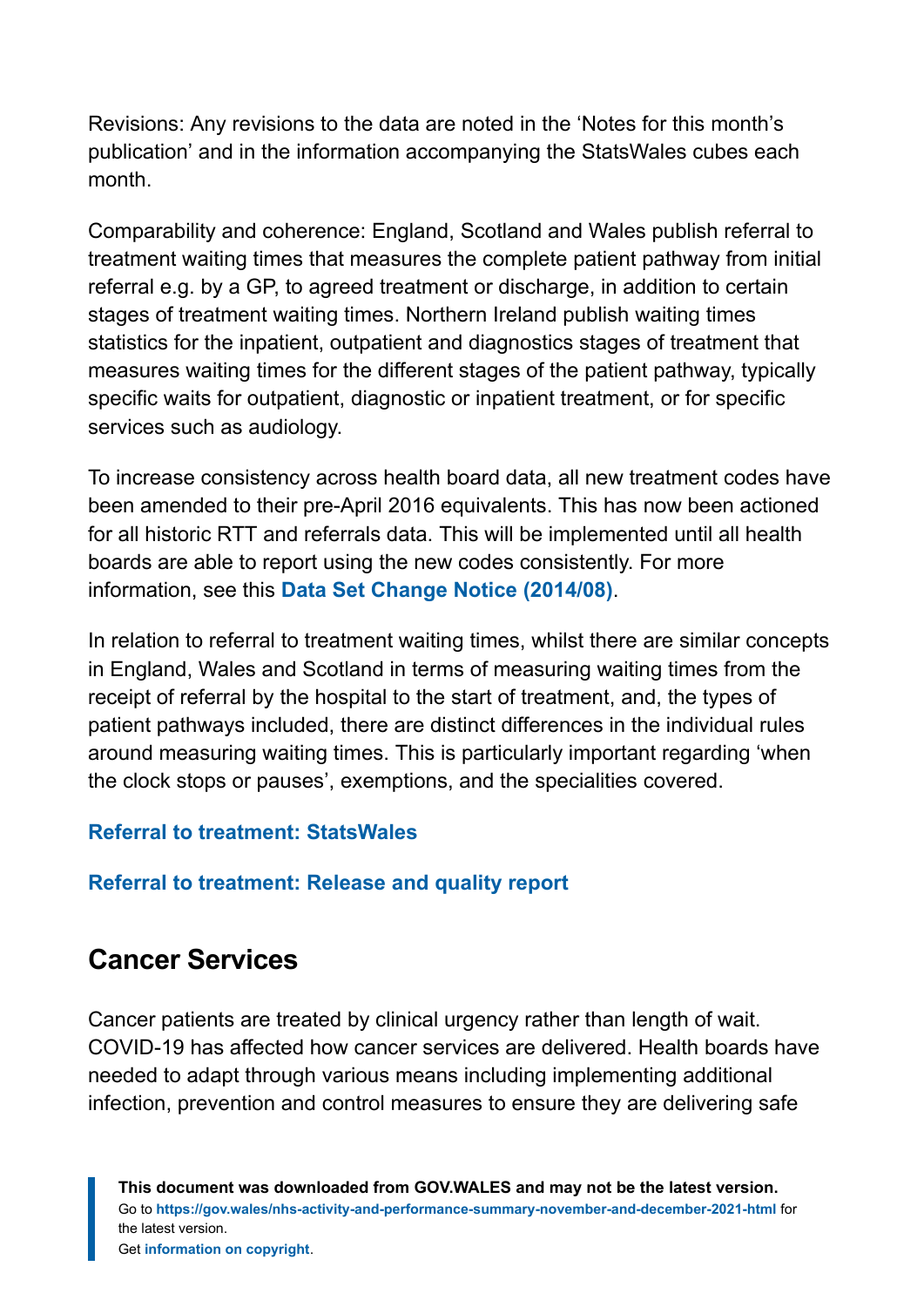services while reducing the risk of patients contracting COVID-19. This has meant services have been operating at reduced capacity.

The number of patients starting treatment within the target time will also likely to be affected by the periods where some patients were shielding and by patient choices.

### **Suspected cancer pathway**

From February 2021, data is only published for the suspected cancer pathway. For more information on the pathway, see this **[Data Set Change Notice \(NHS](http://www.nwisinformationstandards.wales.nhs.uk/sitesplus/documents/299/20190108-DSCN%202019%2001-Single%20Cancer%20Pathway-v1-0.pdf) [Wales\)](http://www.nwisinformationstandards.wales.nhs.uk/sitesplus/documents/299/20190108-DSCN%202019%2001-Single%20Cancer%20Pathway-v1-0.pdf)** with these **[key documents \(NHS Wales\)](http://www.walescanet.wales.nhs.uk/scp-key-documents)**.

The suspected cancer pathway provides a more transparent and meaningful method for measuring performance of cancer services, compared to the previous urgent and non-urgent pathways. It does this by measuring the time on the cancer pathway from the point a patient was suspected of having cancer rather than the point at which the decision to treat is made. All patients are included regardless of their routes of referral who have started their first definitive treatment in the reporting period. This includes patients who were referred to secondary care in Wales but may receive treatment outside of NHS Wales (in both a different country and private hospitals) but does not include patients with a recurrence of the original primary cancer.

This data collection is based on closed pathway data and measures activity through the number of patients being treated or being informed by a specialist that they do not have cancer, rather than the number of patients entering the pathway.

The **[suspected cancer pathway target](https://gov.wales/written-statement-progress-single-cancer-pathway)** is: At least 75% of patients should start their first definitive treatment within 62 days (without suspensions) of first being suspected of cancer. This target was effective from 1 December 2020.

Targets for the urgent and not via the urgent pathway have ceased and no new data will be collected or published for these pathways. Historical data remains available on the **[StatsWales](https://statswales.gov.wales/Catalogue/Health-and-Social-Care/NHS-Hospital-Waiting-Times/Cancer-Waiting-Times/Monthly/pre-February-2021)** website and was last published in January 2021.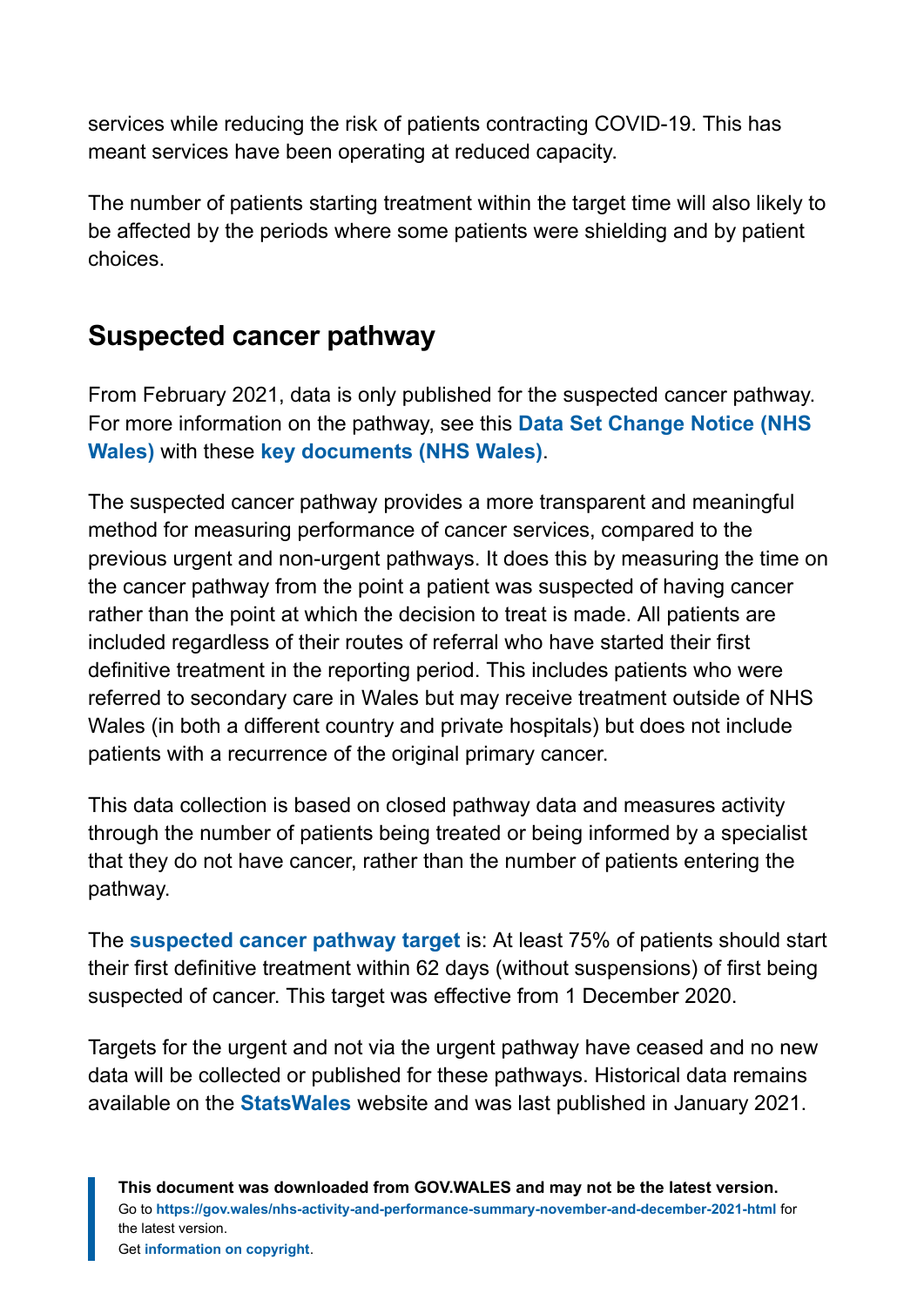The 'number of patients entering the single cancer pathway' are published on **[StatsWales](https://statswales.gov.wales/Catalogue/Health-and-Social-Care/NHS-Hospital-Waiting-Times/Cancer-Waiting-Times/Monthly)**. Data for the number of patients entering the pathway has experimental statistics status as it may contain some duplicate referrals or may not contain data from all referral sources. For these reasons, the data will provide a broad idea of scale and trend but is limited in its use and more detailed inferences would be of low reliability. These data have been collected directly from health boards, using aggregate data collection forms. Development work to include this data as part of the new centralised data collection using the National Data Resource through Digital Health and Care Wales (DHCW) is in the final stages of completion. DHCW are currently validating the data which has been extracted through the new method and it is hoped that data from this source will be published in the coming months, subject to an assessment of data quality. This data will replace the data which is currently being collected directly from health boards using aggregate data collection forms.

Alongside the move to solely reporting on the suspected cancer pathway, a range of wider contextual performance measures have been developed. An analysis of these measures has been brought together using the National Data Resource at Digital Health and Care Wales and has been published by Welsh Government as a Digital Health and Care Wales product. This dashboard is in continuous development and will aim to contain analysis of: the median time to first appointment, the median time for patients to be informed of a positive diagnosis for cancer, and the median number of days to a patient's first diagnostic test when data are of sufficient quality. Breakdowns by age group and sex are also presented. This data is also published with experimental statistics status.

Revisions: Any revisions to the data are noted in the 'Notes for this month's publication' and in the information accompanying the StatsWales datasets each month.

Comparability and coherence: Other UK countries also measure cancer waiting times. However, the outputs differ in different countries because they are designed to help monitor policies that have been developed separately by each government. Further investigation would be needed to establish whether the definitional differences have a significant impact on the comparability of the data.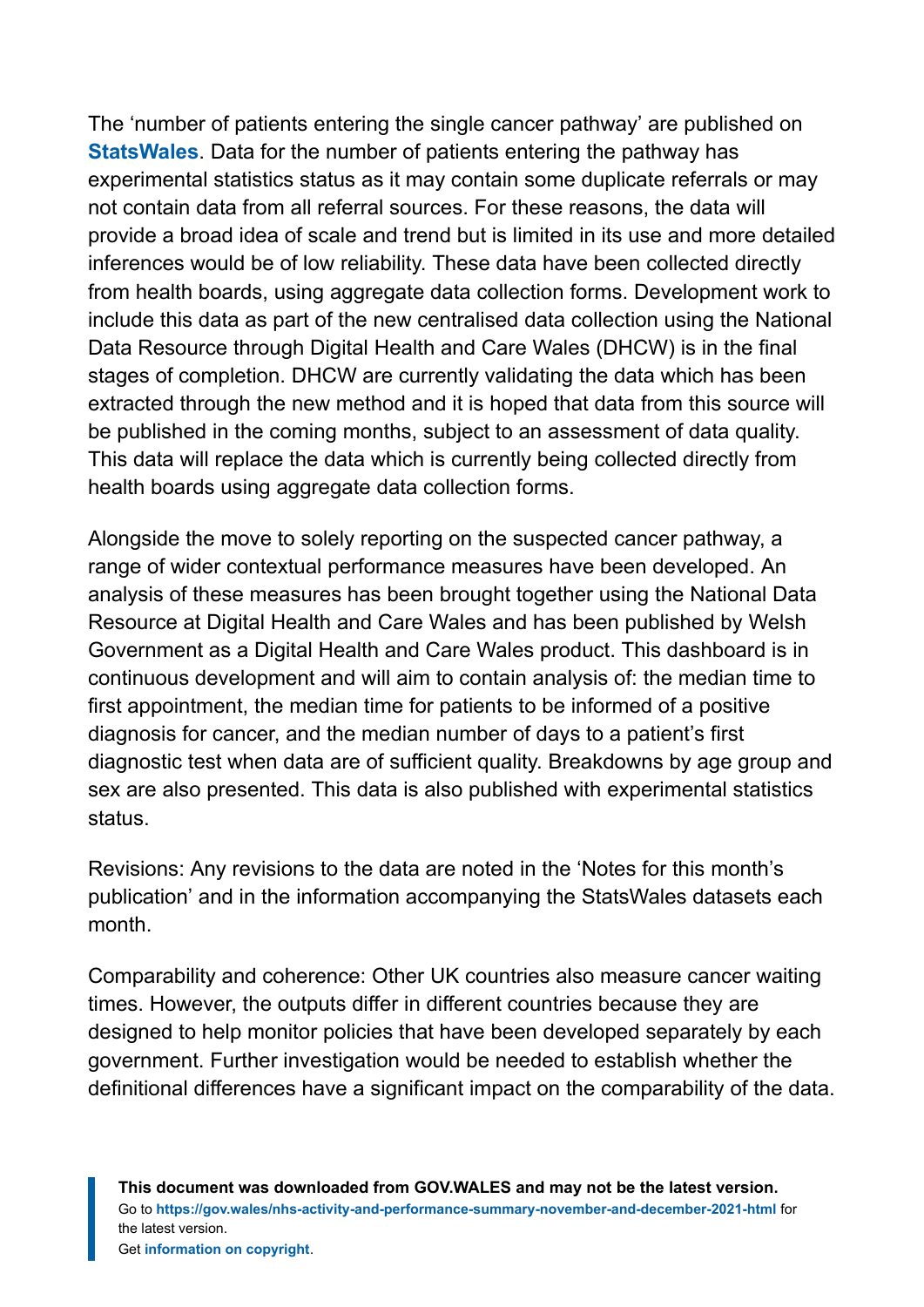A detailed analysis of historical cancer waiting times is also published in an **[annual statistical release](https://gov.wales/nhs-cancer-waiting-times)**.

Historically, data for Powys for those patients who entered the pathway only showed patients who were later downgraded as not having cancer, and this continues with the suspected cancer pathway collection.

## **Specialist Child and Adolescent Mental Health Services (sCAMHS)**

From 16 June 2021 onwards, data relating to Specialist Child and Adolescent Mental Health Services (sCAMHS) has been published alongside **[other mental](https://statswales.gov.wales/Catalogue/Health-and-Social-Care/Mental-Health) [health data](https://statswales.gov.wales/Catalogue/Health-and-Social-Care/Mental-Health)** as StatsWales open data tables.

# **Hospital discharge data: discharge pathway delays / Delayed transfers of care (DToC)**

At the start of the COVID-19 pandemic, the Welsh Government suspended delayed transfers of care reporting requirements, along with many other datasets. In the interim, Welsh Government introduced the **[COVID-19](https://gov.wales/hospital-discharge-service-requirements-covid-19) [Discharge Requirements](https://gov.wales/hospital-discharge-service-requirements-covid-19)**, which included an updated discharge process with increased focus on rehabilitation and reablement to improve patient flow and support better outcomes.

The NHS Delivery Unit has been collecting interim weekly delayed discharge data to provide Welsh Government with management information to support the new arrangements. This data does not measure delayed transfers of care in the same way as the previous data collection, and has not been assessed against the standards of the Code of Practice for Statistics and is published as management information.

Data from this interim collection has been published alongside this statistical release for the first time in accompanying spreadsheets, while work to redevelop the formal DToC data collection is ongoing. The first publication of management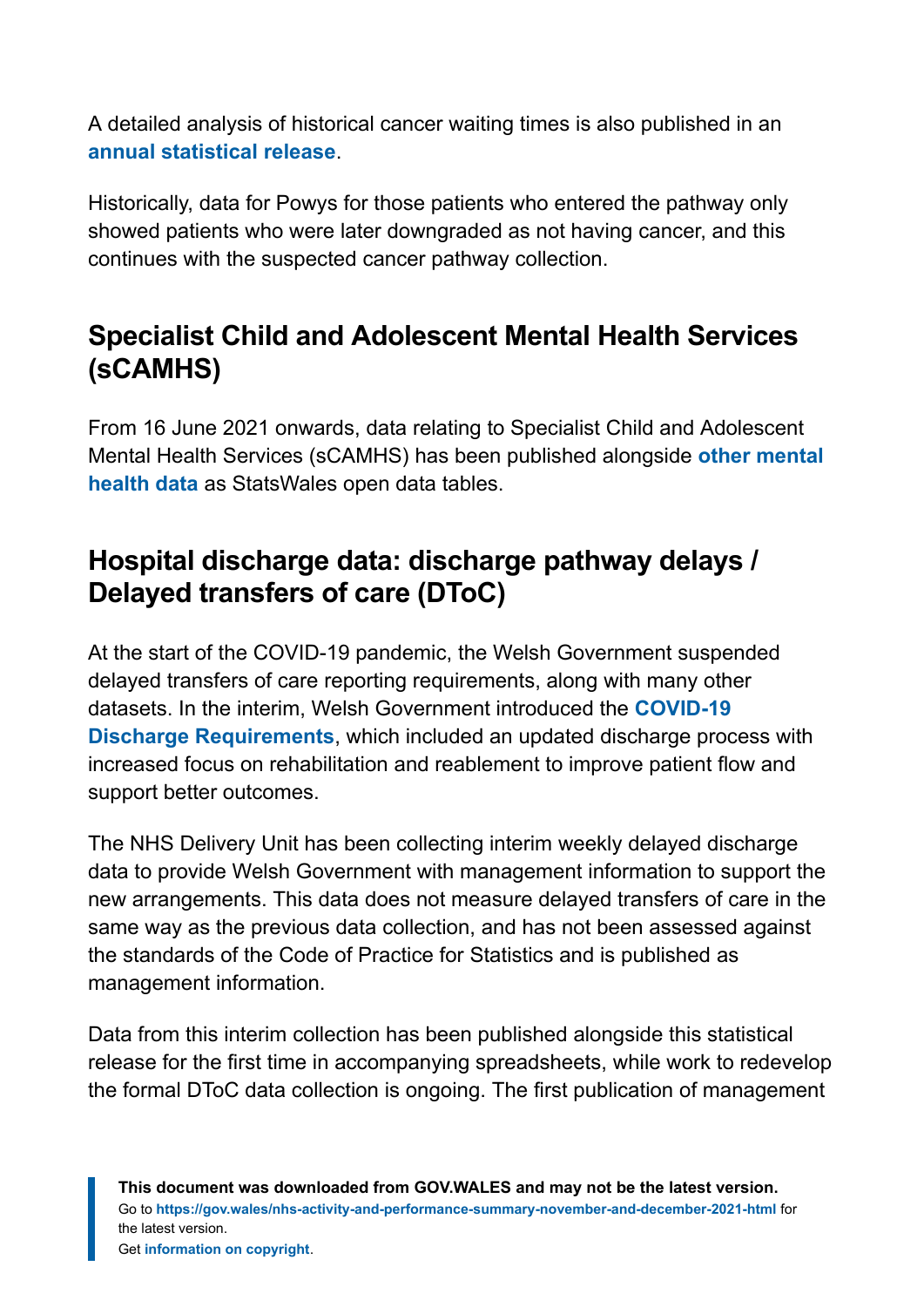data covers the period from early July 2020 to end of October 2021, at Wales level, and will include data relating to three types of delays (people awaiting transfer from hospital to recovery pathways, people awaiting transfer out of recovery pathways and on to longer-term care and people awaiting transfer from hospital to longer-term care, bypassing recovery pathways).

# **Sources**

Ambulance response data is provided by the Welsh Ambulance Service NHS Trust (WAST).

All other data summarised here is collected from local health boards by the Digital Health and Care Wales. Full details are provided in the Quality reports for each service area.

# **Timeliness**

Publishing our monthly NHS activity and performance releases on the same day provides users with a more rounded and integrated picture of activity and gives a more coherent view of the NHS in Wales.

Not all datasets have the same processing timelines. To make the data available as soon as we can, we publish the unscheduled care data for, say, October alongside the scheduled care data for September.

# **Data**

Online tool - an interactive online tool has been developed with three sections:

- 1. Demand and activity, for example, emergency departments attendances, ambulance calls, referrals
- 2. Performance, for example, performance against emergency departments targets, RTT etc.
- 3. Context, for example, median time in emergency departments, median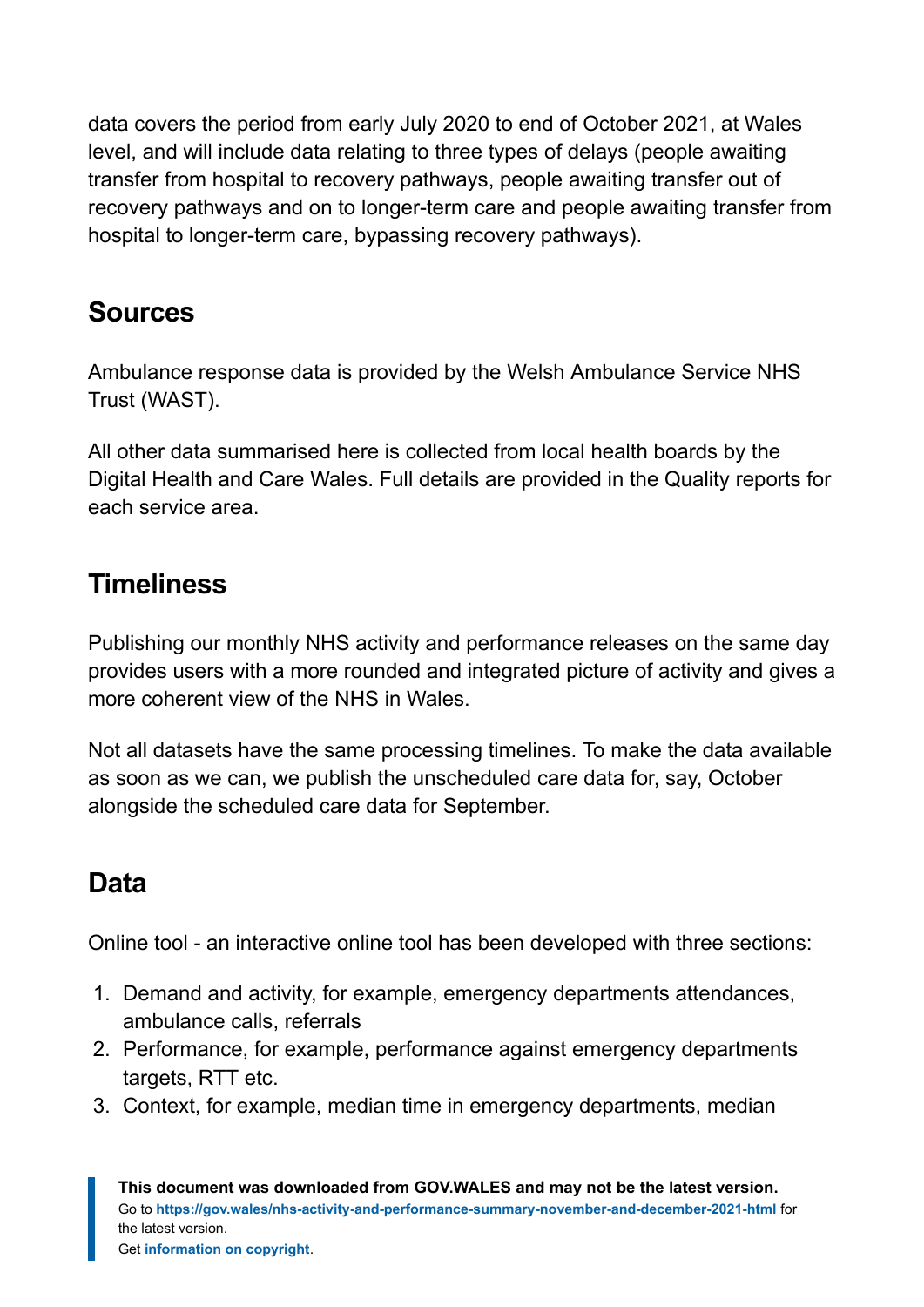ambulance response times, median RTT waits

All charts show the latest five year period, if data has been collected on a comparable basis for that long. Note the exception to this are the ambulance activity and performance charts, where an update to call handling practices in May 2019 appears to have resulted in a change to red incident volume. Therefore, it is not possible to compare red incident volumes prior to this time.

Further detailed datasets can be found, downloaded or accessed through our open data API from **[StatsWales](https://statswales.gov.wales/Catalogue/Health-and-Social-Care)**.

Percentage point changes are calculated using unrounded figures.

# **Contextual information**

Charts presented in the online tool provide additional activity information to complement the NHS performance information shown above.

Some charts include median and mean times. For example, in relation to ambulance response times:

- The **median** response time is the middle time when all emergency responses are ordered from fastest to slowest, so half of all emergency responses arrive within this time. It is commonly used in preference to the mean, as it is less susceptible to extreme values than the mean.
- The **mean** response time is the total time taken for all emergency responses divided by the number of emergency responses. The mean is more likely to be affected by those ambulances which take longer to arrive at the scene.

# **Revisions**

Information relating to revisions is presented in the 'Notes for this month's publication' and in the information accompanying the StatsWales datasets each month.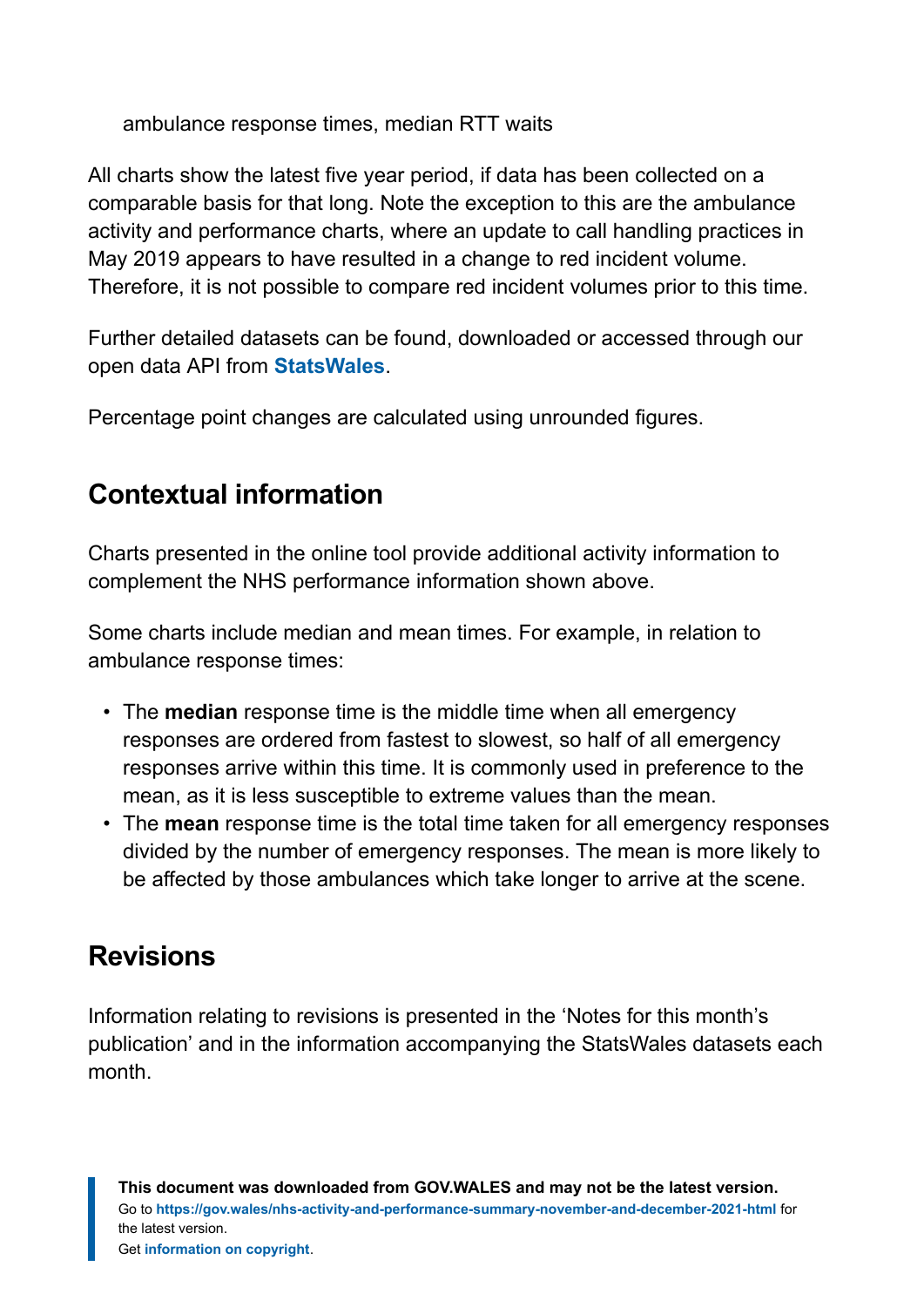# **Relevance**

#### **What are the potential uses of these statistics?**

These statistics will be used in a variety of ways. Some examples of these are:

- advice to Ministers
- to assess, manage and monitor NHS Wales performance against targets
- to inform service improvement projects for areas of focus and opportunities for quality improvement
- by NHS local health boards, to benchmark themselves against other local health boards
- to contribute to news articles on waiting times
- to help determine the service the public may receive from NHS Wales

#### **Who are the key potential users of this data?**

These statistics will be useful both within and outside the Welsh Government. Some of the key potential users are:

- Ministers and their advisors
- members of the Welsh Parliament and the Members Research Service in the Welsh Parliament
- local health boards
- local authorities
- The department for Health and Social Services in the Welsh Government and other areas of the Welsh Government
- National Health Service Wales
- Public Health Wales
- the research community
- students, academics and universities
- individual citizens and private companies
- media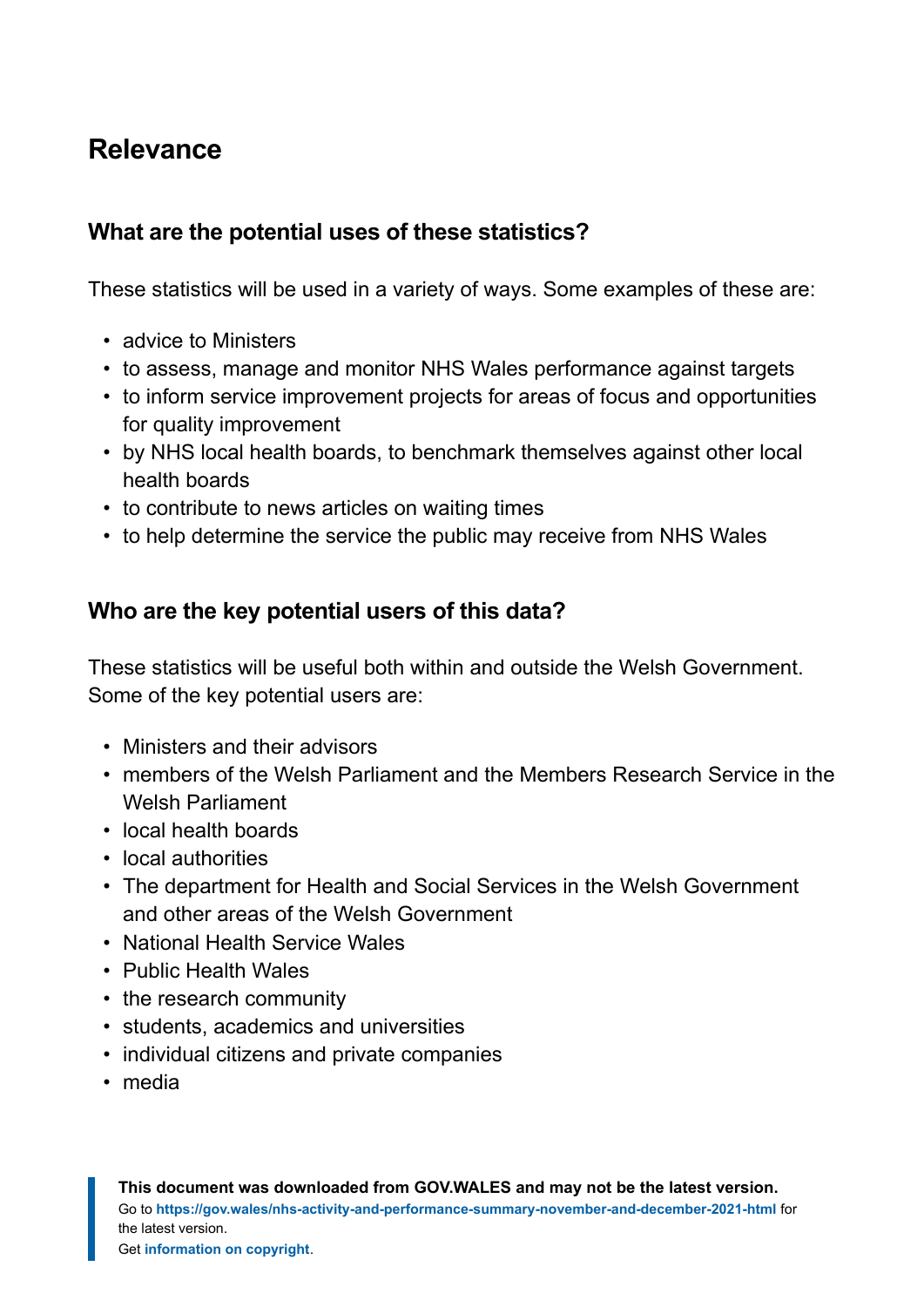#### **The statistics may also be useful for other UK governments**

Northern Ireland Executive's Department of Health, Social Services and Public **Safety** 

Scottish Government

Department of Health in England

# **Comparability**

All four UK countries publish information on a range of NHS performance and activity statistics. The published statistics are not exactly comparable because: they were designed to monitor targets which have developed separately within each country; the provision and classification of unscheduled care services varies across the UK. Statisticians in all four home nations have collaborated as part of the 'UK Comparative Waiting Times Group'. The aim of the group was to look across published health statistics, in particular waiting times, and compile a comparison of (i) what is measured in each country, (ii) how the statistics are similar and (iii) where they have key differences. That information is available on the **[Government Statistical Service website](https://gss.civilservice.gov.uk/health-waiting-time-statistics/)**. Information on ambulances can be found at:

**[Ambulance services in England](https://www.england.nhs.uk/statistics/statistical-work-areas/ambulance-quality-indicators/)**

**[Ambulance services in Scotland](http://www.scottishambulance.com/theservice/Default.aspx)**

**[Ambulance services in Northern Ireland](https://www.health-ni.gov.uk/articles/emergency-care-and-ambulance-statistics)**

# **National Statistics status**

Aside from single cancer pathway statistics, the Office for Statistics Regulation has designated all other statistics presented in this release as National Statistics, in accordance with the Statistics and Registration Service Act 2007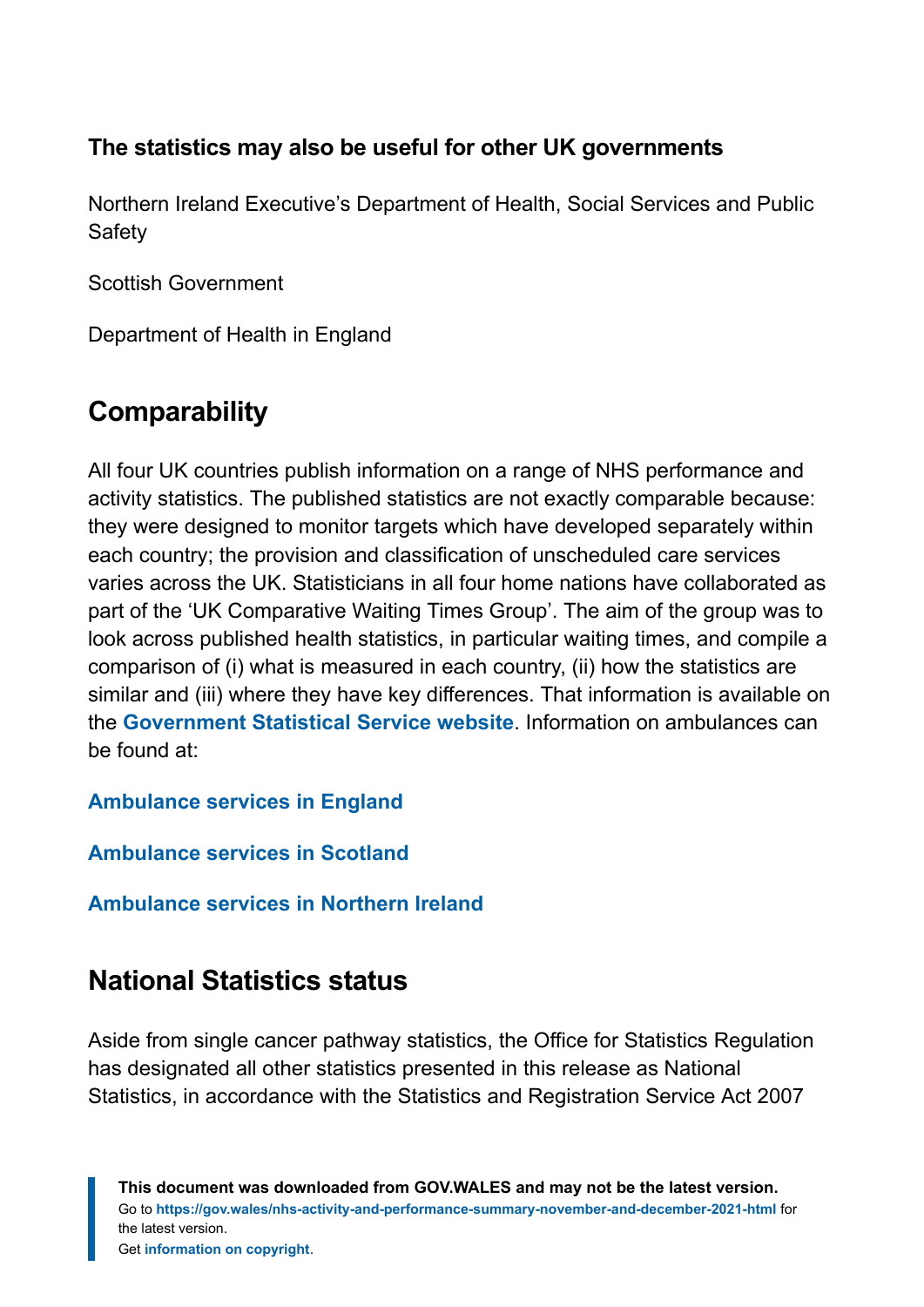and signifying compliance with the **[Code of Practice for Statistics](https://code.statisticsauthority.gov.uk/)**.

National Statistics status means that our statistics meet the highest standards of trustworthiness, quality and public value, and it is our responsibility to maintain compliance with these standards.

All official statistics should comply with all aspects of the Code of Practice for Statistics. They are awarded National Statistics status following an assessment by the UK Statistics Authority's regulatory arm. The Authority considers whether the statistics meet the highest standards of Code compliance, including the value they add to public decisions and debate.

It is Welsh Government's responsibility to maintain compliance with the standards expected of National Statistics. If we become concerned about whether these statistics are still meeting the appropriate standards, we will discuss any concerns with the Authority promptly. National Statistics status can be removed at any point when the highest standards are not maintained, and reinstated when standards are restored.

"NHS Wales Cancer Waiting Times", "Ambulance Services in Wales", "Time Spent in NHS Wales Accident and Emergency Departments", "NHS Referral to Treatment Times", "NHS Wales Diagnostic & Therapy Services Waiting Times" and "Delayed Transfers of Care in Wales" are National Statistics.

The continued designation of these statistics as National Statistics was confirmed in 2011 following a **[compliance check by the Office for Statistics](https://www.statisticsauthority.gov.uk/wp-content/uploads/2015/12/images-assessmentreport134statisticsonnhswalesperformanc_tcm97-41068.pdf) [Regulation](https://www.statisticsauthority.gov.uk/wp-content/uploads/2015/12/images-assessmentreport134statisticsonnhswalesperformanc_tcm97-41068.pdf)**. These statistics last underwent a **[full assessment against the](https://www.statisticsauthority.gov.uk/wp-content/uploads/2015/12/images-assessmentreport134statisticsonnhswalesperformanc_tcm97-41068.pdf) [Code of Practice](https://www.statisticsauthority.gov.uk/wp-content/uploads/2015/12/images-assessmentreport134statisticsonnhswalesperformanc_tcm97-41068.pdf)** in 2011.

### **Experimental Statistics**

Statistics relating to the suspected cancer pathway are Experimental Statistics. This is to inform users of the data and its reported statistics are still in a developmental phase and may have issues pertaining to data quality. However, the statistics are still of value provided that users view them in the context of the data quality information provided. As the dataset matures the coverage and the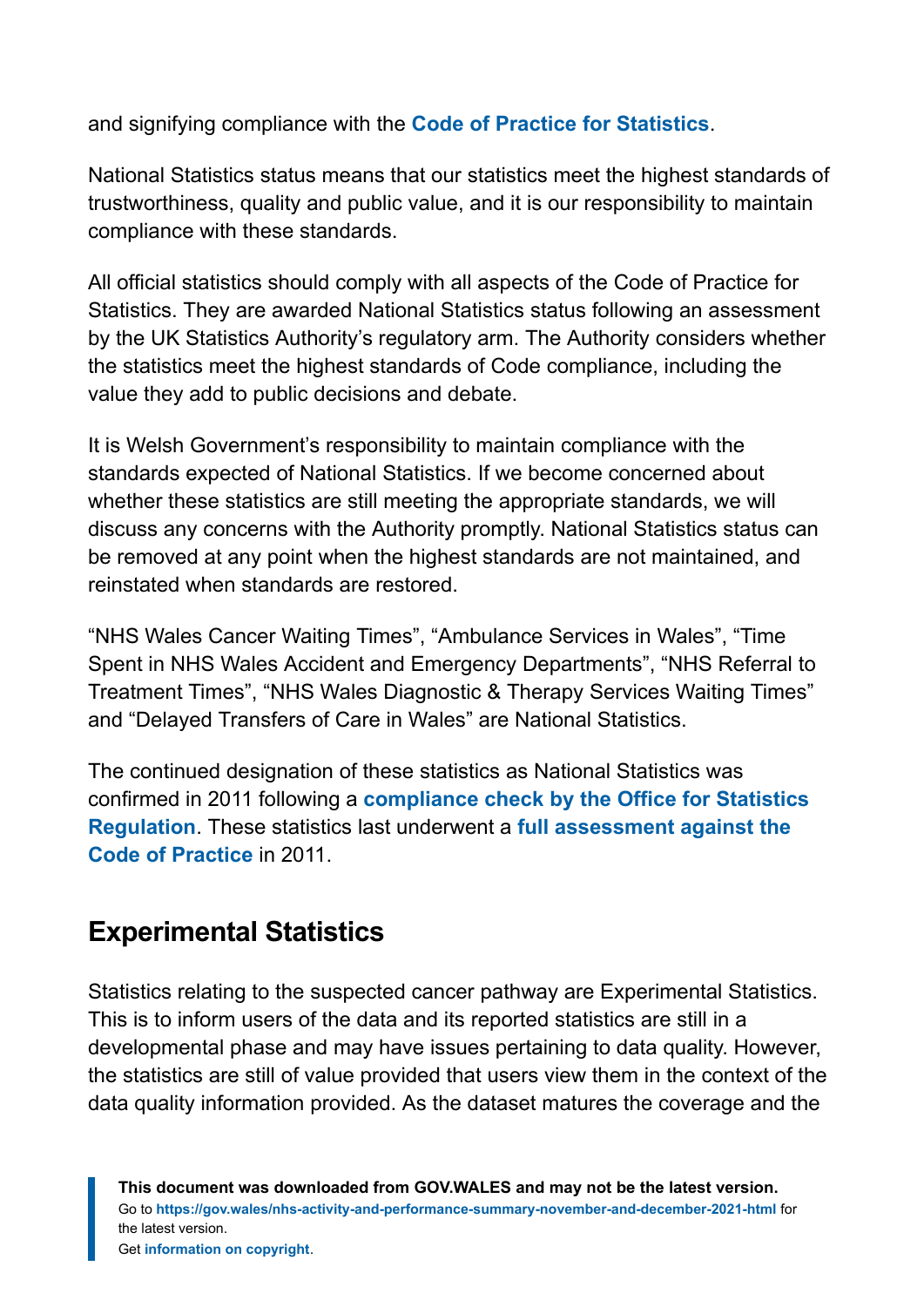quality of the data being reported will improve enabling the data to become fit for a wider variety of beneficial uses.

These are official statistics which are published in order to involve users and stakeholders in their development and as a means to build in quality at an early stage.

All official statistics should comply with all aspects of the Code of Practice for Official Statistics. They are awarded National Statistics status following an assessment by the UK Statistics Authority's regulatory arm. The Authority considers whether the statistics meet the highest standards of Code compliance, including the value they add to public decisions and debate.

#### **[More information on the use of experimental statistics \(Government](https://gss.civilservice.gov.uk/policy-store/guidance-on-experimental-statistics/) [Statistical Service\)](https://gss.civilservice.gov.uk/policy-store/guidance-on-experimental-statistics/)**.

# **Well-being of Future Generations Act (WFG)**

The Well-being of Future Generations Act 2015 is about improving the social, economic, environmental and cultural wellbeing of Wales. The Act puts in place seven wellbeing goals for Wales. These are for a more equal, prosperous, resilient, healthier and globally responsible Wales, with cohesive communities and a vibrant culture and thriving Welsh language. Under section (10)(1) of the Act, the Welsh Ministers must (a) publish indicators ("national indicators") that must be applied for the purpose of measuring progress towards the achievement of the wellbeing goals, and (b) lay a copy of the national indicators before Senedd Cymru. Under section 10(8) of the Well-being of Future Generations Act, where the Welsh Ministers revise the national indicators, they must as soon as reasonably practicable (a) publish the indicators as revised and (b) lay a copy of them before the Senedd. These national indicators were laid before the Senedd in 2021. The indicators laid on 14 December 2021 replace the set laid on 16 March 2016.

Information on the indicators, along with narratives for each of the wellbeing goals and associated technical information is available in the **[Wellbeing of](https://gov.wales/wellbeing-wales) [Wales report](https://gov.wales/wellbeing-wales)**.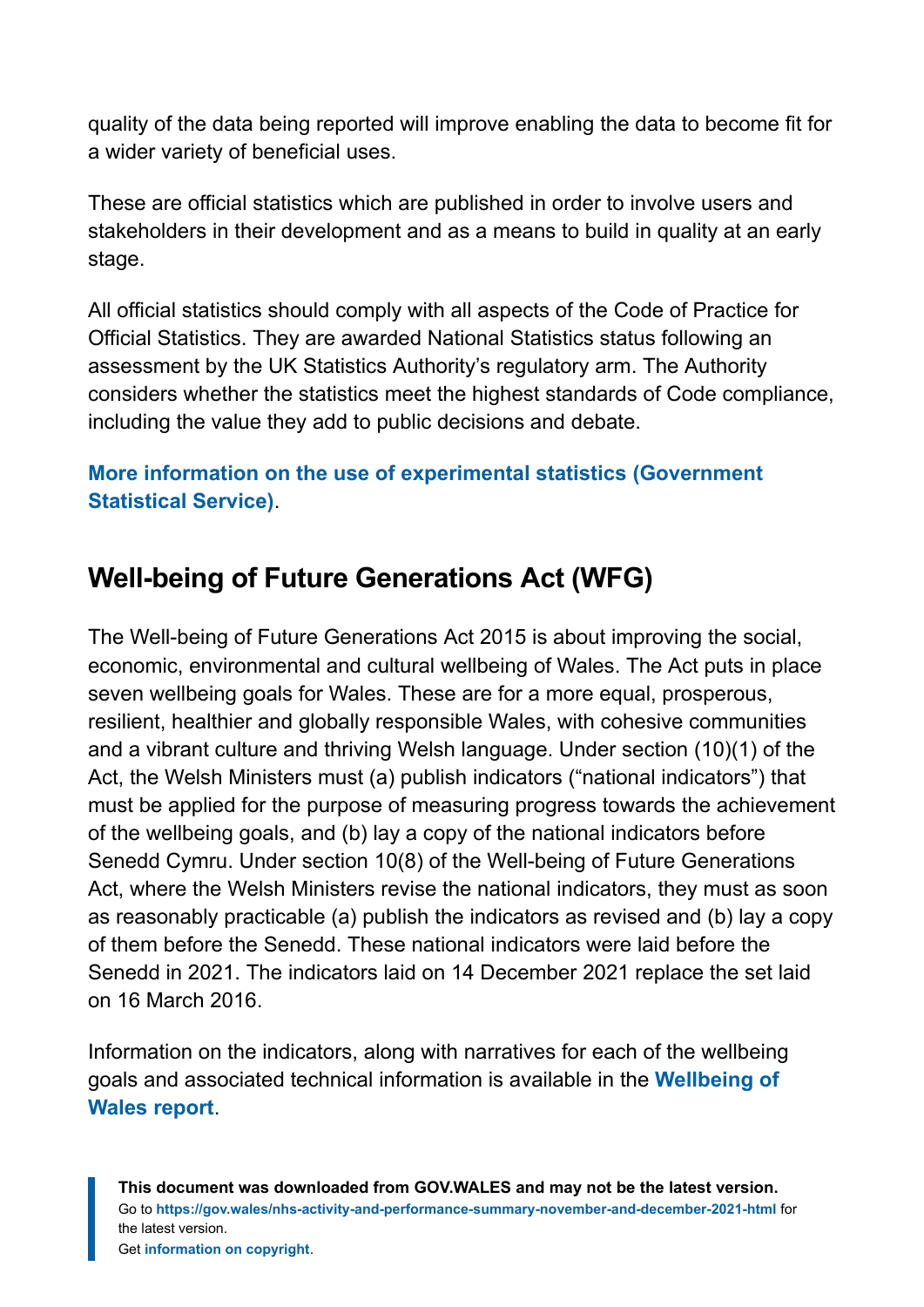Further information on the **[Well-being of Future Generations \(Wales\) Act](https://gov.wales/well-being-future-generations-wales-act-2015-guidance) [2015](https://gov.wales/well-being-future-generations-wales-act-2015-guidance)**.

The statistics included in this release could also provide supporting narrative to the national indicators and be used by public services boards in relation to their local wellbeing assessments and local wellbeing plans.

### **Next update**

17 February 2022

### **We want your feedback**

We welcome any feedback on any aspect of these statistics which can be provided by email to **[stats.healthinfo@gov.wales](mailto:stats.healthinfo@gov.wales)**.

# <span id="page-50-0"></span>**Contact details**

Statistician: Rhys Strafford Telephone: 0300 025 0058 Email: **[stats.healthinfo@gov.wales](mailto:stats.healthinfo@gov.wales)**

Media: 0300 025 8099